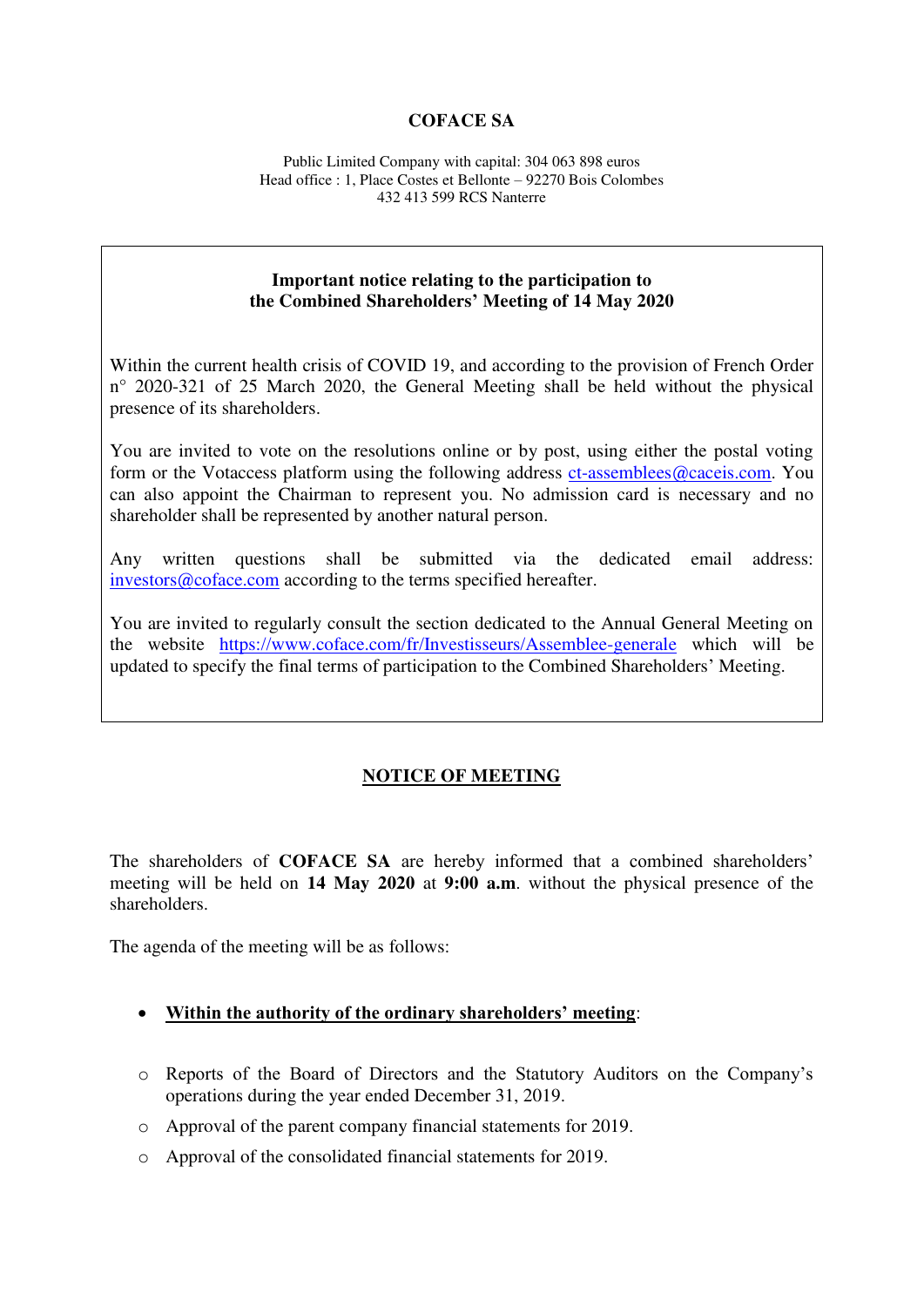- o Allocation of earnings.
- o Ratification of the co-opting of a director.
- o Authorisation given to the Board of Directors to trade the Company's shares.
- o Approval of the special report of the Statutory Auditors on the agreements and commitments mentioned in Articles L.225-38 et seq. of the French Commercial Code.
- o Approval of the directors' compensation policy for the financial year ended December 31, 2019, as referred to in Article L.225-37-3 of the French Commercial Code, pursuant to Article L.225-100, II of the French Commercial Code
- o Approval of fixed, variable and exceptional components of the total compensation and benefits of all kinds paid during the financial year ended December 31, 2019, or allocated for the same financial year, to the Chief Executive Officer, pursuant to Article L.225-100, III of the French Commercial Code
- o Approval of the Chief Executive Officer's compensation policy for the 2020 financial year, pursuant to Article L.225-37-2 of the French Commercial Code
- o Approval of the directors' compensation policy for the 2020 financial year, pursuant to Article L.225-37-2 of the French Commercial Code
- o Appointment of a Statutory Auditor
- o Noting the expiry of the term of office of an alternate Statutory Auditor and decision not to replace it
- **Within the authority of the extraordinary shareholders' meeting**:
- o Authorisation to the Board of Directors to reduce the Company's share capital by cancelling treasury shares.
- o Delegation of authority to the Board of Directors to increase the share capital by incorporating reserves, profits or premiums, or any other sum that can be legally capitalised.
- o Delegation of authority to the Board of Directors to increase the share capital by issuing shares, with preferential subscription rights, and/or equity securities which confer entitlement to other equity securities and/or entitlement to the allocation of debt securities and/or transferable securities giving access to equity securities to be issued.
- o Delegation of authority to the Board of Directors to increase the share capital by issuing, without preferential subscription rights, shares and/or equity securities which confer entitlement to other equity securities and/or entitlement to the allocation of debt securities and/or transferable securities giving access to equity securities to be issued, through public offers other than those specified in Article L.411-2 of the French Monetary and Financial Code.
- o Delegation of authority to the Board of Directors to increase the share capital by issuing, without preferential subscription rights, shares and/or equity securities which confer entitlement to other equity securities and/or entitlement to the allocation of debt securities and/or transferable securities giving access to equity securities to be issued,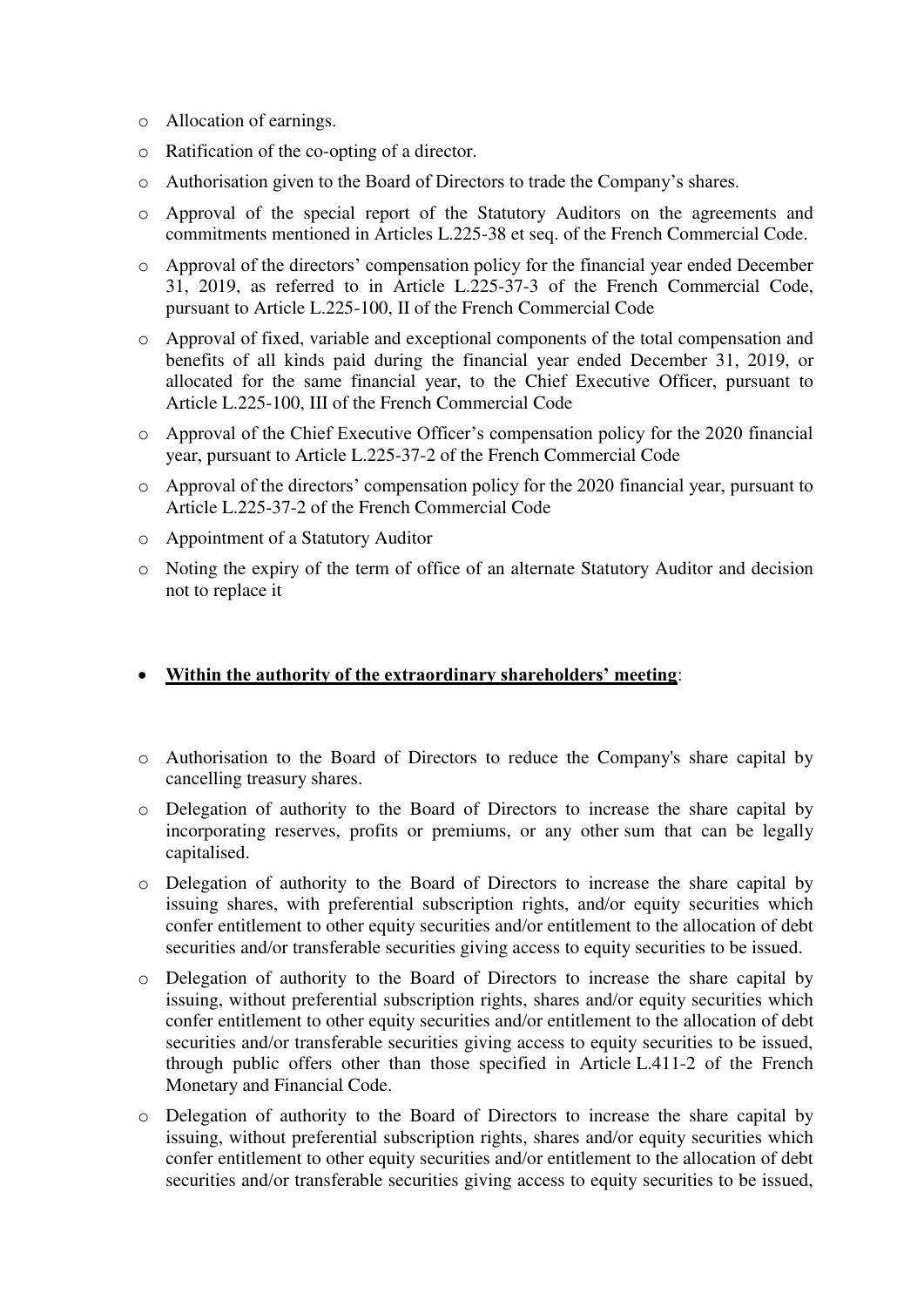through the public offers specified in Article L.411-2, 1 of the French Monetary and Financial Code.

- o Delegation of authority to the Board of Directors to increase the share capital by issuing shares and/or equity securities which confer entitlement to other equity securities and/or entitlement to the allocation of debt securities and/or transferable securities giving access to equity securities to be issued as compensation for contributions in kind.
- o Delegation of authority to the Board of Directors to increase the share capital by issuing, without preferential subscription rights, shares of the Company reserved for members of a company savings plan.
- o Delegation of authority to the Board of Directors to increase the share capital by issuing shares without preferential subscription rights, to a specific category of beneficiaries.
- o Amendment of article 13 of the articles of association.
- o Powers to carry out formalities.

### **Important Notice**

\_\_\_\_\_\_\_\_\_\_\_\_\_\_\_\_\_\_\_\_\_\_\_\_\_\_\_\_\_\_\_\_

**The information described below takes into consideration the exceptional situation linked to the current global health crisis and are based on the provisions of French ordinance n ° 2020-321 of March 25, 2020 adapting the rules of meeting and deliberation of assemblies and governing bodies of legal persons and entities lacking legal personality under private law due to the Covid-19 epidemic and French order n ° 2020-418 of April 10, 2020 by implementing the measures provided under the ordinance.** 

### **A] Prior formalities to participate in the Shareholders' Meeting**

Any shareholder, regardless of the number of shares he owns may take part in the Meetings or be represented there under the conditions and according to the terms and conditions established by law and regulations.

In accordance with article R.225-85 of the French Commercial Code, the right to participate in the Shareholders' Meeting is subject to the registration of the securities in the name of the shareholder or of the intermediary registered on their behalf, on the second working day preceding the Shareholders' Meeting at midnight Paris time (i.e. Tuesday May 12, 2020 at midnight):

- either in the registered securities accounts kept for the Company by its proxy, Caceis Corporate Trust - Operations Department - Shareholders' Meetings - 14 rue Rouget de Lisle - 92130 Issy-Les-Moulineaux, for shareholders owning registered shares.

- or in bearer securities accounts maintained by an authorized intermediary, for shareholders owning bearer shares.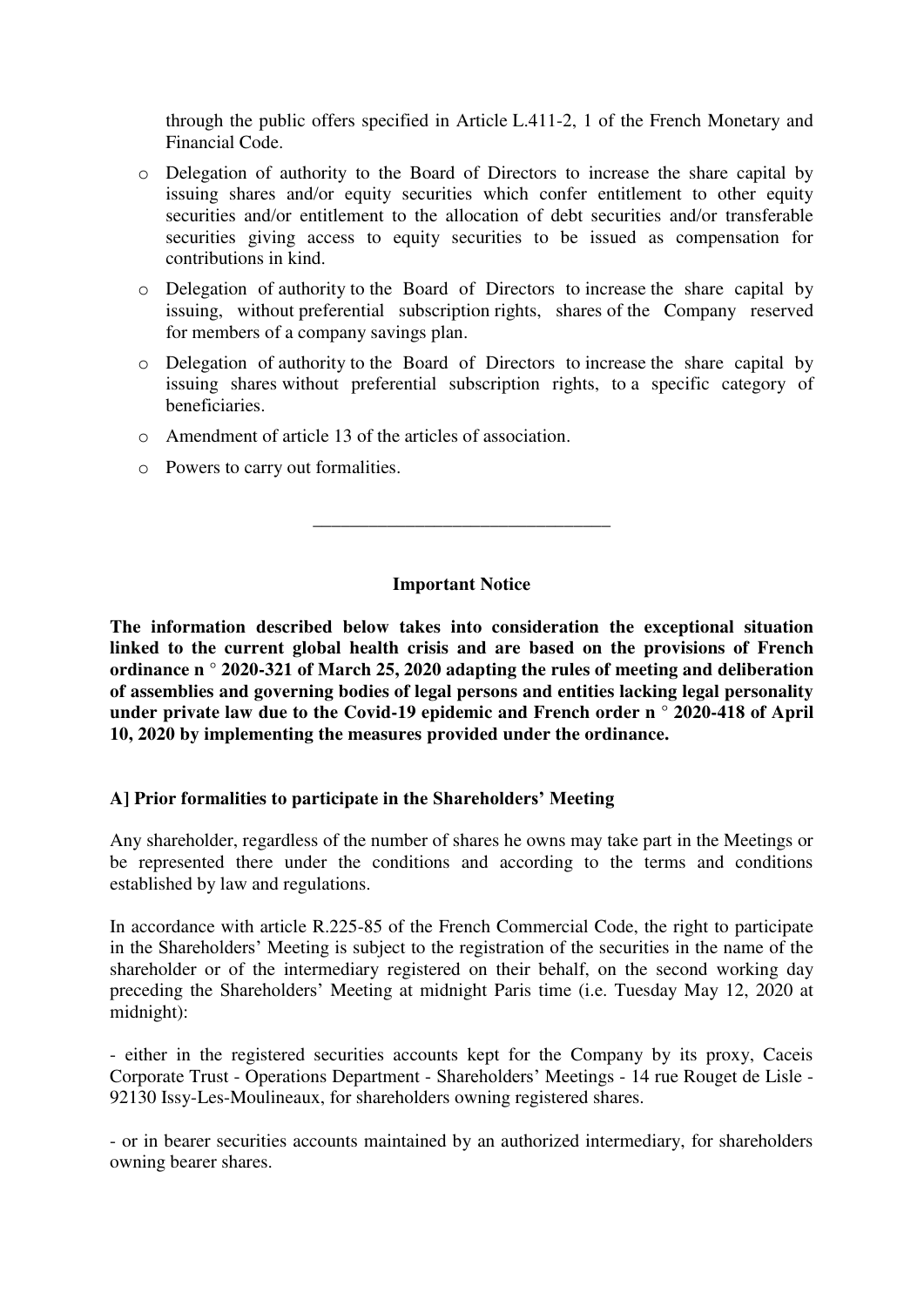The registration of the securities in the bearer securities accounts kept by the authorized intermediary is evidenced by a certificate of participation issued by the latter, which will thus provide proof of its status as shareholder.

The certificate of participation issued by the authorized intermediary must be attached to the remote voting form or by proxy, sent, by the authorized intermediary, to Caceis Corporate Trust - Operations Department - Shareholders' Meetings - 14 rue Rouget de Lisle - 92130 Issy-Les-Moulineaux.

Only shareholders demonstrating this status on Tuesday May 12, 2020 at midnight Paris time may, under the conditions mentioned above, participate in the Shareholders' Meeting.

### **B] Modes of participation in the Shareholders' Meeting**

### **1. The Shareholders' Meeting of May 14, 2020 shall be held without the physical presence of the shareholders**

The Shareholders' Meeting of May 14, 2020 shall be held without the members and other persons having the right to attend are physically present or by conference call or audio-visual, therefore no admission card to this Shareholders' Meeting will be issued.

Consequently, shareholders will not be able to physically attend the Shareholders' Meeting, nor be represented physically by another natural person.

### **2. Voting by proxy or by correspondence**

### **2.1 Voting by proxy or by correspondence with the paper form (post)**

### **The postal voting or proxy form to the Chairman is available on the company's website.**

Shareholders wishing to vote remotely or be represented by giving a proxy to the Chairman of the Meeting, may:

- **for registered shareholders ("***actionnaires nominatifs***"**): return the single remote voting or proxy voting form, which will be sent to him with the invitation to the following address: Caceis Corporate Trust - Operations Department - Shareholders' Meetings - 14 rue Rouget de Lisle - 92130 Issy -Les- Moulineaux;

- **for bearer shareholders ("***actionnaires au porteur"***)**: request the single remote voting or proxy voting form from the intermediary with which their shares are registered or by letter addressed to Caceis Corporate Trust - Operations Department - Shareholders' Meetings - 14 rue Rouget de Lisle - 92130 Issy-Les- Moulineaux.

To be honored, this form request must have reached Caceis Corporate Trust no later than six (6) days before the date of the Shareholders' Meeting, that is, on May 8, 2020.

The single remote voting form (single form with proxy form) duly completed and signed (and accompanied by the participation certificate for bearer shareholders) must be returned to Caceis Corporate Trust at the address indicated above).

Remote voting will only be taken into account if it reaches at least three (3) days before the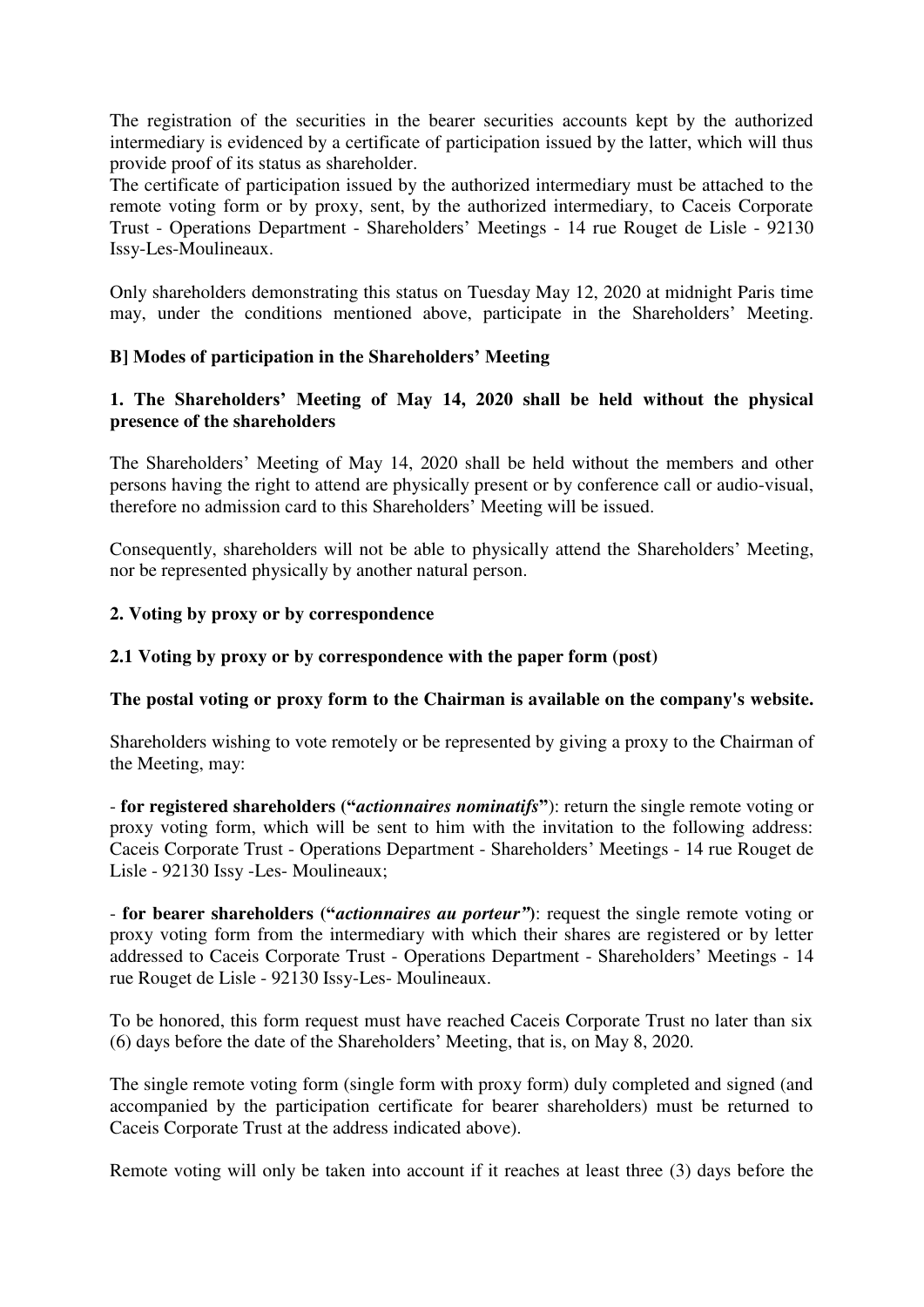date of Shareholders' Meetings, that is May 11, 2020, Caceis Corporate Trust (at the address indicated above).

In application of the provisions of article 6 of French Order n  $\degree$  2020-418 of April 10, 2020 adapting the rules of meeting and deliberation of assemblies and governing bodies of legal persons and entities lacking legal personality under private law due to the Covid-19 epidemic, any shareholder giving a mandate to one of the persons mentioned in I of article L.225-106 of the French Commercial Code must transmit its mandate to Caceis Corporate Trust with indication of the proxy no later than the fourth day preceding the Shareholders' Meeting.

The agent must send his instructions for the exercise of the mandates to Caceis Corporate Trust by electronic message to the following electronic address **ct-mandatairesassemblees@caceis.com**, in the form of the form mentioned in article R .225-76 of the French Commercial Code, and at the latest on the fourth day preceding the Shareholders' Meeting.

### **2.2 Proxy and Internet Mail Voting**

In application of the provisions of article 5 of French Order n  $\degree$  2020-418 of April 10, 2020 adapting the rules of meeting and deliberation of assemblies and governing bodies of legal persons and entities lacking legal personality under private law due to the Covid-19 epidemic, shareholders have the possibility, without a clause of the articles of association being necessary for this purpose, to transmit their voting instructions, and to appoint or revoke a proxy by Internet before the Shareholders' Meeting, on the VOTACCESS site, dedicated to the Shareholders' Meeting, under the conditions described below:

- **For registered shareholders ("***actionnaires au nominatifs pur et administré***"**)**:** registered shareholders will be able to access the VOTACCESS site via the OLIS Shareholder site at the address https://www.nomi.olisnet.com:

**Registered shareholders in the pure form ("***actionnaires au nominatifs pur***")** will have to connect to the OLIS Shareholder site with their usual access codes. Their connection identifier will be mentioned on the postal voting form or on the electronic notice;

**Registered shareholders in the administered form ("***actionnaires au nominatifs administré"***)** must connect to the OLIS Shareholder site using the internet connection identifier given on the voting form or on the electronic notice.

Once on the home page of the site, they will have to follow the instructions on the screen. After logging on to the Shareholder OLIS site, registered shareholders must follow the instructions given on the screen in order to access the VOTACCESS site and vote or appoint or dismiss a proxy.

**- For bearer shareholders ("***actionnaires au porteur"***)**: it is up to bearer shareholders to inquire in order to know whether their account-keeping establishment is connected or not to the VOTACCESS site and, if necessary, to take note of the conditions of use of the VOTACCESS site.

If the shareholder's account-keeping establishment is connected to the VOTACCESS site, the shareholder must identify himself on the Internet portal of his account-keeping establishment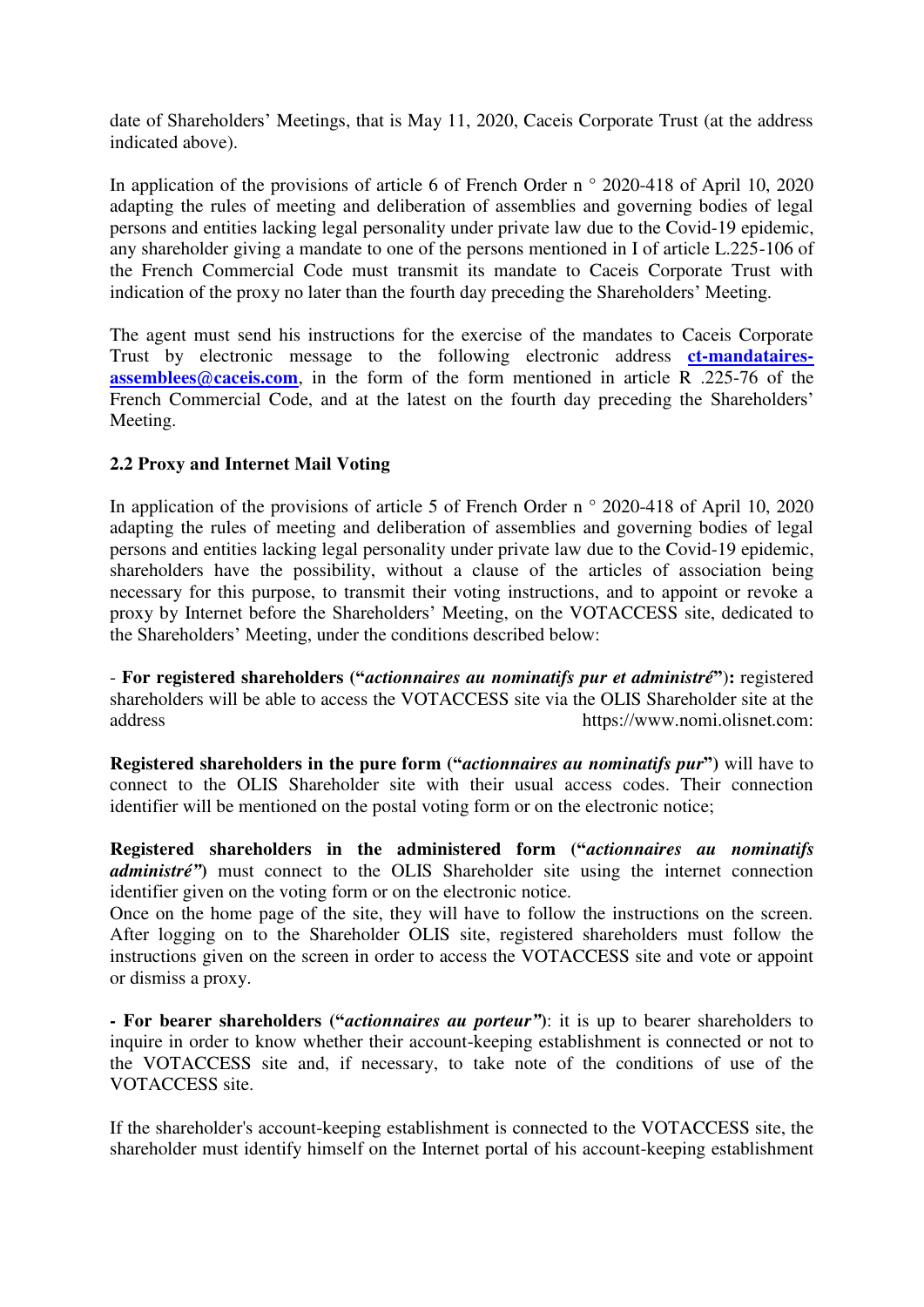with his usual access codes. He must then follow the instructions given on the screen in order to access the VOTACCESS site and vote or appoint or dismiss a representative.

It should be noted that only bearer shareholders, whose account-keeping establishment has joined the VOTACCESS site, will be able to vote (or appoint or dismiss a proxy) online.

If the shareholder's account-keeping establishment is not connected to the VOTACCESS site, it is specified that the notification of the appointment and revocation of a proxy may however be made electronically in accordance with the provisions of the article R. 225-79 of the French Commercial Code, by sending an email to the following email address: **ct-mandataires-assemblees@caceis.com**

This email must include as an attachment a scanned copy of the proxy voting form specifying the surname, first name, address and full bank references of the shareholder as well as the surname, first name and address of the appointed or revoked proxy, together with the participation certificate issued by the authorized intermediary.

Shareholders must imperatively ask the financial intermediary responsible for managing their securities account to send a written confirmation on D-4, that is on May 9, 2020, by post to CACEIS Corporate Trust - Shareholders' Meeting Service - 14, rue Rouget de Lisle, 92862 Issy-les-Moulineaux Cedex 9, or by email to the following address: **ct-mandatairesassemblees@caceis.com** or by fax at 01.49.08.05.82 or 01.49.08.05.83.

In application of the provisions of article 6 of French Order n  $\degree$  2020-418 of April 10, 2020 adapting the rules of meeting and deliberation of assemblies and governing bodies of legal persons and entities lacking legal personality under private law due to the Covid-19 epidemic, any shareholder giving a mandate to one of the persons mentioned in I of article L.225-106 of the French Commercial Code must transmit its mandate to Caceis Corporate Trust with indication of the proxy no later than the fourth day preceding the Shareholders' Meeting.

The agent must send his instructions for the exercise of the mandates at his disposal, to Caceis Corporate Trust by electronic message to the following electronic address **ct-mandatairesassemblees@caceis.com**, in the form of the form mentioned in article R .225-76 of the French Commercial Code, and at the latest on the fourth day preceding the Shareholders' Meeting.

The VOTACCESS website for the Shareholders' Meeting of May 14, 2020 will be open from April 23, 2020.

The possibility to vote by mail, or to give your proxy to the Chairman via the Internet before the Shareholders' Meeting will end the day before the Shareholders' Meeting at 3 p.m. Paris time.

Mandates with indication of proxy, including those given electronically under the conditions defined in article R 225-61 of the Commercial Code may validly reach the company up to the fourth day preceding the date of the Shareholders' Meeting.

In order to avoid any possible congestion on the VOTACCESS website, shareholders are advised not to wait until the day before the Shareholders' Meeting to enter their instructions.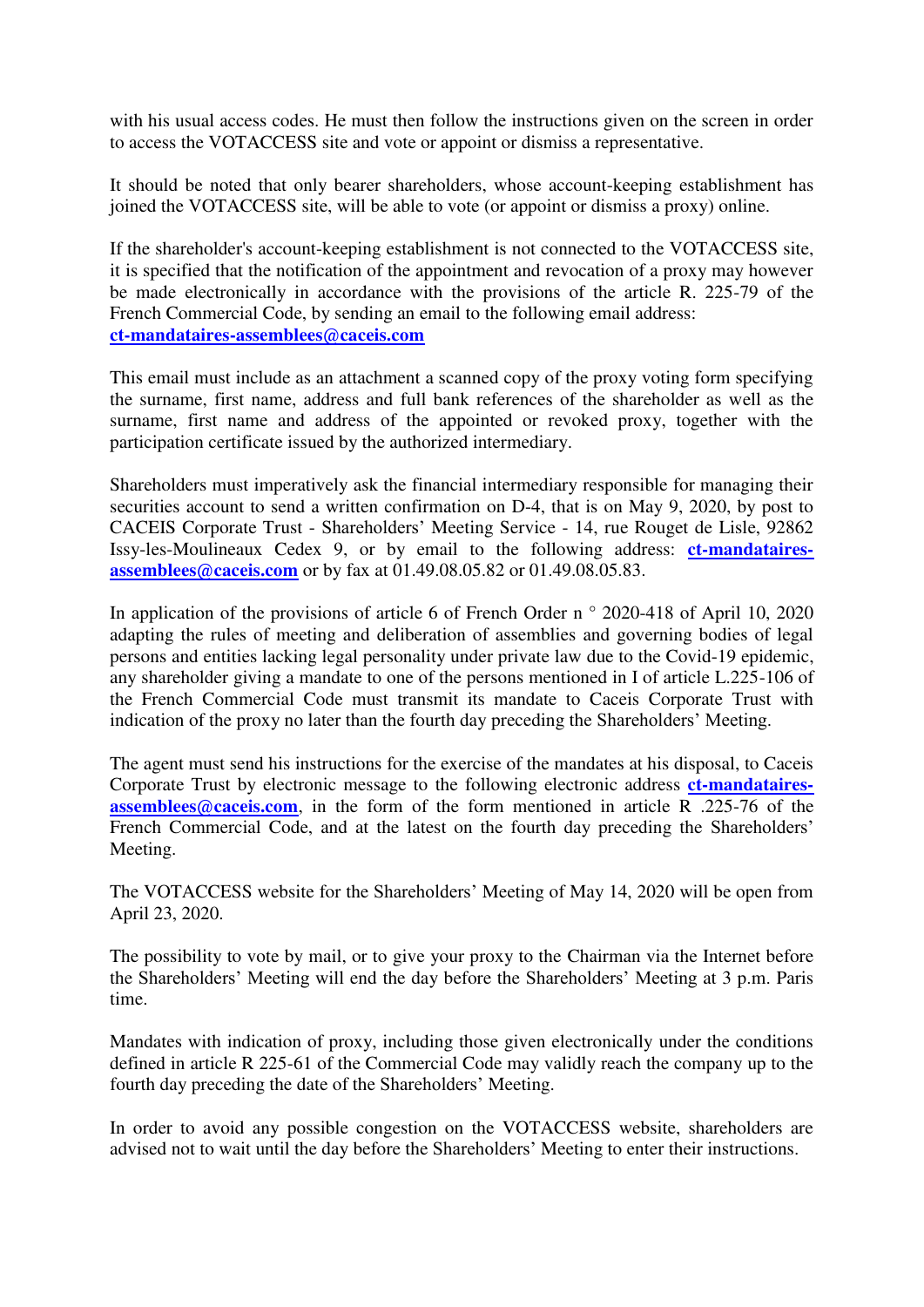By way of derogation to the paragraph III of article R. 225-85 of the French Commercial Code and without a statutory clause being necessary for this purpose, a shareholder who has already cast his vote remotely, sent a proxy or requested his card of admission or a certificate of participation under the conditions provided for in the last sentence of paragraph II of the same article may choose another mode of participation in the meeting provided that its instruction in this sense reaches the company within deadlines compatible with provisions of the first paragraph of article R. 225-77 and article R. 225-80 of the same code, as laid out by article 6 of French Order n ° 2020-418 of 10 April 2020.

By way of derogation to the second sentence of article R. 225-80 of this code, the previous instructions received are then revoked.

### **III. - Request for the inclusion of draft resolutions or agenda items**

Requests for the inclusion of points or draft resolutions on the agenda of the Shareholders' Meeting by shareholders fulfilling the legal conditions in force, must be sent to the Company's registered office **COFACE SA 1 Place Costes et Bellonte 92270 BOIS COLOMBES**, by registered letter with acknowledgment of receipt or electronically to the following address **[investors@coface.com](mailto:investors@coface.com)** no later than April 18, 2020.

These requests must be justified and accompanied by an account registration certificate justifying the possession or representation by the authors of the request of the fraction of the capital required by article R. 225-71 of the French Commercial Code at the date of the request.

It is also recalled that the examination by the Shareholders' Meeting of the points on the agenda and the resolutions which will be presented is subject to the transmission by the interested parties, at the latest on D-2, of a new certificate justifying the entry into account of their securities.

The wording of the draft resolutions presented by the shareholders with their explanatory memorandum as well as the list of items added to the agenda will be brought to the attention of the shareholders under the conditions determined by the applicable regulations, and will be published without delay on the Company's website: **[http://www.coface.com](http://www.coface.com/)**..

### **IV. - Written questions**

In accordance with article R. 225-84 of the French Commercial Code, any shareholder has the right to ask questions in writing. These questions must be addressed to the legal Board of Directors by registered letter with request for acknowledgment of receipt to the address **COFACE SA 1 Place Costes et Bellonte 92270 BOIS COLOMBES** or by electronic means to the following address **[investors@coface.com](mailto:investors@coface.com)** no later than the fourth (4th) working day preceding the date of the Shareholders' Meeting. These questions must imperatively be accompanied by an account registration certificate.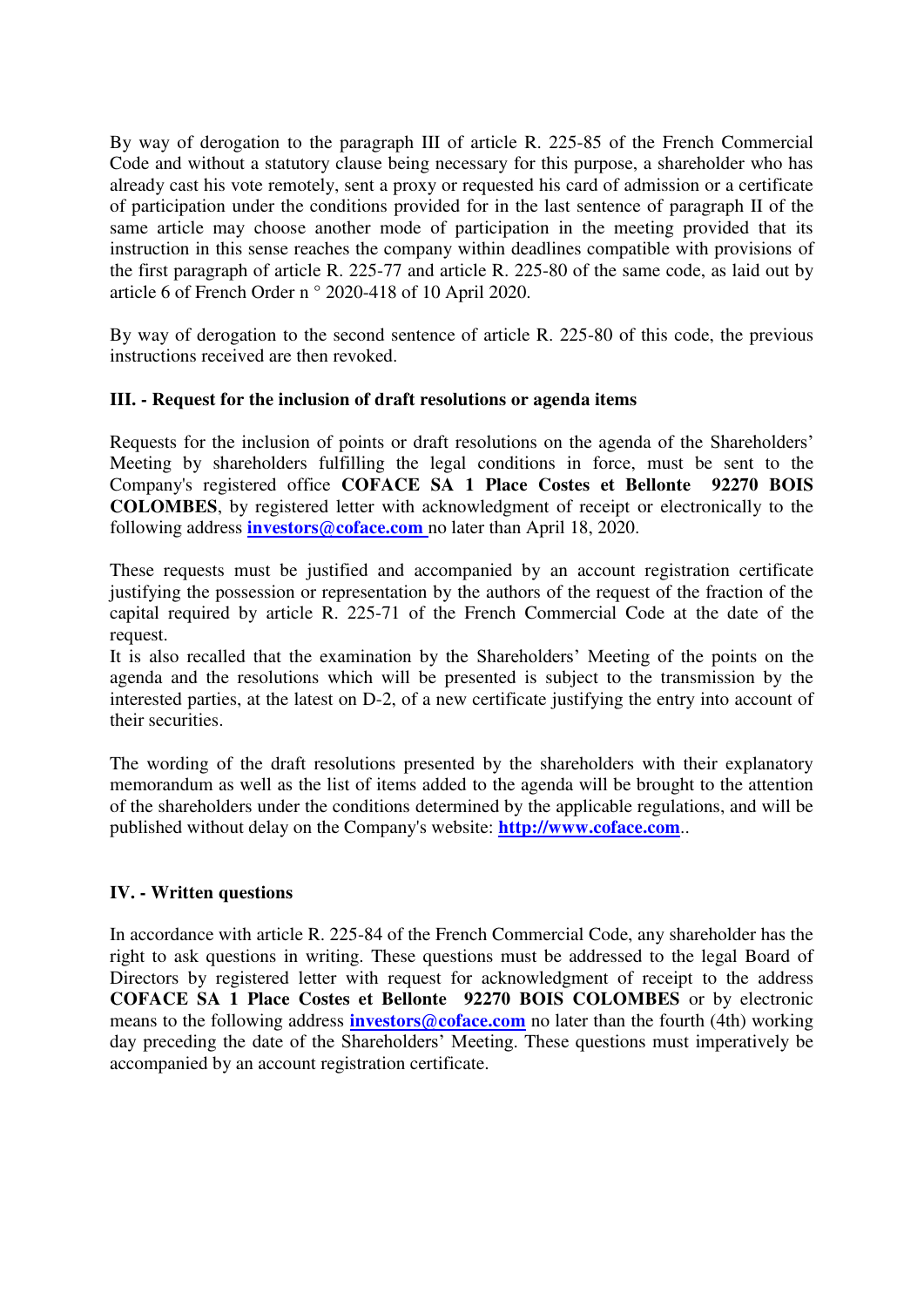### **V. - Right of communication**

In accordance with the applicable legal and regulatory provisions, all the documents which must be made available to shareholders during Shareholders' Meetings will be available, at the Company's registered office within the time limits, and, for the documents provided for in article R .225-73-1 of the French Commercial Code, on the Company's website at the following address **[http://www.coface.com](http://www.coface.com/)** no later than the twenty-first day preceding the Shareholders' Meeting.

### **THE BOARD OF DIRECTORS**

This document is a free translation of the French "*avis de convocation*". It is provided for the convenience of English-speaking readers only.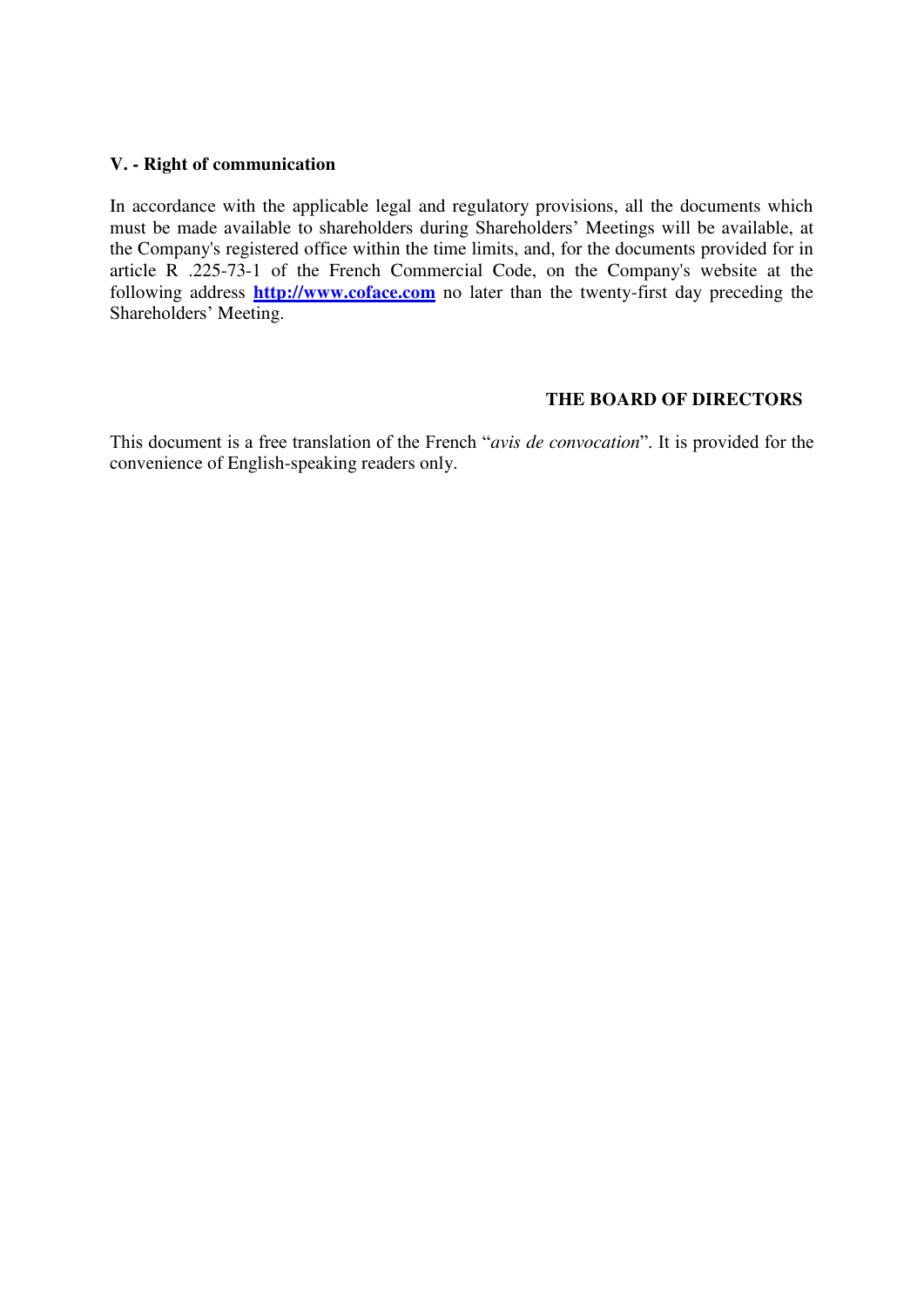### **COFACE SA**

Public Limited Company with capital: 304 063 898 euros Head office : 1, Place Costes et Bellonte – 92270 Bois Colombes 432 413 599 RCS Nanterre

#### COMBINED SHAREHOLDERS MEETING OF MAY 14th 2020

*Draft resolutions to be submitted to the Combined Shareholders' Meeting*

#### **Ordinary resolutions:**

#### *First resolution - (Approval of the parent company financial statements for 2019)*

The Shareholders' Meeting, deliberating according to the quorum and majority required for Ordinary Shareholders' Meetings, having duly noted the reports of the Board of Directors and Statutory Auditors on the parent company financial statements for the financial year ended December 31, 2019, approves the parent company financial statements for said financial year as they have been presented, as well as the operations reflected in these financial statements and summarised in these reports.

### *Second resolution - (Approval of the consolidated financial statements for 2019)*

The Shareholders' Meeting, deliberating according to the quorum and majority required for Ordinary Shareholders' Meetings, having duly noted the reports of the Board of Directors and Statutory Auditors on the consolidated financial statements for the financial year ended December 31, 2019, approves the consolidated financial statements for said financial year as they have been presented, as well as the operations reflected in these financial statements and summarised in these reports.

#### *Third resolution - (Allocation of earnings)*

The Shareholders' Meeting, deliberating according to the quorum and majority conditions for Ordinary Shareholders' Meetings:

- duly notes that the parent company financial statements for the financial year ending December 31, 2019 show a net profit of  $\epsilon$ 132,677,046;
- duly notes that the legal reserve, amounting to  $\epsilon$ 31,449,646 as of December 31, 2019, is above the legal requirements;
- duly notes that the retained earnings as of December 31, 2019, amount to €23,175,245;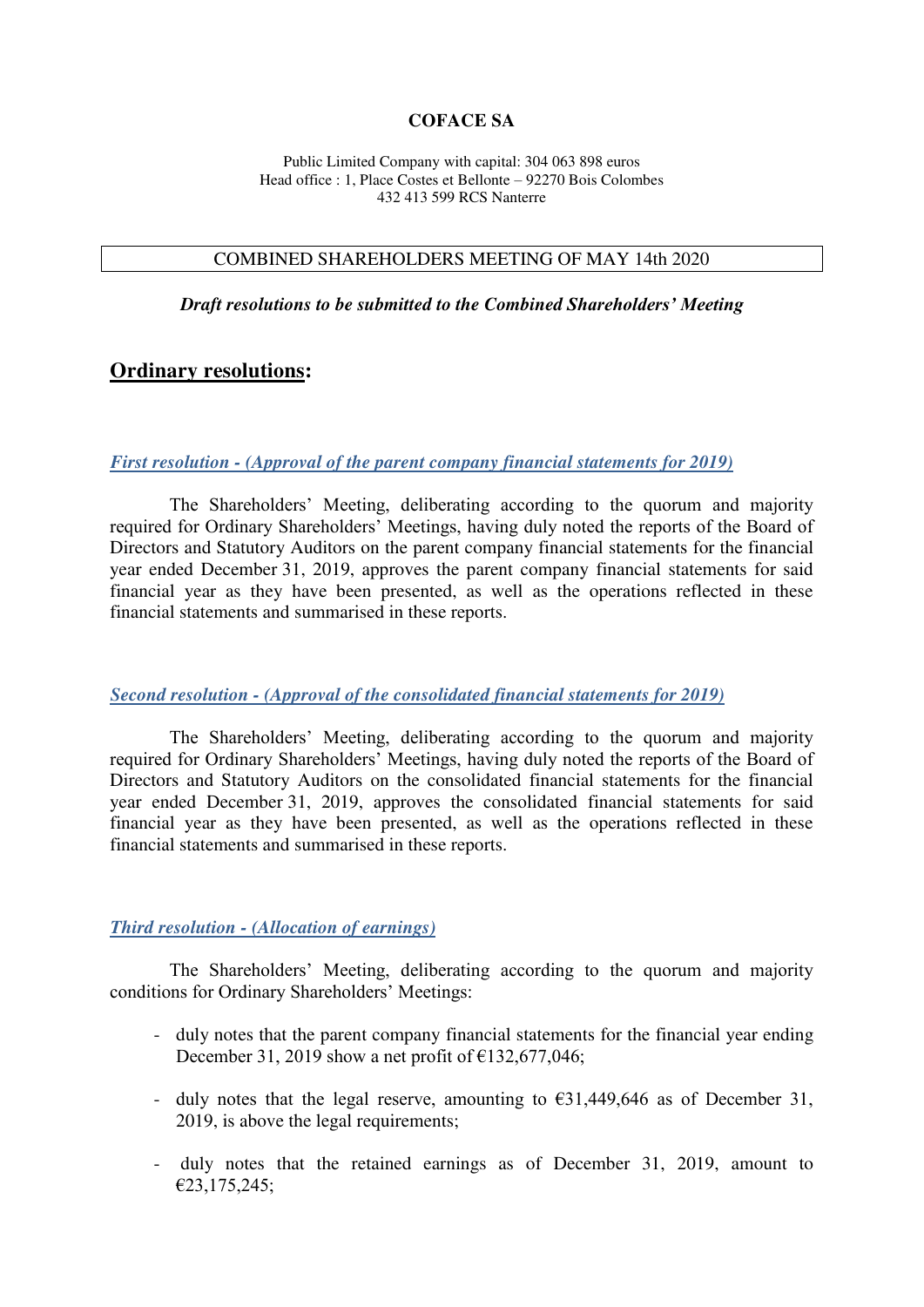- resolves to allocate the entire net profit for the financial year, i.e.  $\epsilon$ 132,677,046, to retained earnings, which are thus increased to  $\epsilon$ 155,852,291.

The Shareholders' Meeting notes, in compliance with the legal provisions, that the dividends distributed for the three preceding financial years were as follows:

| Financial year                                                          | Number of remuneration<br>shares $(1)$ | Total amount (in $\epsilon$ ) |  |  |
|-------------------------------------------------------------------------|----------------------------------------|-------------------------------|--|--|
| 2016                                                                    | 156,905,819                            | 20,397,756                    |  |  |
| 2017                                                                    | 155,574,817                            | 52,895,437                    |  |  |
| 2018                                                                    | 151,169,375                            | 119,423,806                   |  |  |
| (1) The number of remuneration shares does not include treasury shares. |                                        |                               |  |  |

### *Fourth resolution - (Ratification of the co-opting of a director)*

The Shareholders' Meeting, deliberating according to the quorum and majority required for Ordinary Shareholders' Meetings, ratifies the co-opting of Ms Marie Pic-Pâris, to replace Mr Jean-Paul Dumortier, who has resigned, until the expiry of the directorship of Mr Dumortier, i.e., until the end of the Shareholders' Meeting convened in 2021 to approve the financial statements for the financial year ending December 31, 2020.

### *Fifth resolution - (Authorisation given to the Board of Directors to trade the Company's shares)*

The Shareholders' Meeting, deliberating according to the quorum and majority required for Ordinary Shareholders' Meetings, having reviewed the Board of Directors' report:

1. authorises the Board of Directors, with the power to further delegate under the legal and regulatory conditions, in compliance with the provisions of Article L.225-209 et seq. of the French Commercial Code, to purchase, on one or more occasions and at the times that it will establish, a number of the Company's shares that may not exceed:

i. 10% of the total number of shares composing the share capital at any time whatsoever, or

ii. 5% of the total number of shares composing the share capital, if they are shares acquired by the Company with a view to keeping them and subsequently transferring them as payment or exchange in connection with a merger, spin-off or contribution.

iii. These percentages apply to a number of shares adjusted, where appropriate, according to the operations that could impact the share capital subsequent to this Shareholders' Meeting.

iv. The acquisitions made by the Company may not, under any circumstances, lead it to hold more than 10% of the shares composing its share capital at any time;

2. resolves that this authorisation may be used to:

i. ensure liquidity and boost the market for the Company's stock through an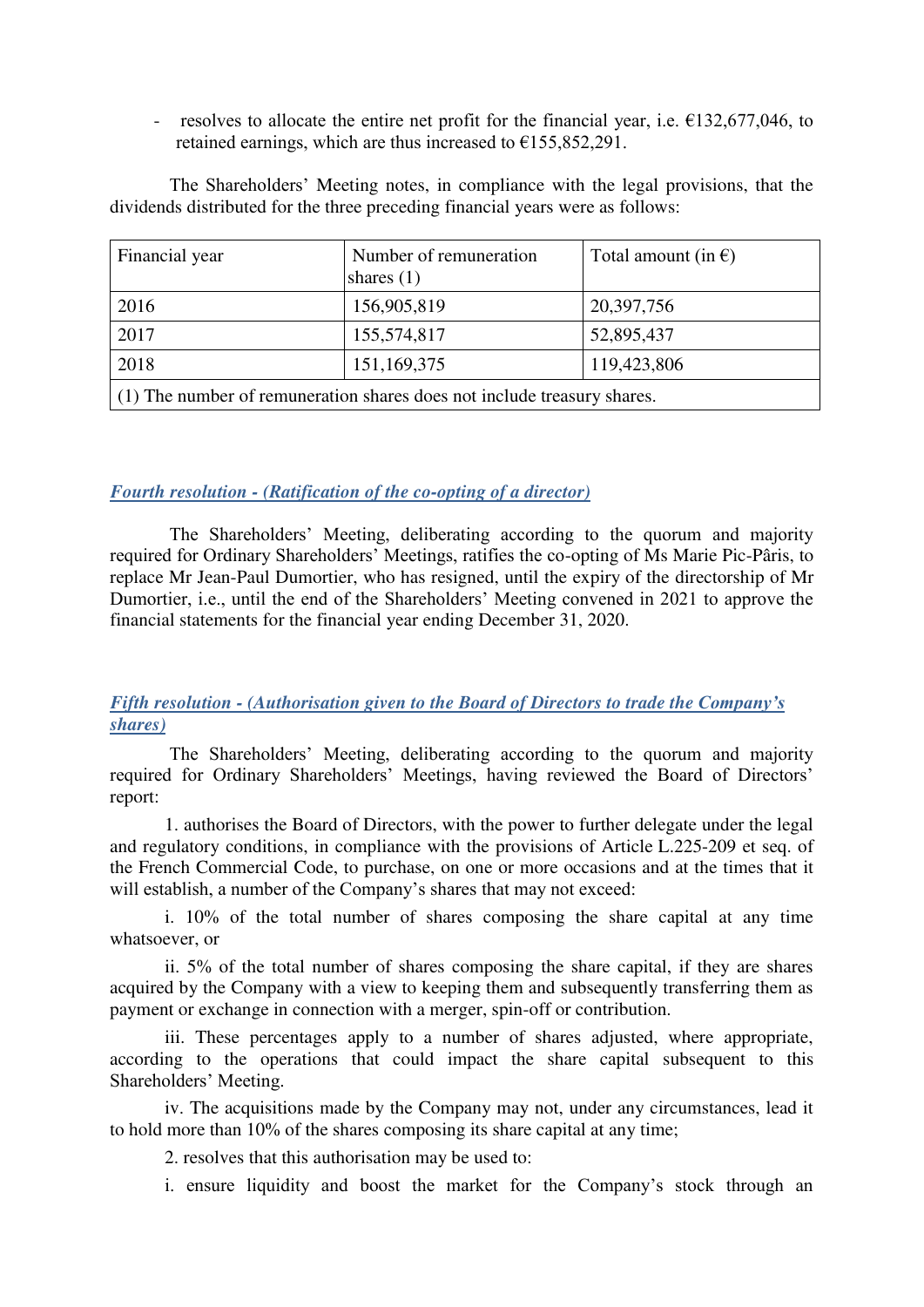investment service provider acting independently under a liquidity agreement, in compliance with the market practice accepted by the Autorité des marchés financiers on July 2, 2018,

ii. allocate shares to the corporate officers and employees of the Company and of other Group entities, in particular for the purposes of (i) employee profit sharing, (ii) any Company stock option plan, pursuant to Article L.225-177 et seq. of the French Commercial Code, or (iii) any savings plan in compliance with Article L.3331-1 et seq. of the French Labour Code or (iv) any allocation of bonus shares pursuant to the provisions of Article L.225-197-1 et seq. of the French Commercial Code; additionally, perform all hedging operations relating to these transactions, under the conditions provided for by the market authorities and at the times to be determined by the Board of Directors or the person acting by delegation thereof,

iii. transfer the Company's shares upon exercise of the rights attached to securities entitling their bearers, directly or indirectly, through reimbursement, conversion, exchange, presentation of a warrant or in any other manner, to the allocation of the Company's shares pursuant to current regulations; additionally, perform all hedging operations relating to these transactions, under the conditions provided for by the market authorities and at the times to be determined by the Board of Directors or the person acting by delegation thereof,

iv. keep the Company's shares and subsequently remit them in payment or exchange in connection with any external growth, merger, spin-off or contribution operations,

v. cancel all or part of the stock thus purchased,

vi. implement all market practices accepted by the Autorité des marchés financiers and, more generally, execute all transactions in compliance with current regulations;

3. resolves that the maximum purchase price per unit may not exceed  $E14$  per share, excluding costs. The Board of Directors may nevertheless, for operations involving the Company's capital, particularly a change to the par value of the share, a capital increase by incorporation of reserves following the creation and allocation of bonus shares, a stock split or reverse stock split, adjust the aforementioned maximum purchase price in order to take into account the impact of these operations on the value of the Company's stock;

4. resolves that the acquisition, disposal or transfer of these shares may be completed and paid for by any methods authorised by the current regulations, on a regulated market, multilateral trading system, systematic internaliser or over the counter, in particular through the acquisition or disposal of blocks of shares, using options or other derivative financial instruments or warrants or, more generally, securities entitling their bearers to shares of the Company, at the times that the Board of Directors will determine;

5. resolves that unless it has the prior authorisation of the Shareholders' Meeting, the Board of Directors may not use this delegation of authority once a third party has filed a public offer for the Company's shares, and until the end of the offer period;

6. resolves that the Board of Directors shall have all powers, which it may in turn delegate in compliance with legal and regulatory conditions, in order to, in accordance with applicable legal and regulatory provisions, proceed with the allocation and, if applicable, permitted reallocation of repurchased shares in view of one of the objectives of the programme, to one or more of its other objectives, or even their disposal, on or off the market.

 All powers are consequently granted to the Board of Directors, which it may in turn delegate in compliance with legal and regulatory provisions, to implement this authorisation and specify, if necessary, the conditions and set the procedures in accordance with legal conditions and pursuant to this resolution, and in particular to issue all stock market orders, enter into all agreements, in particular for maintaining registers of purchases and sales of shares, complete all declarations to the Autorité des marchés financiers or any other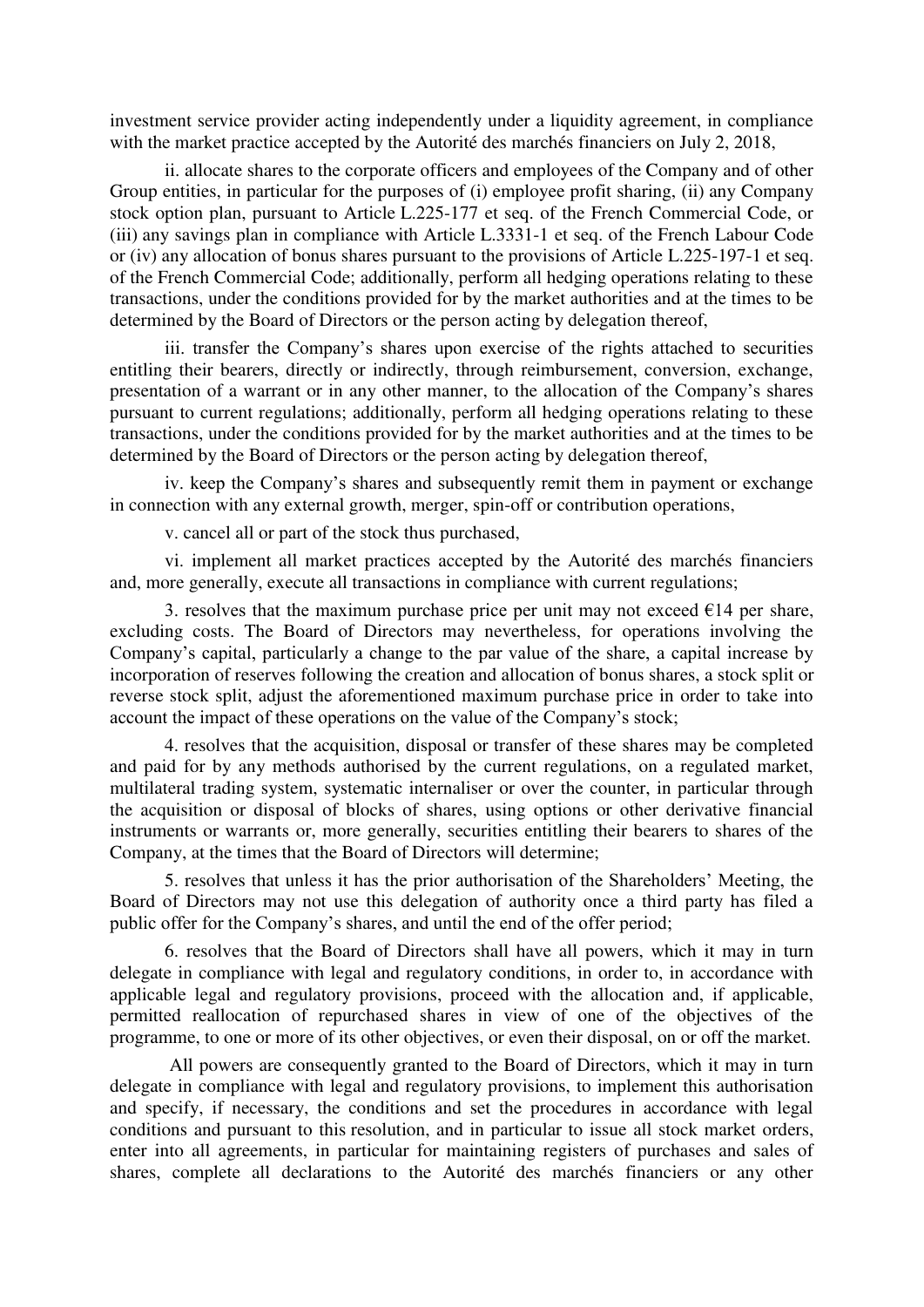competent authority, prepare all documents, specifically informational documentation, complete all formalities and, generally, do whatever is necessary.

The Board of Directors must inform the Shareholders' Meeting, in accordance with legal conditions, of the operations performed by virtue of this authorisation;

7. resolves that this authorisation, which cancels and replaces the authorisation granted by the fifth resolution of the Shareholders' Meeting of May 16, 2019, be granted for a period of eighteen (18) months as from this Shareholders' Meeting.

### *Sixth resolution - (Approval of the special report of the Statutory Auditors on the agreements and commitments mentioned in Articles L.225-38 et seq. of the French Commercial Code)*

 The Shareholders' Meeting, deliberating according to the quorum and majority required for Ordinary Shareholders' Meetings, having duly noted the special report of the Statutory Auditors on the agreements and commitments subject to the provisions of Article L.225-38 et seq. of the French Commercial Code, approves this report in all its provisions as well as the new agreements mentioned therein, having been authorised by the Board of Directors during the financial year ended December 31, 2019.

### *Seventh resolution - (Approval of the directors' compensation policy for the financial year ended December 31, 2019, as referred to in Article L.225-37-3 of the French Commercial Code, pursuant to Article L.225-100, II of the French Commercial Code)*

The Shareholders' Meeting, deliberating according to the quorum and majority required for Ordinary Shareholders' Meetings, having duly noted the corporate governance report referred to in Article L.225-37 of the French Commercial Code, approves, pursuant to Article L.225-100, II of the French Commercial Code, the information relating to the compensation of corporate officers for the financial year ended December 31, 2019, referred to in Article L.225-37-3, I of the French Commercial Code, as set out in Chapter 7, Section 6.3 of the 2019 universal registration document.

*Eighth resolution - (Approval of fixed, variable and exceptional components of the total compensation and benefits of all kinds paid during the financial year ended December 31, 2019, or allocated for the same financial year, to the Chief Executive Officer, pursuant to Article L.225-100, III of the French Commercial Code)* 

 The Shareholders' Meeting, deliberating according to the quorum and majority required for Ordinary Shareholders' Meetings, having duly noted the corporate governance report referred to in Article L.225-37 of the French Commercial Code, approves, pursuant to Article L.225-100, III of the French Commercial Code, the fixed, variable and exceptional components of the total compensation and benefits of all kinds paid during the financial year ended December 31, 2019, or allocated for the same financial year, to Mr Xavier Durand, Chief Executive Officer of the Company, as set out in Chapter 7, Section 6.3 of the 2019 universal registration document.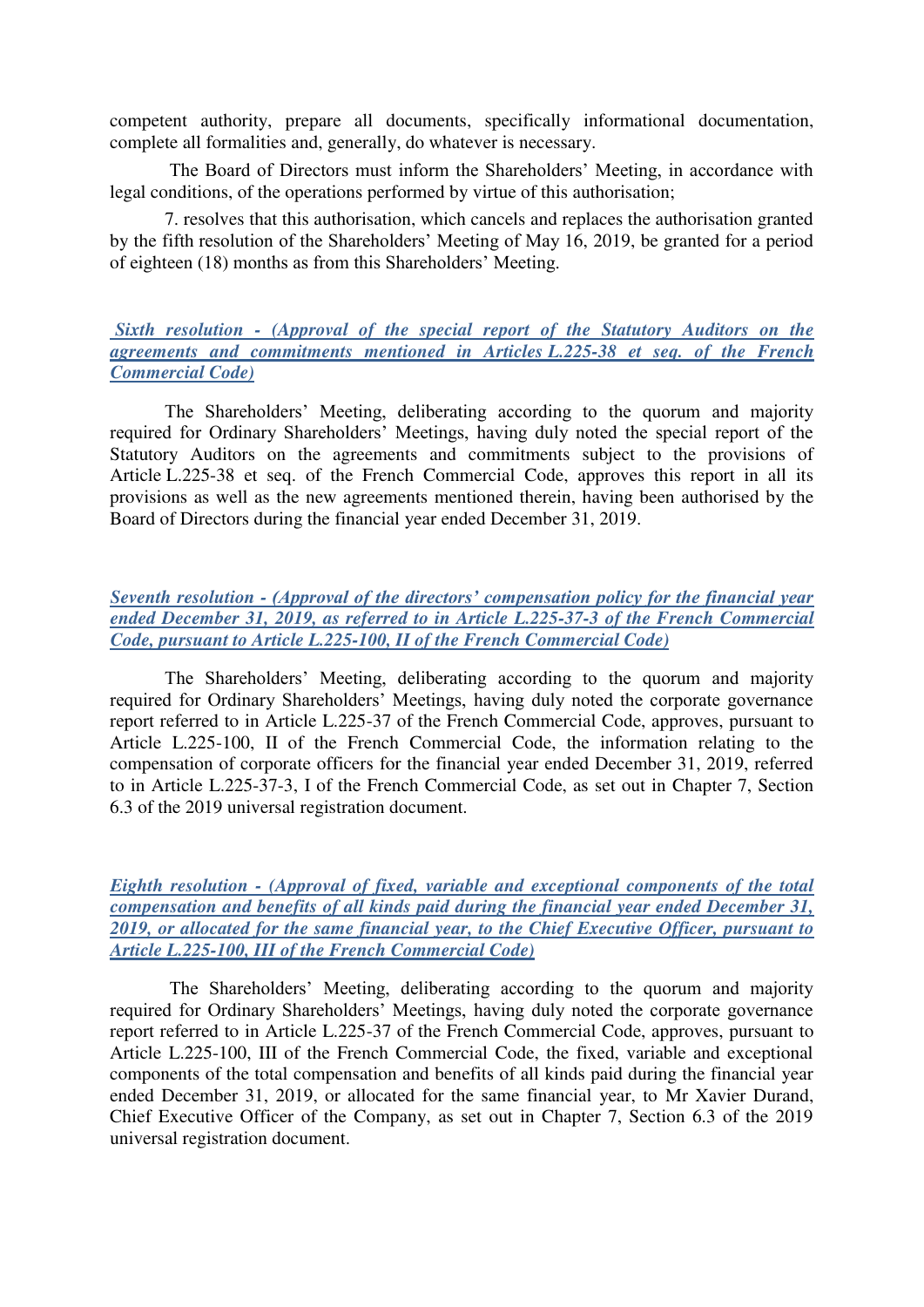*Ninth resolution - (Approval of the Chief Executive Officer's compensation policy for the 2020 financial year, pursuant to Article L.225-37-2 of the French Commercial Code)* 

 The Shareholders' Meeting, deliberating according to the quorum and majority required for Ordinary Shareholders' Meetings, having duly noted the corporate governance report referred to in Article L.225-37 of the French Commercial Code describing the components of the compensation policy for corporate officers, approves, pursuant to Article L.225-37-2, II of the French Commercial Code, the compensation policy for Mr Xavier Durand, Chief Executive Officer of the Company, as set out in Chapter 7, Section 6.3 of the 2019 universal registration document.

### *Tenth resolution - (Approval of the directors' compensation policy for the 2020 financial year, pursuant to Article L.225-37-2 of the French Commercial Code)*

 The Shareholders' Meeting, deliberating according to the quorum and majority required for Ordinary Shareholders' Meetings, having duly noted the corporate governance report referred to in Article L.225-37 of the French Commercial Code describing the components of the compensation policy for corporate officers, approves, pursuant to Article L.225-37-2, II of the French Commercial Code, the directors' compensation policy as set out in Chapter 7, Section 6.3 of the 2019 universal registration document.

### *Eleventh resolution - (Appointment of a Statutory Auditor)*

The Shareholders' Meeting, deliberating according to the quorum and majority required for Ordinary Shareholders' Meetings, appoints Mazars SA, 61 rue Henri Regnault, 92400 Courbevoie, France as Statutory Auditor for the financial years 2020 to 2025 inclusive, i.e. until the Shareholders' Meeting convened in 2026 to approve the financial statements for the financial year ended December 31, 2025.

### *Twelfth resolution - (Noting the expiry of the term of office of an alternate Statutory Auditor and decision not to replace it)*

The Shareholders' Meeting, deliberating according to the quorum and majority required for Ordinary Shareholders' Meetings, noting the expiry of the term of office of the alternate Statutory Auditor KPMG Audit FS1 at the end of this meeting, resolves not to replace or renew it.

### **Extraordinary resolutions:**

### *Thirteenth resolution - (Authorisation to the Board of Directors to reduce the Company's share capital by cancelling treasury shares)*

 The Shareholders' Meeting, deliberating according to the quorum and majority required for Extraordinary Shareholders' Meetings, having reviewed the Board of Directors' report and the Statutory Auditors' special report: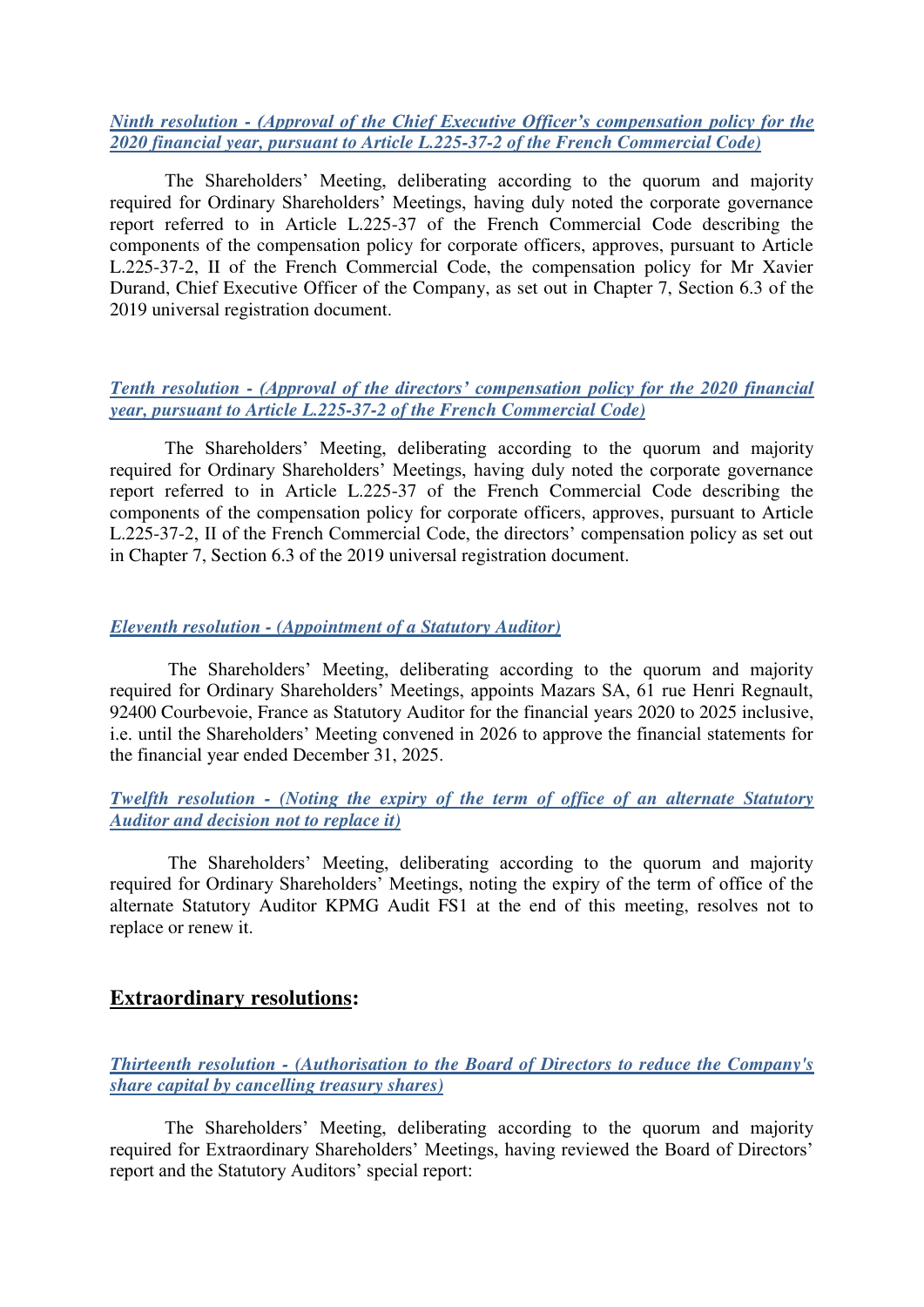1. authorises the Board of Directors, with the option to sub-delegate under the legislative and regulatory conditions, to:

i. cancel, at its sole discretion, on one or more occasions, subject to a limit of 10% of the amount of the existing share capital on the date of cancellation (i.e., adjusted according to transactions conducted on the share capital since the adoption of this resolution), for a period of 24 months, all or part of the shares acquired by the Company under a share buyback programme authorised by the shareholders,

ii. reduce the share capital accordingly and allocate the difference between the buyback price of the cancelled shares and their nominal value to premiums and available reserves as it chooses;

2. confers all powers to the Board of Directors, with the option to sub-delegate under the legislative and regulatory conditions, to set the definitive amount of capital reductions within the limits provided for by law and by this resolution, establishing the terms and conditions, noting their fulfilment, performing all acts, formalities or declarations with a view to finalising the capital reductions that might be conducted under this authorisation and to amend the Articles of Association accordingly;

3. resolves that this authorisation, which cancels and replaces the authorisation granted by the fourteenth resolution of the Shareholders' Meeting of May 16, 2018, be granted for a period of twenty-six (26) months as from this Shareholders' Meeting.

### *Fourteenth resolution - (Delegation of authority to the Board of Directors to increase the share capital by incorporating reserves, profits or premiums, or any other sum that can be legally capitalised)*

The Shareholders' Meeting, deliberating according to the quorum and majority required for Ordinary Shareholders' Meetings, having reviewed the Board of Directors' report and in accordance with the provisions of the French Commercial Code and specifically Articles L.225-129, L.225-129-2 and L.225-130 thereof:

1. delegates to the Board of Directors, with the option to sub-delegate under the legislative and regulatory conditions, its authority to increase the Company's share capital, on one or more occasions, in the proportions and at the times that it will determine, by incorporating reserves, profits or issue, merger or contribution premiums, or any other amount which may be capitalised by law or the Articles of Association, to be carried out by issuing new shares or by raising the nominal amount of existing shares or by combining these two operating procedures according to the terms and conditions that it will determine;

2. resolves that the nominal amount of capital increases likely to be decided by the Board of Directors and conducted under this delegation, immediately and/or over time, may not exceed a maximum amount of seventy-five million euros ( $\epsilon$ 75,000,000). This limit will be increased, as necessary, by the nominal value of the shares to be issued in order to preserve the rights of holders of securities or other rights which confer entitlement to the Company's share capital, pursuant to applicable laws and regulations and contractual provisions, where appropriate;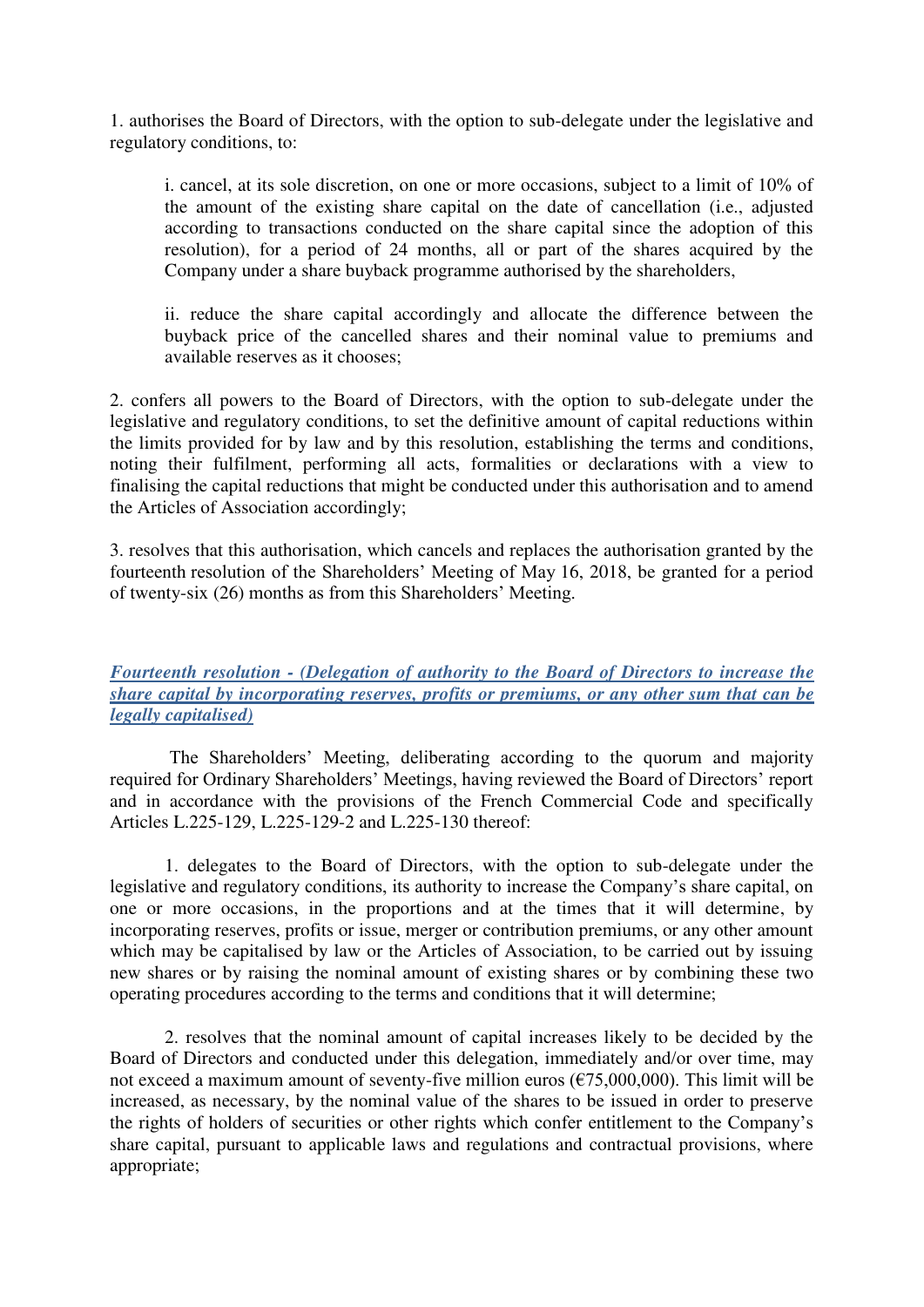3. specifies that in the event of a capital increase giving rise to the free allocation of new shares, the Board of Directors may decide that fractional shares will not be transferable and that the corresponding shares will be sold, in accordance with the provisions of Article L.225-130 of the French Commercial Code, with the sums resulting from the sale being allocated to rights holders within the regulatory deadlines;

4. resolves that the Board of Directors shall have all powers, which it may in turn delegate in accordance with legal and regulatory conditions, to implement this delegation and in particular to:

i. determine the terms and conditions for authorised transactions and specifically set the amount and nature of reserves, profits, premiums or other amounts to be incorporated into the capital, establish the number of new shares to be issued and/or the amount by which the nominal value of existing shares comprising the share capital will be increased, set the date, even retroactively, from which the new shares will be entitled to receive dividends or the date on which the increase in the nominal value will take effect and, where applicable, make all charges against the issue premium (or premiums) and in particular the charges incurred by conducting issues,

ii. take any measures designed to protect the rights of shareholders or other rights conferring entitlement to the capital in existence on the day of the capital increase,

iii. take all necessary measures and enter into all agreements in order to ensure the successful execution of the planned transaction(s) and, generally, to do all that is required, perform all acts and formalities to finalise the capital increases that may be conducted under this delegation, and to amend the Company's Articles of Association accordingly;

5. resolves that unless it has the prior authorisation of the Shareholders' Meeting, the Board of Directors may not use this delegation of authority once a third party has filed a public offer for the Company's shares, and until the end of the offer period;

6. decides that this authorisation, which cancels and replaces the authorisation granted by the fifteenth resolution of the Shareholders' Meeting of May 16, 2018, be granted for a period of twenty-six (26) months as from this Shareholders' Meeting.

*Fifteenth resolution - (Delegation of authority to the Board of Directors to increase the share capital by issuing shares, with preferential subscription rights, and/or equity securities which confer entitlement to other equity securities and/or entitlement to the allocation of debt securities and/or transferable securities giving access to equity securities to be issued)* 

The Shareholders' Meeting, deliberating according to the quorum and majority required for Extraordinary Shareholders' Meetings, having reviewed the Board of Directors' report and the Statutory Auditors' special report and in accordance with the provisions of the French Commercial Code and specifically Articles L.225-129 et seq., L.225-132, L.225-133 and L.228-91 et seq. thereof: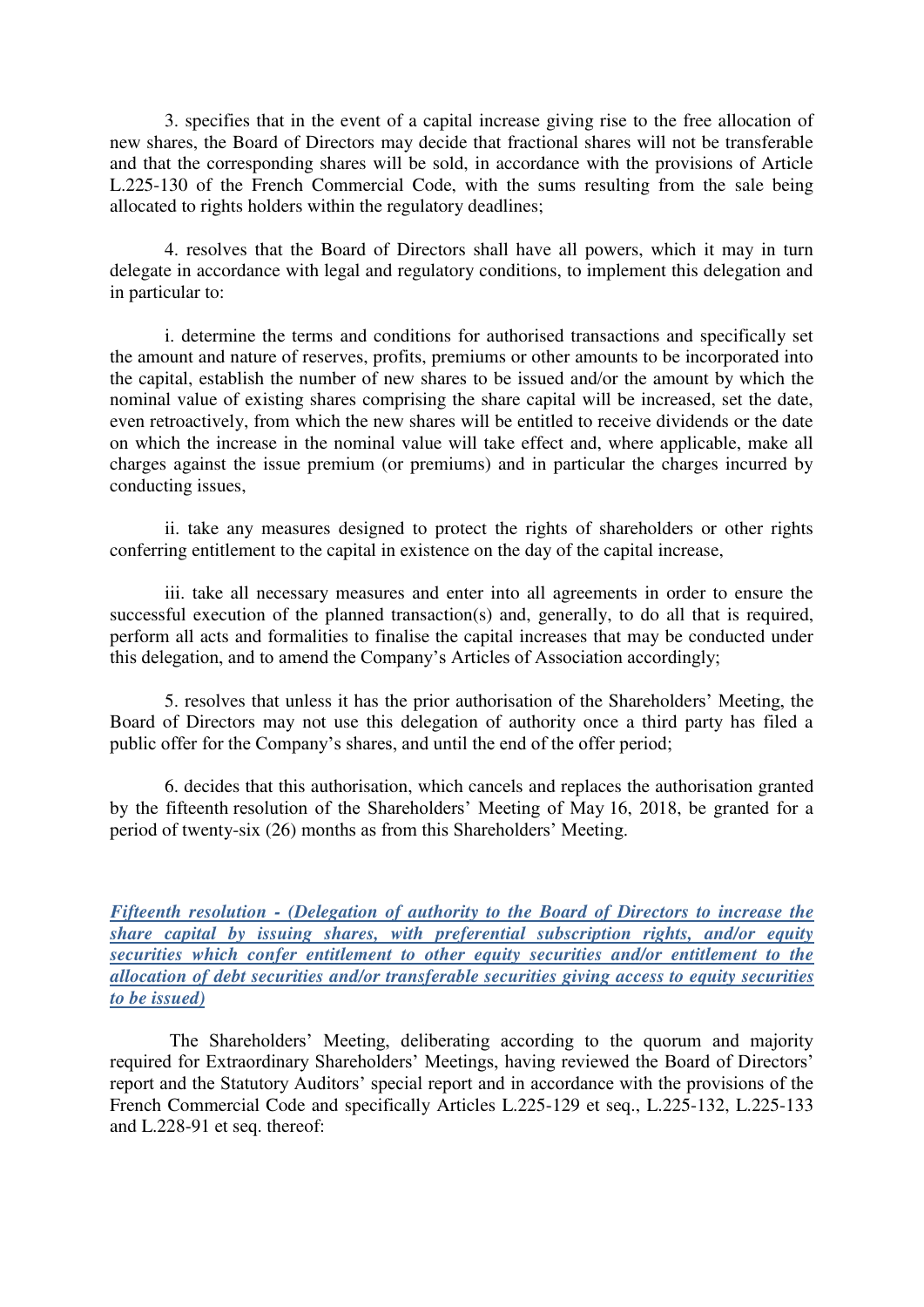1. delegates to the Board of Directors, with the option to sub-delegate under the legislative and regulatory conditions, the authority to decide to issue, with preferential subscription rights, on one or more occasions, in the proportions and at the times that it will determine, both in France and abroad, in euros or currencies or units of account established by reference to several currencies, Company shares and/or equity securities which confer entitlement to other equity securities and/or entitlement to the allocation of debt securities and/or transferable securities giving access to equity securities to be issued, which may be subscribed for in cash or by offsetting them against unquestionable, liquid and payable debts, or, in whole or in part, by incorporation of reserves, profits or premiums;

2. resolves that the total nominal amount of capital increases likely to be made immediately and/or over time under this delegation may not exceed a maximum of one hundred and fifteen million euros ( $\epsilon$ 115,000,000), or the equivalent in any other currency or currency unit established by reference to several currencies, on the understanding that the nominal amount of capital increases made pursuant to this resolution as well as the sixteenth to twentieth resolutions submitted to this Shareholders' Meeting will count towards this cap. This limit will be increased, as necessary, by the nominal value of the shares to be issued in order to preserve the rights of holders of securities or other rights which confer entitlement to the Company's share capital, pursuant to applicable laws and regulations and contractual provisions, where appropriate;

3. resolves that the transferable securities thus issued conferring entitlement to equity securities to be issued by the Company may consist of debt securities or be associated with the issue of such securities, or enable them to be issued, as intermediate securities. The overall maximum nominal amount of debt securities that could be issued on the basis of this delegation may not exceed five hundred million euros  $(\text{\textsterling}500,000,000)$  or the equivalent thereof in currencies or units of account established by reference to several currencies, on the understanding that the nominal amount of debt securities issued pursuant to this resolution as well as the sixteenth to eighteenth resolutions submitted to this Shareholders' Meeting will count towards this cap;

4. acknowledges that this delegation implies a waiver by the shareholders of their preferential subscription rights to equity securities of the Company to which the transferable securities that might be issued on the basis of this delegation may give immediate or future entitlement;

5. resolves that shareholders may exercise, under the conditions stipulated by law, their preferential subscription right to the equity securities and/or the transferable securities which the Board of Directors may decide to issue under this delegation of authority. The Board of Directors will have the option to grant shareholders the right to subscribe, on a reducible basis, for a greater number of transferable securities than they could subscribe for on an irreducible basis, in proportion to the subscription rights that they have and, in any event, within the limits of their requests.

 If all of the equity securities and/or transferable securities issued have not been subscribed on an irreducible basis or, where applicable, on a reducible basis, the Board of Directors will have the option, in the order that it will determine, either to limit, in accordance with the law, the issue in question to the amount of subscriptions received, provided that it reaches at least three-quarters of the issue initially decided, or to freely distribute all or part of the unsubscribed securities between the persons of its choice, or to offer all or part of the unsubscribed securities in the same way to the public, on the French or international market,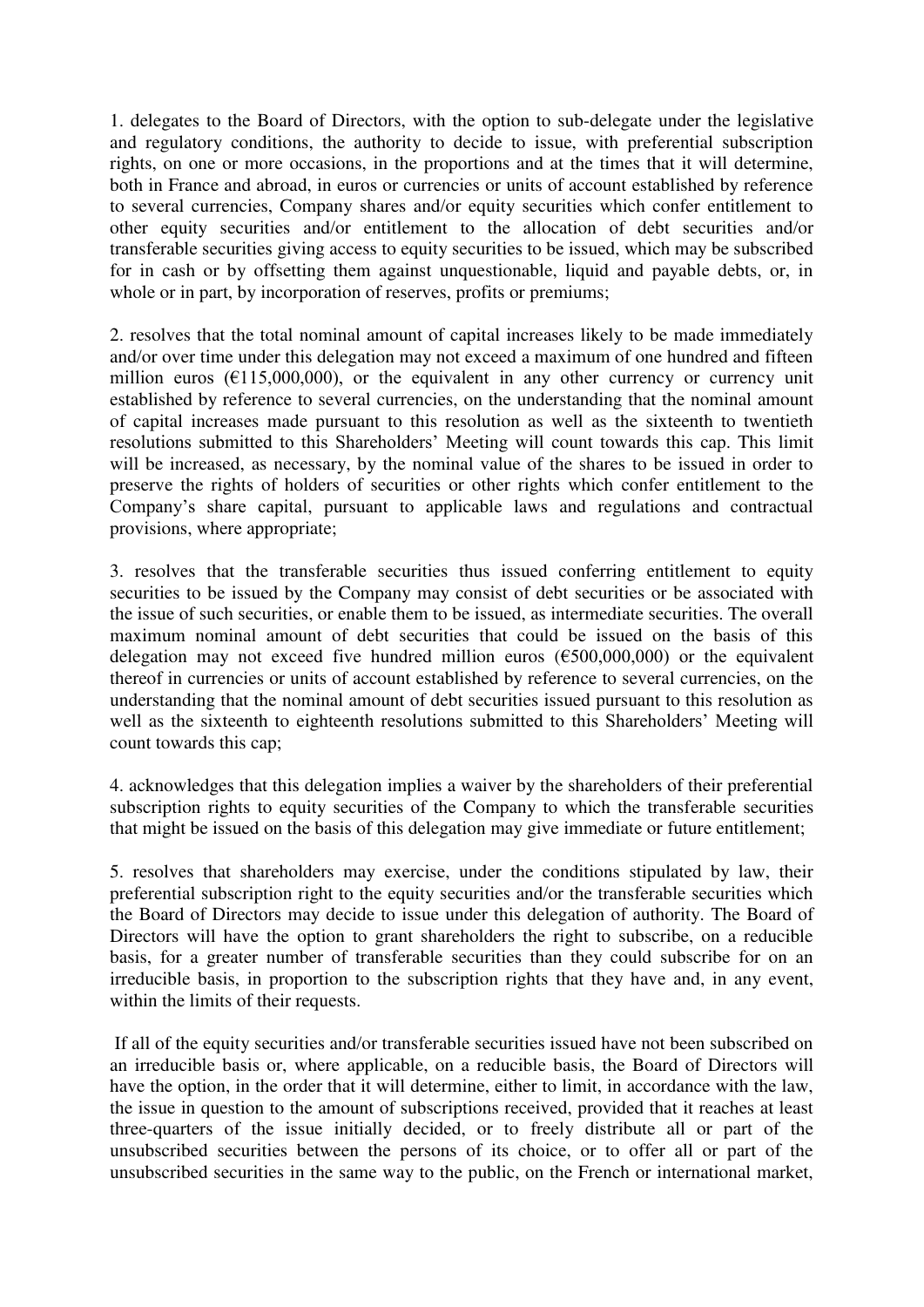with the Board of Directors being able to use all the options set out above or just some of them;

6. further specifies that the Board of Directors, with the option to sub-delegate under the legislative and regulatory conditions, may in particular:

i. decide and establish the characteristics of share issues and transferable securities to be issued and, in particular, their issue price (with or without issue premium), the terms and conditions of their subscription, their full payment and their date of entitlement (even retroactive),

ii. in the event of the issue of share subscription warrants, set the number and characteristics and decide, if it deems it appropriate, subject and according to the terms and conditions that it will establish, that the warrants may be reimbursed or redeemed, or that they will be allocated free of charge to shareholders in proportion to their rights in the share capital,

iii. generally, set the characteristics of all transferable securities and, in particular, the terms and conditions for the allocation of shares, the term of loans that may be issued in bond form, whether subordinated or not, the issue currency, the terms and conditions for redemption of the principal, with or without a premium, the terms and conditions for depreciation and, where applicable, purchase, exchange or early redemption, fixed or variable interest rates, and the payment date; remuneration may include a variable portion calculated by reference to items relating to the Company's business and results and a deferred payment in the absence of distributable profits,

iv. decide to use the shares acquired as part of a share buyback programme authorised by the shareholders, to allocate them as a result of the issue of transferable securities issued on the basis of this delegation,

v. take any measures to preserve the rights of holders of transferable securities issued or other rights conferring entitlement to the capital of the Company that are required by legislative and regulatory provisions and the applicable contractual stipulations,

vi. potentially suspend the exercise of rights attached to these transferable securities for a fixed period in compliance with the legislative and regulatory provisions and the applicable contractual stipulations,

vii. note the completion of any capital increases and transferable securities issues, amend the Articles of Association accordingly, allocate the issue costs to premiums and, if it considers it appropriate, deduct from the amount of capital increases the sums required to increase the legal reserve to one tenth of the new share capital,

viii. take all measures and carry out any formalities required for admission to trading on a regulated market of the securities created;

7. resolves that unless it has the prior authorisation of the Shareholders' Meeting, the Board of Directors may not use this delegation of authority once a third party has filed a public offer for the Company's shares, and until the end of the offer period;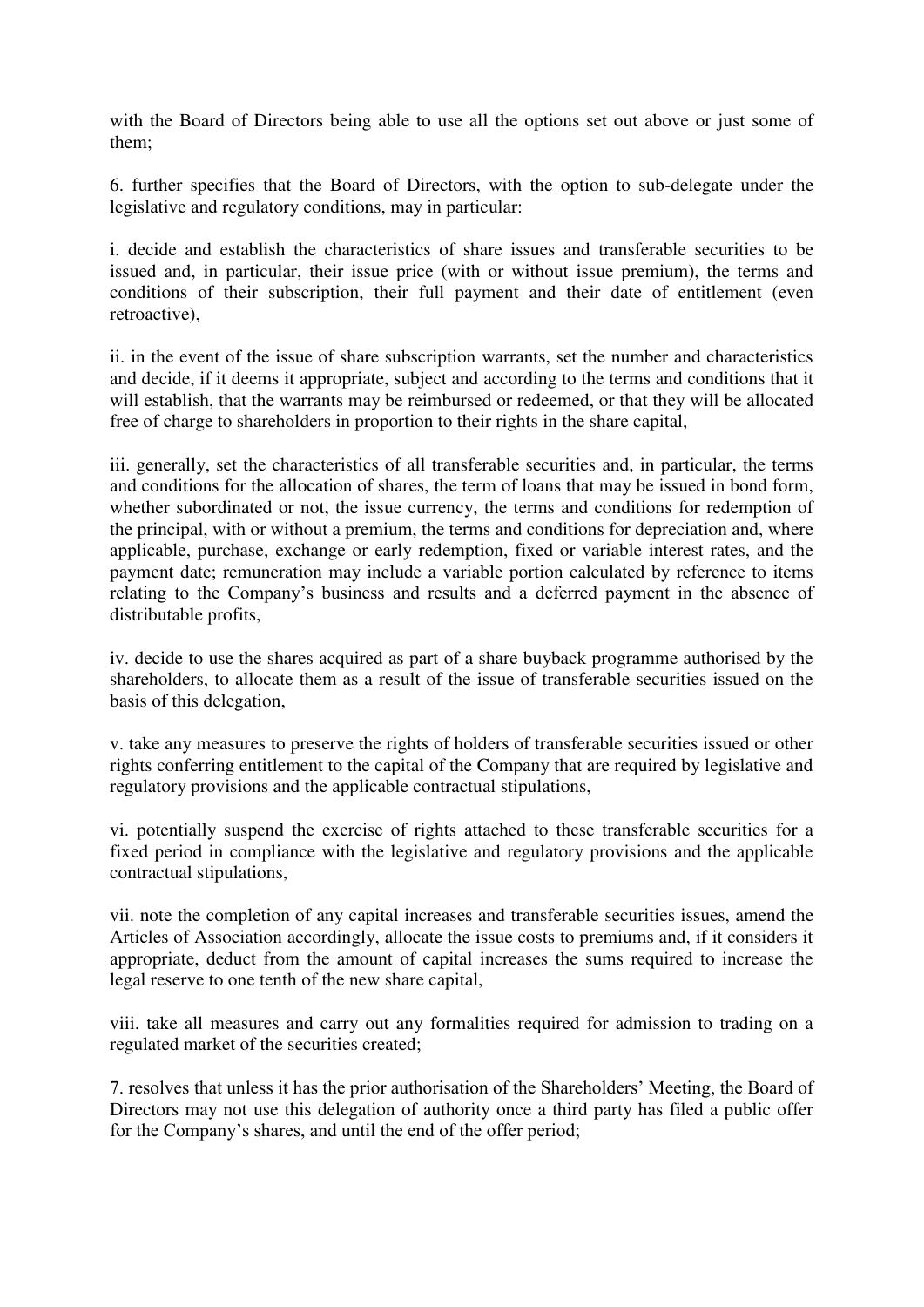8. resolves that this authorisation, which cancels and replaces the authorisation granted by the sixteenth resolution of the Shareholders' Meeting of May 16, 2018, be granted for a period of twenty-six (26) months as from this Shareholders' Meeting.

*Sixteenth resolution - (Delegation of authority to the Board of Directors to increase the share capital by issuing, without preferential subscription rights, shares and/or equity securities which confer entitlement to other equity securities and/or entitlement to the allocation of debt securities and/or transferable securities giving access to equity securities to be issued, through public offers other than those specified in Article L.411-2 of the French Monetary and Financial Code)* 

The Shareholders' Meeting, deliberating according to the quorum and majority required for Ordinary Shareholders' Meetings, having reviewed the Board of Directors' report and the Statutory Auditors' special report, in accordance with the provisions of the French Commercial Code and specifically Articles L.225-129 et seq., L.225-135, L.225-136, L.225- 148 and L.228-92 thereof:

1. delegates to the Board of Directors, with the option to sub-delegate under the legislative and regulatory conditions, the authority to decide to issue, without preferential subscription rights, by way of public offers other than those referred to in Article L.411-2 of the French Monetary and Financial Code, on one or more occasions, in the proportions and at the times that it will determine, both in France and abroad, in euros or currencies or units of account established by reference to several currencies, Company shares and/or equity securities which confer entitlement to other equity securities and/or entitlement to the allocation of debt securities and/or transferable securities giving access to equity securities to be issued, which may be subscribed for in cash or by offsetting them against unquestionable, liquid and payable debts; These transferable securities may, in particular, be issued as remuneration for securities contributed to the Company as part of a public exchange offer made in France or abroad according to local rules (for example, for the purpose of a reverse merger) on securities that comply with the conditions set out in Article L.225-148 of the French Commercial Code;

2. resolves that the total nominal amount of capital increases likely to be made immediately and/or over time under this delegation may not exceed a maximum of twenty-nine million euros ( $E$ 29,000,000), or the equivalent in any other currency or currency unit established by reference to several currencies, on the understanding that (i) the nominal amount of capital increases made pursuant to this resolution as well as the seventeenth to eighteenth resolutions submitted to this Shareholders' Meeting will be count towards this cap and (ii) that the nominal amount of any capital increase carried out pursuant to this delegation will count towards the overall nominal cap stipulated for capital increases in paragraph 2 of the fifteenth resolution of this Shareholders' Meeting.

 These limits will be increased, as necessary, by the nominal value of the shares to be issued in order to preserve the rights of holders of securities or other rights which confer entitlement to the Company's share capital, pursuant to applicable laws and regulations and contractual provisions, where appropriate;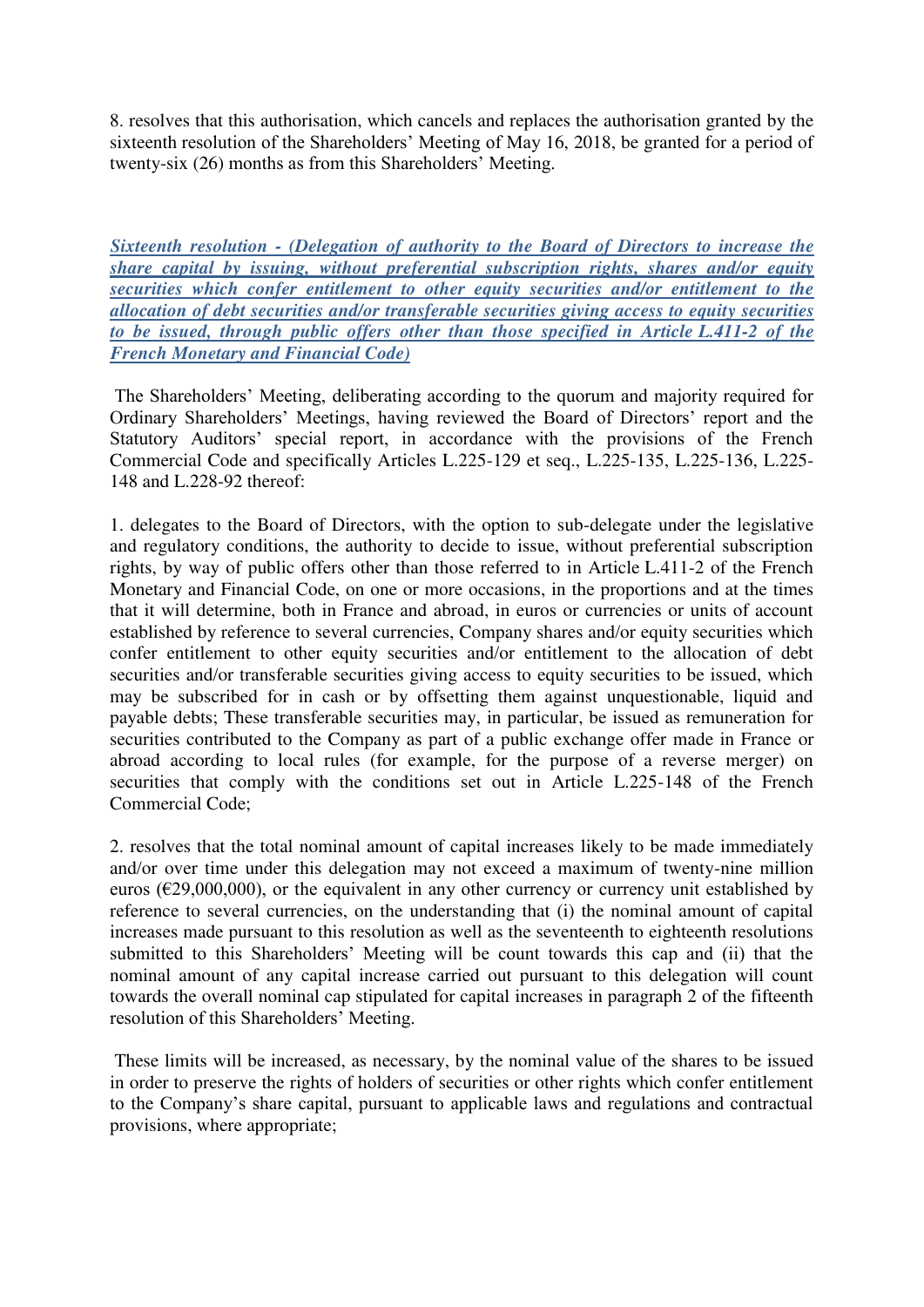3. resolves to remove the preferential subscription rights of shareholders to shares and other transferable securities to be issued under this resolution;

4. resolves that, with regard to issues carried out under this delegation, the Board of Directors may establish a subscription priority period for shareholders, on an irreducible and potentially reducible basis, which does not confer entitlement to the creation of transferable rights, and therefore delegates to the Board of Directors, with the option to sub-delegate under the legislative and regulatory conditions, the option to set this deadline as well as its terms and conditions, in accordance with the provisions of Article L.225-135, paragraph 5 of the French Commercial Code;

5. resolves that the transferable securities thus issued conferring entitlement to equity securities to be issued by the Company may consist of debt securities or be associated with the issue of such securities, or enable them to be issued, as intermediate securities. The overall maximum nominal amount of debt securities that might be issued immediately or over time on the basis of this delegation may not exceed five hundred million euros ( $\epsilon$ 500,000,000) or the equivalent thereof in currencies or units of account established by reference to several currencies, on the understanding that this amount will count towards the overall nominal cap for debt security issues provided for in paragraph 3 of the fifteenth resolution;

6. acknowledges that this delegation implies a waiver by the shareholders of their preferential subscription rights to equity securities of the Company to which the transferable securities that might be issued on the basis of this delegation may give entitlement;

7. resolves that if all of the equity securities and/or transferable securities issued have not been subscribed, the Board of Directors will have the option, in the order that it will determine, either to limit the issue to the amount of subscriptions received, provided that it reaches at least three-quarters of the issue initially decided, or to freely distribute all or part of the unsubscribed securities between the persons of its choice, or to offer the unsubscribed securities in the same way to the public, with the Board of Directors being able to use all the options set out above or just some of them;

8. further specifies that the Board of Directors, with the option to sub-delegate under the legislative and regulatory conditions, may in particular:

i. decide and establish the characteristics of share issues and transferable securities to be issued and, in particular, their issue price (with or without issue premium), the terms and conditions of their subscription, their full payment and their date of entitlement,

ii. in the event of the issue of share subscription warrants, set the number and characteristics and decide, if it deems it appropriate, subject and according to the terms and conditions that it will establish, that the warrants may be reimbursed or redeemed, or that they will be allocated free of charge to shareholders in proportion to their rights in the share capital,

iii. generally, set the characteristics of all transferable securities and, in particular, the terms and conditions for the allocation of shares, the term of loans that may be issued in bond form, whether subordinated or not, the issue currency, the terms and conditions for redemption of the principal, with or without a premium, the terms and conditions for depreciation and, where applicable, purchase, exchange or early redemption, fixed or variable interest rates, and the payment date; remuneration may include a variable portion calculated by reference to items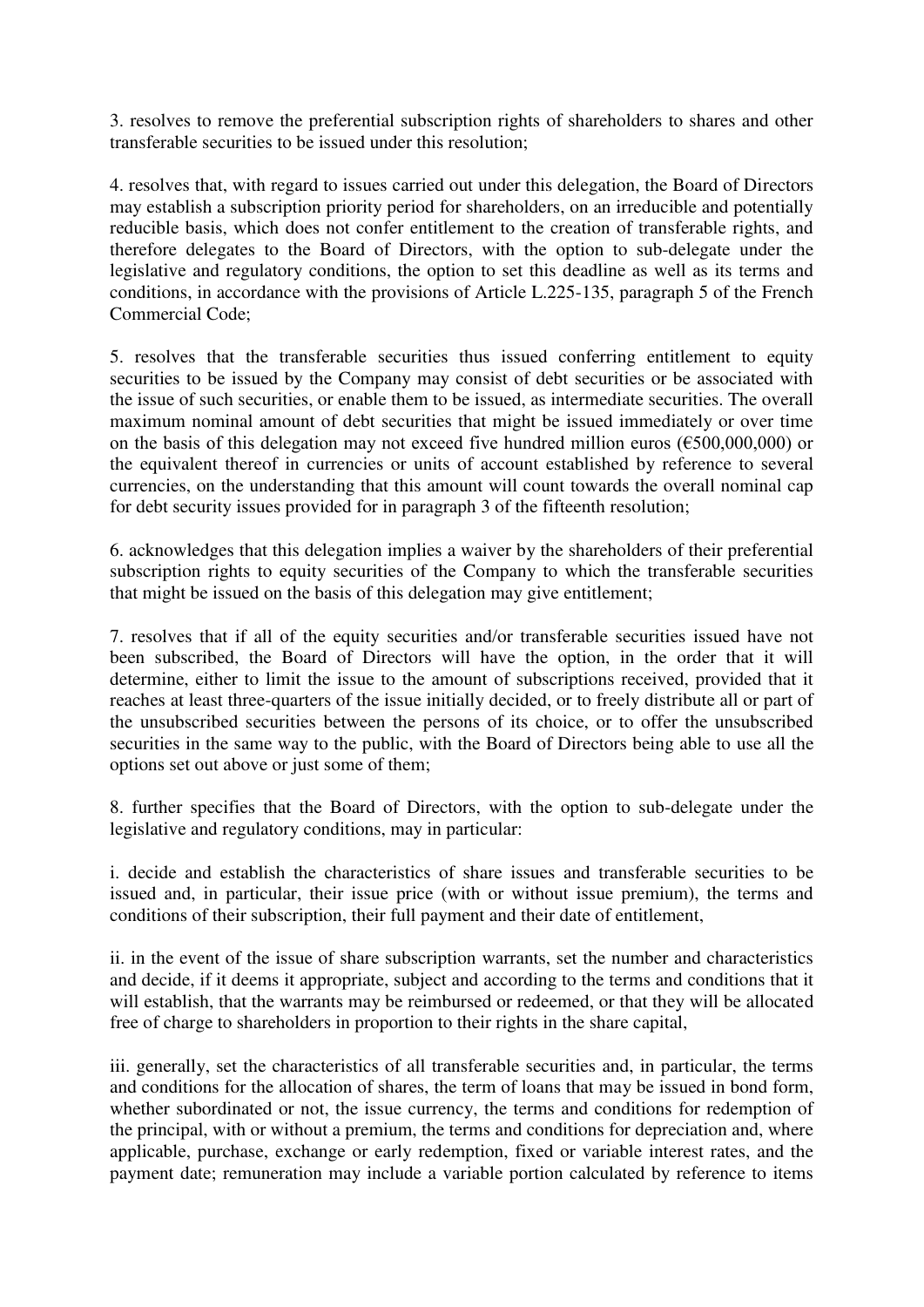relating to the Company's business and results and a deferred payment in the absence of distributable profits,

iv. set the issue price of the shares or transferable securities that may be created under the preceding paragraphs such that the Company receives, for each share created or allocated, irrespective of any remuneration in any form including interest or issue or redemption premiums, a sum at least equal to the minimum price stipulated by the legislative or regulatory provisions applicable on the date of issue (i.e., at this time, the weighted average of the Company's share price in the last three trading sessions on the Euronext Paris regulated market prior to the start of the public offer within the meaning of Regulation (EU) No.  $2017/1129$  of June 14, 2017, potentially reduced by a maximum discount of 10%).

v. take any measures to preserve the rights of holders of transferable securities issued or other rights conferring entitlement to the capital of the Company that are required by legislative and regulatory provisions and the applicable contractual stipulations,

vi. potentially suspend the exercise of rights attached to these transferable securities for a fixed period in compliance with the legislative and regulatory provisions and the applicable contractual stipulations,

vii. note the completion of any capital increases and transferable securities issues, amend the Articles of Association accordingly, allocate the issue costs to premiums and, if it considers it appropriate, deduct from the amount of capital increases the sums required to increase the legal reserve to one tenth of the new share capital,

viii. take all measures and carry out any formalities required for admission to trading on a regulated market of the securities created;

9. resolves that unless it has the prior authorisation of the Shareholders' Meeting, the Board of Directors may not use this delegation of authority once a third party has filed a public offer for the Company's shares, and until the end of the offer period;

10. resolves that this authorisation, which cancels and replaces the authorisation granted by the seventeenth resolution of the Shareholders' Meeting of May 16, 2018, be granted for a period of twenty-six (26) months as from this Shareholders' Meeting.

*Seventeenth resolution - (Delegation of authority to the Board of Directors to increase the share capital by issuing, without preferential subscription rights, shares and/or equity securities which confer entitlement to other equity securities and/or entitlement to the allocation of debt securities and/or transferable securities giving access to equity securities to be issued, through the public offers specified in Article L.411-2, 1 of the French Monetary and Financial Code)* 

The Shareholders' Meeting, deliberating according to the quorum and majority required for Ordinary Shareholders' Meetings, having reviewed the Board of Directors' report and the Statutory Auditors' special report, in accordance with the provisions of the French Commercial Code and specifically Articles L.225-129 et seq., L.225-135, L.225-136 and L.228-91 et seq. thereof: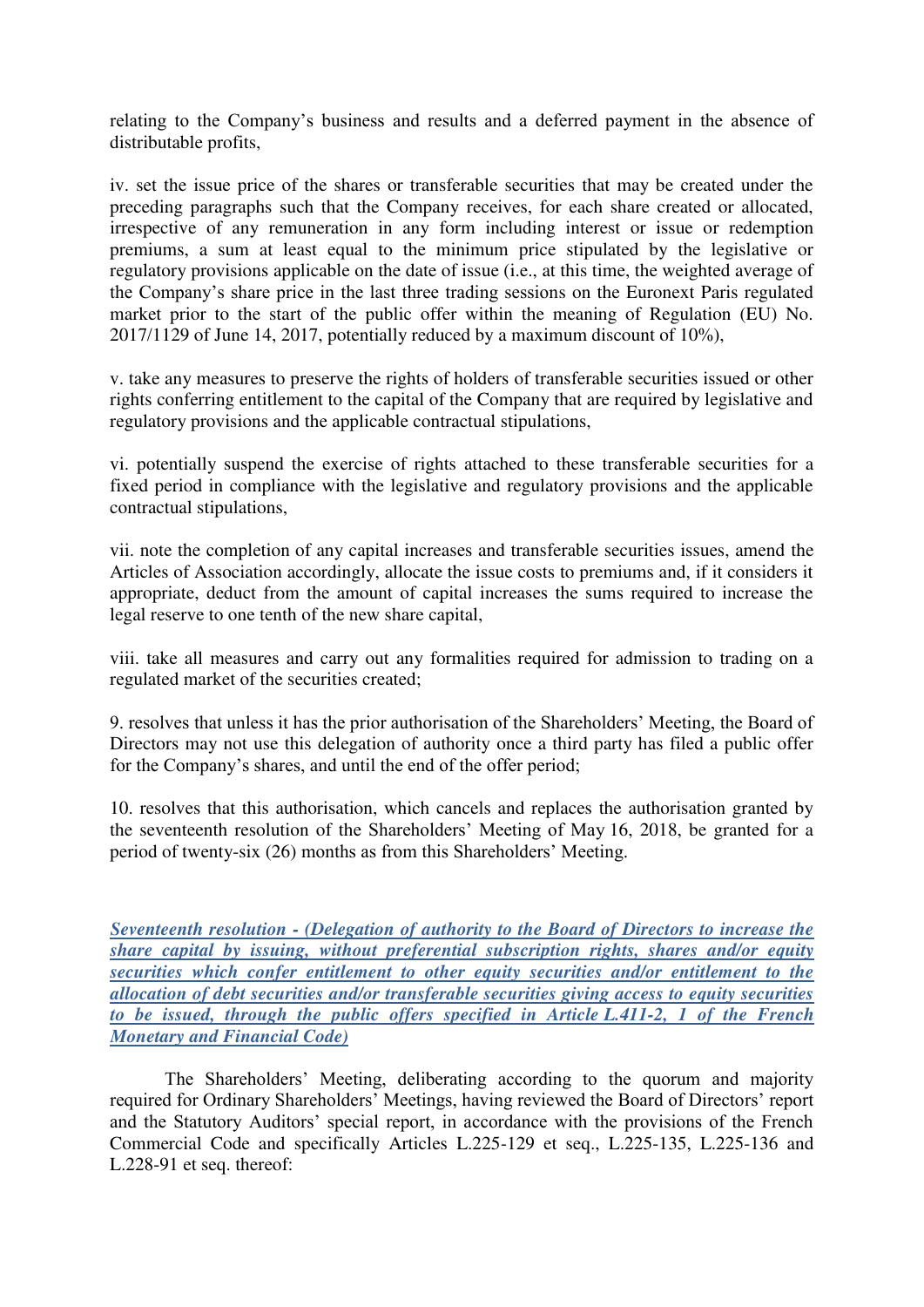1. delegates to the Board of Directors, with the option to sub-delegate under the legislative and regulatory conditions, the authority to decide to issue, without preferential subscription rights, by way of the public offers referred to in Article L.411-2, 1 of the French Monetary and Financial Code, subject to the conditions and maximum limits stipulated by the laws and regulations, on one or more occasions, in the proportions and at the times that it will determine, both in France and abroad, in euros or currencies or units of account established by reference to several currencies, Company shares and/or equity securities conferring entitlement to other equity securities and/or conferring entitlement to the allocation of debt securities and/or transferable securities giving access to equity securities to be issued, which may be subscribed for in cash or by offsetting them against unquestionable, liquid and payable debts;

2. resolves that the total nominal amount of capital increases likely to be made immediately and/or over time under this delegation may not exceed a maximum amount of twenty-nine million euros  $(\text{\textsterling}29,000,000)$  or the equivalent in any other currency or monetary unit established by reference to several currencies, on the understanding that this amount will count towards (i) the nominal cap of twenty-nine million euros (€29,000,000) stipulated for capital increases without preferential subscription rights in paragraph 2 of the sixteenth resolution of this Shareholders' Meeting and (ii) the overall nominal cap stipulated for capital increases in paragraph 2 of the fifteenth resolution of this Shareholders' Meeting. These limits will be increased, as necessary, by the nominal value of the shares to be issued in order to preserve the rights of holders of securities or other rights which confer entitlement to the Company's share capital, pursuant to applicable laws and regulations and contractual provisions, where appropriate;

3. resolves to remove the preferential subscription rights of shareholders to shares and other transferable securities to be issued under this resolution;

4. resolves that the transferable securities thus issued conferring entitlement to equity securities to be issued by the Company may consist of debt securities or be associated with the issue of such securities, or enable them to be issued, as intermediate securities. The overall maximum nominal amount of debt securities that might be issued immediately or over time on the basis of this delegation may not exceed five hundred million euros ( $\epsilon$ 500,000,000) or the equivalent thereof in currencies or units of account established by reference to several currencies, on the understanding that this amount would count towards the overall nominal cap for debt security issues provided for in paragraph 3 of the fifteenth resolution;

5. acknowledges that this delegation implies a waiver by the shareholders of their preferential subscription rights to equity securities of the Company to which the transferable securities that might be issued on the basis of this delegation may give entitlement;

6. resolves that if all of the equity securities and/or transferable securities issued have not been subscribed, the Board of Directors will have the option, in the order that it will determine, either to limit, in accordance with the law, the issue to the amount of subscriptions received, provided that it reaches at least three-quarters of the issue initially decided, or to freely distribute all or part of the unsubscribed securities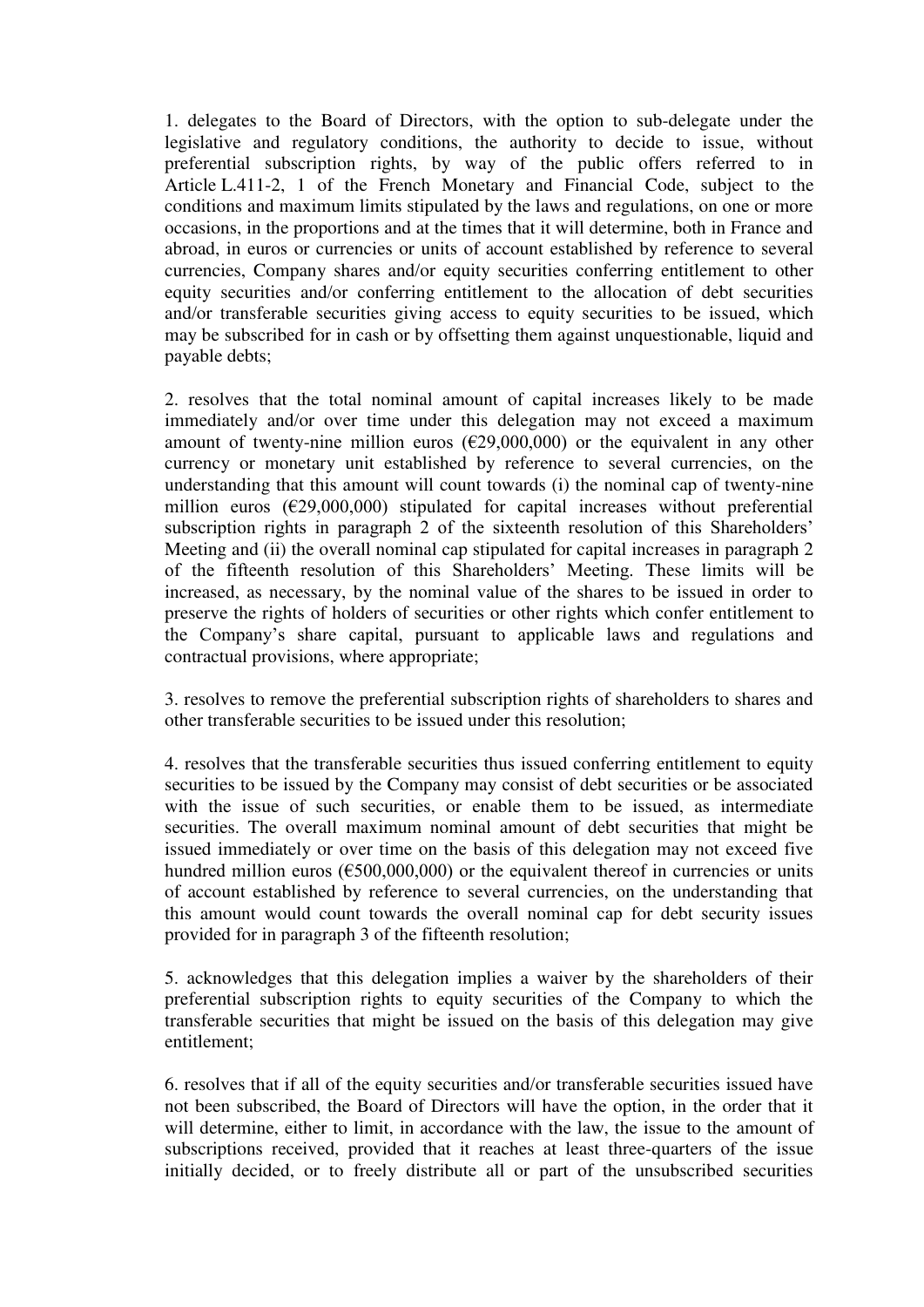between the persons of its choice, or to offer the unsubscribed securities in the same way to the public, with the Board of Directors being able to use all the options set out above or just some of them;

7. further specifies that the Board of Directors, with the option to sub-delegate under the legislative or regulatory conditions, may in particular:

i. decide and establish the characteristics of share issues and transferable securities to be issued and, in particular, their issue price (with or without issue premium), the terms and conditions of their subscription and their date of entitlement,

ii. in the event of the issue of share subscription warrants, set the number and characteristics and decide, if it deems it appropriate, subject and according to the terms and conditions that it will establish, that the warrants may be reimbursed or redeemed,

iii. generally, set the characteristics of all transferable securities and, in particular, the terms and conditions for the allocation of shares, the term of loans that may be issued in bond form, whether subordinated or not, the issue currency, the terms and conditions for redemption of the principal, with or without a premium, the terms and conditions for depreciation and, where applicable, purchase, exchange or early redemption, fixed or variable interest rates, and the payment date; remuneration may include a variable portion calculated by reference to items relating to the Company's business and results and a deferred payment in the absence of distributable profits,

iv. set the issue price of the shares or transferable securities that may be created under the preceding paragraphs such that the Company receives, for each share created or allocated, irrespective of any remuneration in any form, including interest or issue or redemption premiums, a sum at least equal to the minimum price stipulated by the legislative or regulatory provisions applicable on the date of issue (i.e., at this time, the weighted average of the Company's share price in the last three trading sessions on the Euronext Paris regulated market prior to the start of the public offer within the meaning of Regulation (EU) No. 2017/1129 of June 14, 2017, potentially reduced by a maximum discount of 10%),

v. decide to use the shares acquired as part of a share buyback programme authorised by the shareholders, to allocate them as a result of the issue of transferable securities issued on the basis of this delegation,

vi. take any measures to preserve the rights of holders of transferable securities issued that are required by legislative and regulatory provisions and the applicable contractual stipulations,

vii. potentially suspend the exercise of rights attached to these transferable securities for a fixed period in compliance with the legislative, regulatory and contractual provisions,

viii. note the completion of any capital increases and transferable securities issues, amend the Articles of Association accordingly, allocate the issue costs to premiums and, if it considers it appropriate, deduct from the amount of capital increases the sums required to increase the legal reserve to one tenth of the new share capital,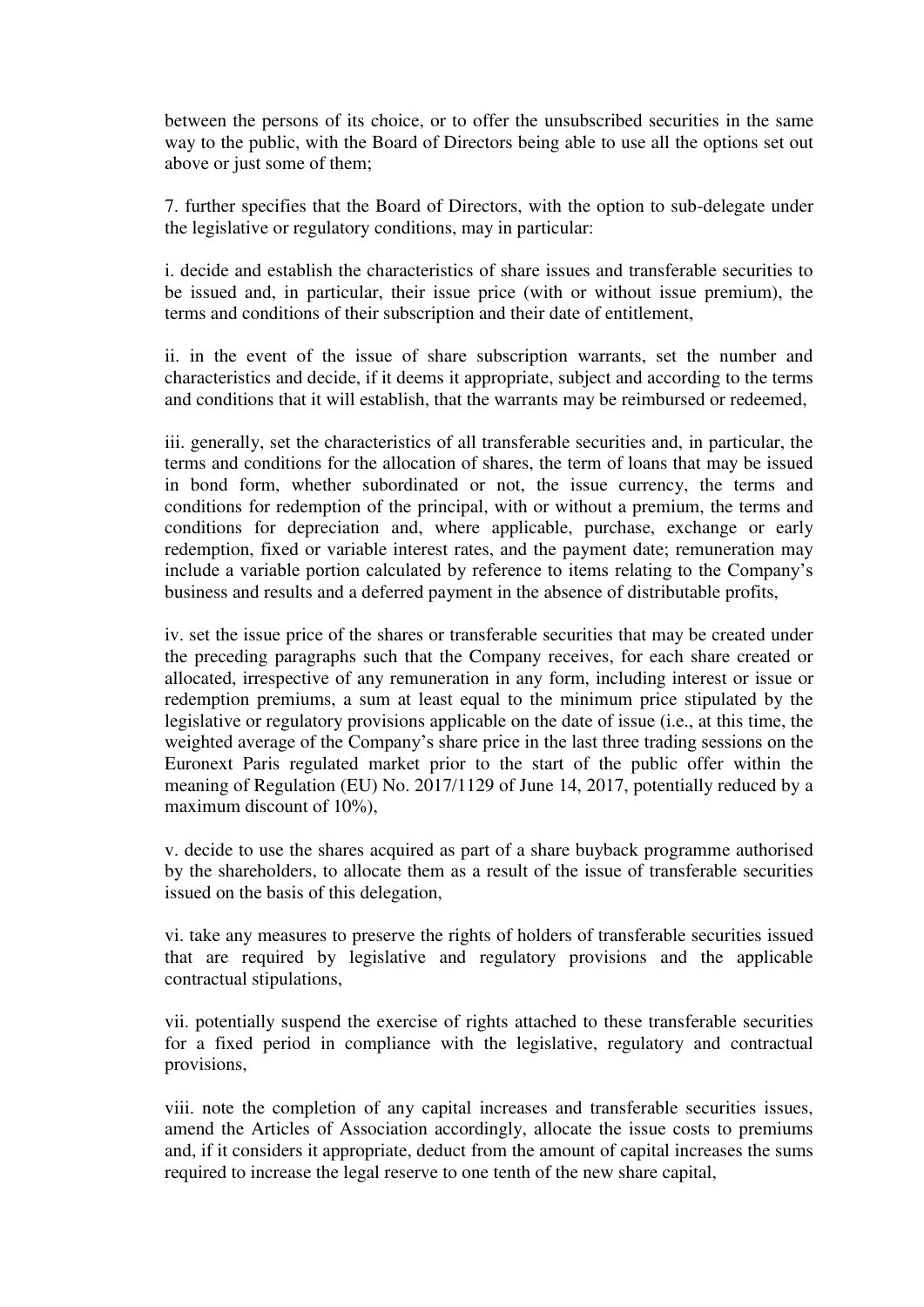ix. take all measures and carry out any formalities required for admission to trading on a regulated market of the securities created;

8. resolves that unless it has the prior authorisation of the Shareholders' Meeting, the Board of Directors may not use this delegation of authority once a third party has filed a public offer for the Company's shares, and until the end of the offer period;

9. resolves that this authorisation, which cancels and replaces the authorisation granted by the eighteenth resolution of the Shareholders' Meeting of May 16, 2018, be granted for a period of twenty-six (26) months as from this Shareholders' Meeting.

### *Eighteenth resolution - (Delegation of authority to the Board of Directors to increase the share capital by issuing shares and/or equity securities which confer entitlement to other equity securities and/or entitlement to the allocation of debt securities and/or transferable securities giving access to equity securities to be issued as compensation for contributions in kind)*

The Shareholders' Meeting, deliberating according to the quorum and majority required for Ordinary Shareholders' Meetings, having reviewed the Board of Directors' report and the Statutory Auditors' special report and in accordance with the provisions of the French Commercial Code and specifically Articles L.225-129 et seq., L.225-147 and L.228- 92 thereof:

1. delegates to the Board of Directors, with the option to sub-delegate under the legislative and regulatory conditions, the authority to decide, on the basis of the contributions auditors' report, on one or more occasions, in the proportions and at the times that it will determine, both in France and abroad, in euros or currencies or units of account established by reference to several currencies, to issue shares of the Company and/or equity securities conferring entitlement to other equity securities and/or entitlement to the allocation of debt securities and/or transferable securities giving access to equity securities to be issued, with a view to remunerating contributions in kind granted to the Company and consisting of equity securities or transferable securities giving access to capital, when the provisions of Article L.225-148 of the French Commercial Code are not applicable;

2. resolves that the total nominal amount of capital increases likely to be made under this delegation may not exceed, in addition to the legal limit of 10% of the share capital (assessed on the day the Board of Directors decides on the issue), a maximum amount of twenty-nine million euros ( $\epsilon$ 29,000,000) or the equivalent in any other currency or monetary unit established by reference to several currencies, on the understanding that this amount will count towards (i) the nominal cap of twenty-nine million euros ( $\epsilon$ 29,000,000) stipulated for capital increases without preferential subscription rights in paragraph 2 of the sixteenth resolution of this Shareholders' Meeting and (ii) the overall nominal cap stipulated for capital increases in paragraph 2 of the fifteenth resolution of this Shareholders' Meeting. These limits will be increased, as necessary, by the nominal value of the shares to be issued in order to preserve the rights of holders of securities or other rights which confer entitlement to the Company's share capital, pursuant to applicable laws and regulations and contractual provisions, where appropriate;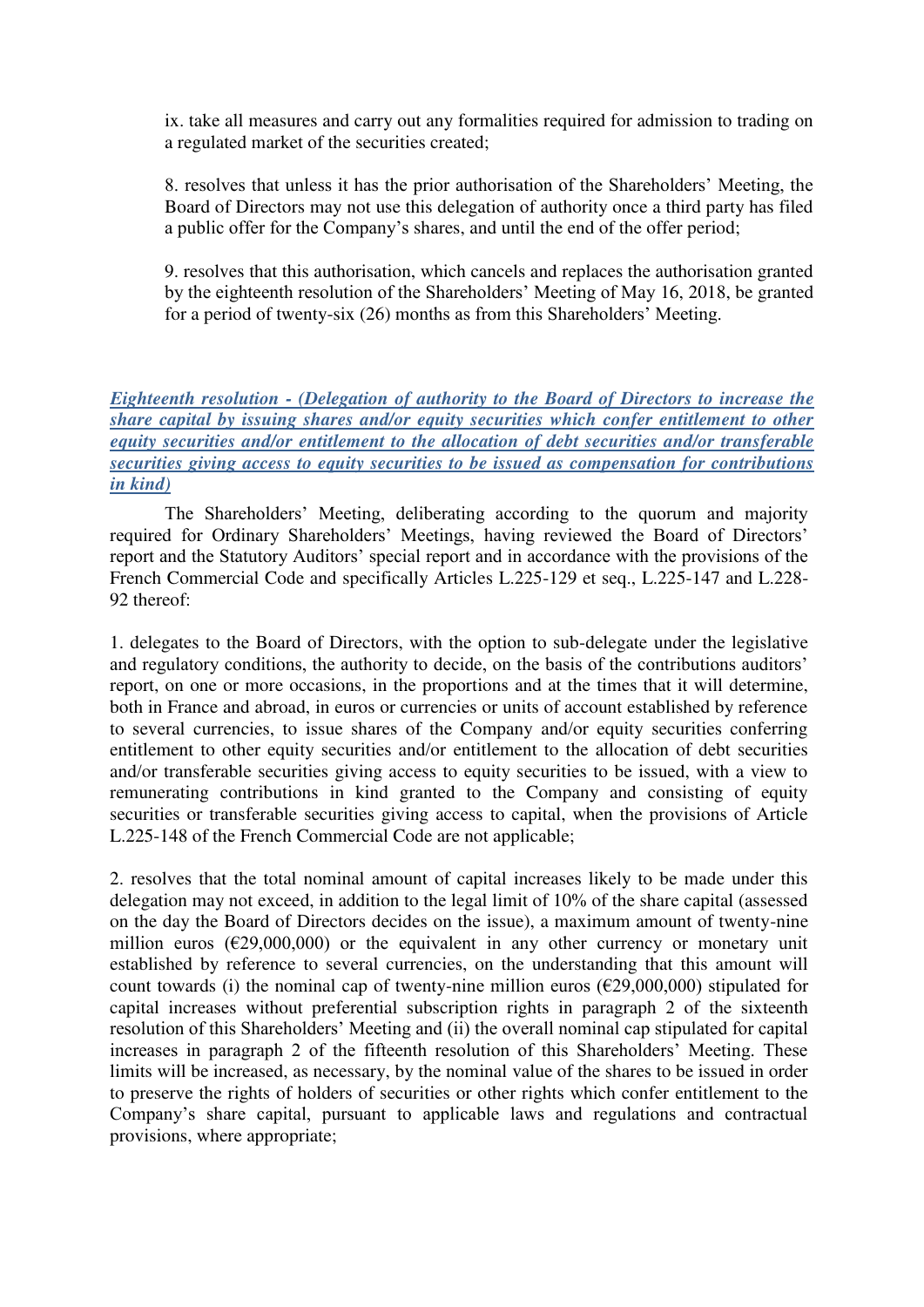3. resolves that the transferable securities thus issued conferring entitlement to equity securities to be issued by the Company may consist of debt securities or be associated with the issue of such securities, or enable them to be issued, as intermediate securities. The overall maximum nominal amount of debt securities that might be issued immediately or over time on the basis of this delegation may not exceed five hundred million euros  $(6500,000,000)$  or the equivalent thereof in currencies or monetary units established by reference to several currencies, on the understanding that this amount would count towards the overall nominal cap for debt security issues provided for in paragraph 3 of the fifteenth resolution;

4. resolves to remove, for the benefit of holders of securities or transferable securities, under contributions in kind, the preferential subscription rights of shareholders to shares and other transferable securities to be issued under this resolution;

5. acknowledges that this delegation implies a waiver by the shareholders of their preferential subscription rights to equity securities of the Company to which the transferable securities that might be issued on the basis of this delegation may give entitlement;

6. further specifies that the Board of Directors, with the option to sub-delegate under the legislative or regulatory conditions, may in particular:

i. decide, on the basis of the contributions auditors' report, on the assessment of contributions and the granting of any specific benefits,

ii. establishes the characteristics of share issues and transferable securities to be issued and, in particular, their issue price (with or without issue premium), the terms and conditions of their subscription and their date of entitlement,

iii. at its sole initiative, allocate the costs of the increase(s) in share capital to the premiums relating to these contributions and deduct from this amount the sums needed to increase the legal reserve to one tenth of the new capital after each increase,

iv. take any measures to preserve the rights of holders of transferable securities issued or other rights conferring entitlement to the capital of the Company that are required by legislative and regulatory provisions and the applicable contractual stipulations,

v. note the completion of any issues of shares and transferable securities, amend the Articles of Association as necessary as a result of the completion of any capital increase, allocate the issue costs to premiums if it so desires and also increase the legal reserve to one tenth of the new capital, as well as carry out any formalities and declarations and ask for any authorisations that might prove necessary for making these contributions,

vi. take all measures and carry out any formalities required for admission to trading on a regulated market of the securities created;

7. resolves that unless it has the prior authorisation of the Shareholders' Meeting, the Board of Directors may not use this delegation of authority once a third party has filed a public offer for the Company's shares, and until the end of the offer period;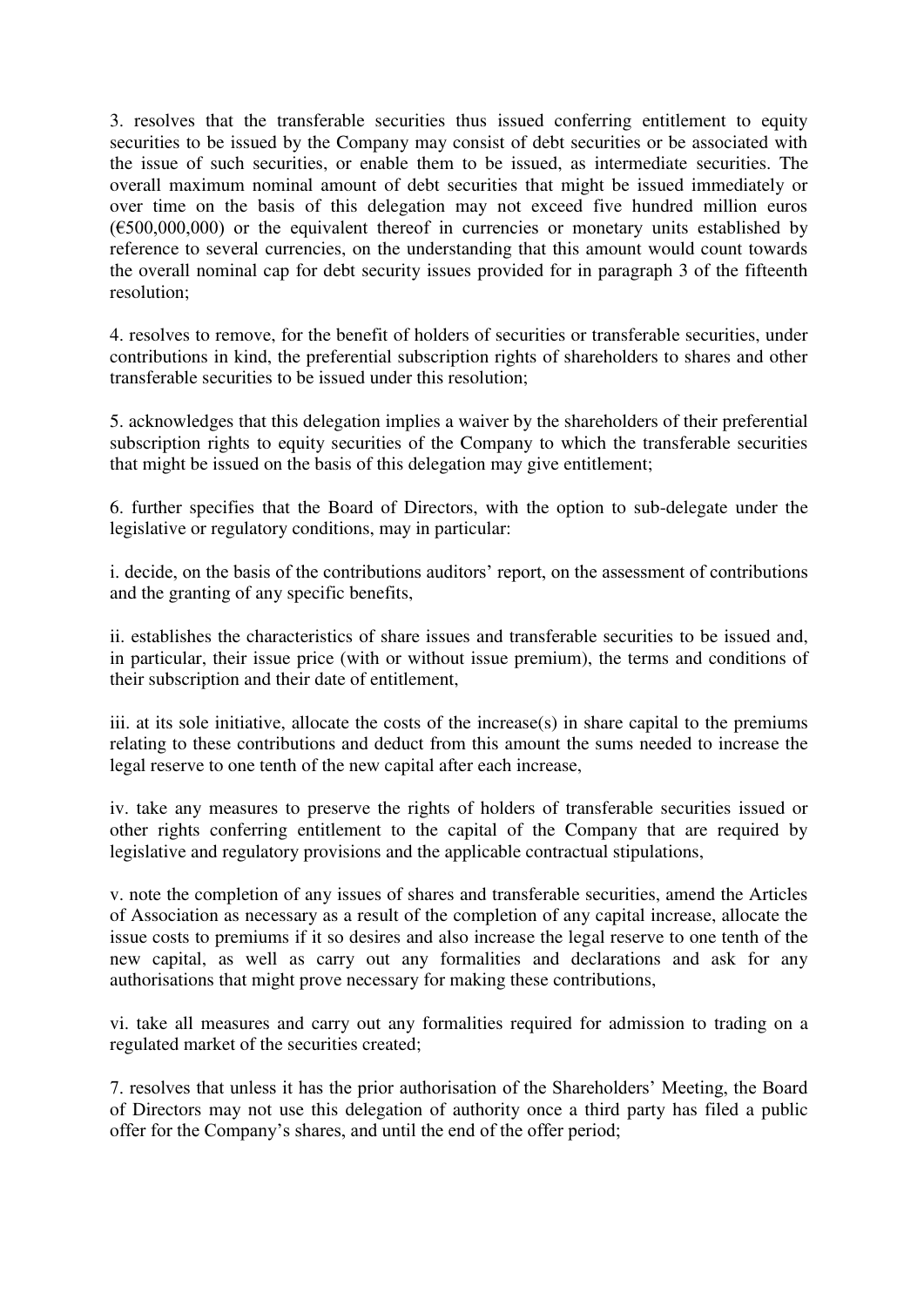8. resolves that this authorisation, which cancels and replaces the authorisation granted by the twenty-first resolution of the Shareholders' Meeting of May 16, 2018, be granted for a period of twenty-six (26) months as from this Shareholders' Meeting.

*Nineteenth resolution - (Delegation of authority to the Board of Directors to increase the share capital by issuing, without preferential subscription rights, shares of the Company reserved for members of a company savings plan)* 

The Shareholders' Meeting, deliberating according to the quorum and majority required for Extraordinary Shareholders' Meetings, after having reviewed the Board of Directors' report and the Statutory Auditors' special report and in accordance with the provisions of Articles L.225-129-2, L.225-129-6, L.225-138 and L.225-138-1 of the French Commercial Code and those of Articles L.3332-18 et seq. of the French Labour Code:

1. delegates to the Board of Directors, with the option to further delegate in accordance with legal and regulatory provisions, its authority to issue, on one or more occasions, at its sole discretion, in the proportions and at the times that it will determine, both in France and abroad, new shares reserved for employees, former employees and eligible corporate officers of the Company and/or companies related to the Company as defined in Article L.225-180 of the French Commercial Code and Article L.3344-1 of the French Labour Code, who are members of a company savings plan;

2. removes, for the benefit of said members, the preferential subscription right of shareholders to any shares that may be issued pursuant to this authorisation and waives any rights to any bonus shares that may be allocated based on this resolution by way of discount and/or matching contribution;

3. resolves that the nominal amount of the capital increase likely to be carried out pursuant to this delegation may not exceed three million, two hundred thousand euros ( $\epsilon$ 3,200,000) or the equivalent in any other currency or monetary unit established by reference to several currencies, on the understanding that the nominal amount of any capital increase carried out under this delegation will count towards the total nominal cap provided for capital increases in paragraph 2 of the fifteenth resolution of this Shareholders' Meeting and that the cap for this resolution will be the same as for the twentieth resolution. This limit will be increased, as necessary, by the nominal value of the shares to be issued in order to preserve the rights of holders of securities or other rights which confer entitlement to the Company's share capital, pursuant to applicable laws and regulations and contractual provisions, where appropriate;

4. resolves that the subscription price of the shares pursuant to this delegation will be determined under the conditions specified in Article L.3332-19 of the French Labour Code, on the understanding that the maximum discount calculated in relation to the average of the share's traded prices during the last 20 trading sessions preceding the decision setting the subscription opening date may not exceed 30%. However, where this delegation is implemented, the Board of Directors may reduce the amount of the discount on a case-by-case basis due to tax, corporate or accounting restrictions applicable in countries where the Group entities participating in the capital increases are established. The Board of Directors may likewise decide to allocate bonus shares to subscribers of new shares, in substitution of the discount and/or as an employer contribution;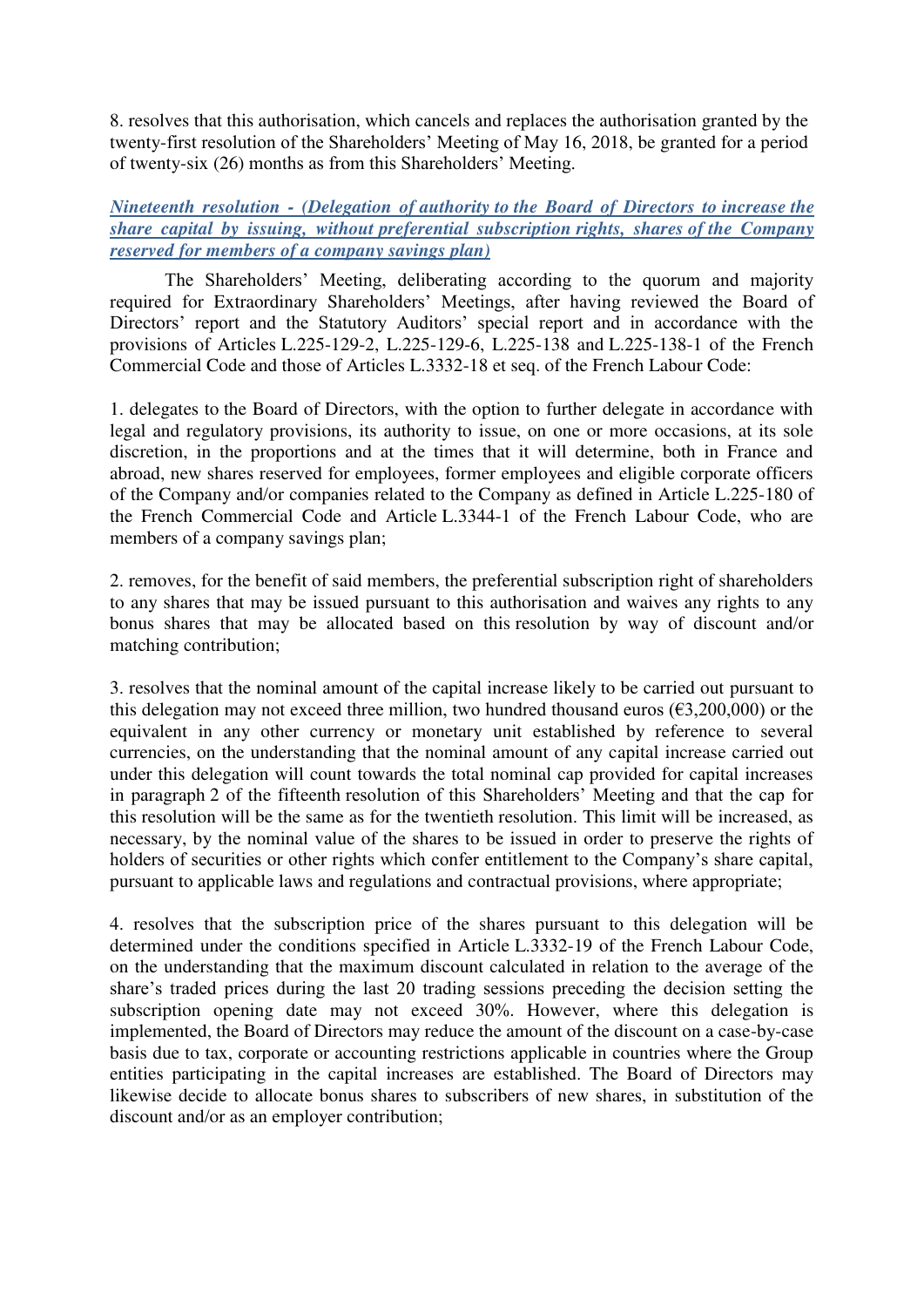5. resolves that the Board of Directors shall have all powers, which it may in turn delegate in accordance with legal and regulatory conditions, to implement this delegation, within the limits and under the conditions specified above, in particular, in order to:

i. decide on the issue of new Company shares,

ii. compile the list of companies whose employees, former employees and eligible corporate officers may benefit from the issue and set the conditions to be fulfilled by beneficiaries, in order to subscribe, directly or via a mutual investment fund, for the shares issued under this delegation of authority,

iii. set the amounts of these issues and determine the subscription prices of securities and the subscription dates, methods for each issue and the conditions for subscription, payment and delivery of the shares issued under this delegation of authority, as well as the date, even if retroactive, from which the new shares will be entitled to dividends,

iv. decide, pursuant to Article L.3332-21 of the French Labour Code, on the allocation, free of charge, of shares to be issued or already issued, as an employer matching contribution and/or, as applicable, a discount, provided that the recognition of their equivalent pecuniary value, valued at the subscription price, does not result in exceeding the limits specified in Article L.3332-11 of the French Labour Code and, if new shares are issued by way of discount or matching contribution, in incorporating into capital the reserves, profits or issue premiums required for full payment of the aforesaid shares,

v. set the period granted to subscribers for full payment of their securities,

vi. duly note, or have another party note the completion of the capital increase in the amount of the shares to be effectively subscribed,

vii. at its sole initiative, allocate the costs of the increase(s) in share capital to the premiums relating to these increases, and deduct from this amount the sums needed to bring the legal reserve to one tenth of the new capital after each increase,

viii. generally, take any and all measures and perform any and all formalities that are necessary for issuing and listing the shares, and following the capital increases and related amendments of the Articles of Association pursuant to this delegation;

6. resolves that unless it has the prior authorisation of the Shareholders' Meeting, the Board of Directors may not use this delegation of authority once a third party has filed a public offer for the Company's shares, and until the end of the offer period;

7. resolves that this authorisation, which cancels and replaces the authorisation granted by the fifteenth resolution of the Shareholders' Meeting of May 16, 2019, be granted for a period of twenty-six (26) months as from this Shareholders' Meeting.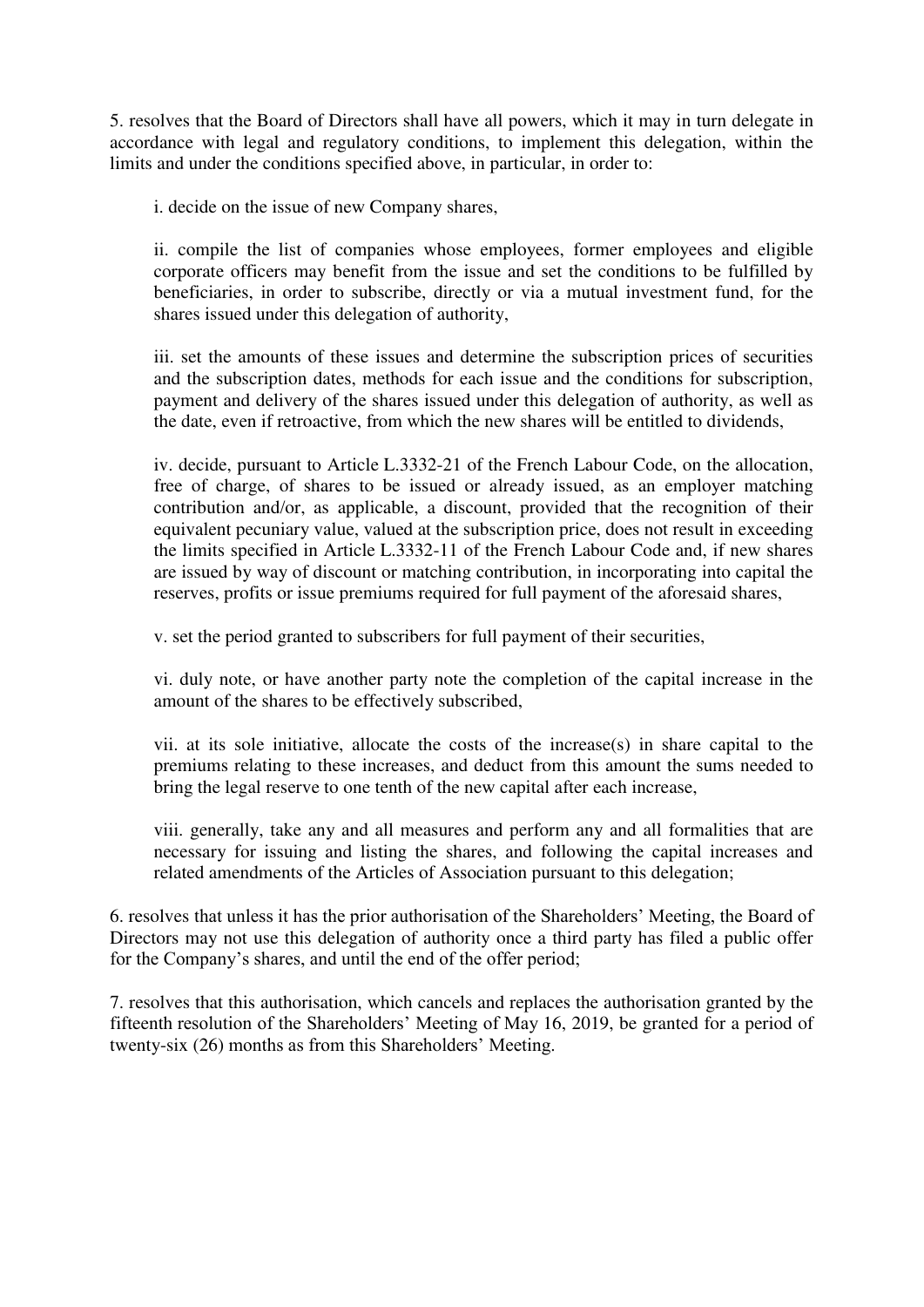### *Twentieth resolution - (Delegation of authority to the Board of Directors to increase the share capital by issuing shares without preferential subscription rights, to a specific category of beneficiaries)*

The Shareholders' Meeting, deliberating according to the quorum and majority required for Extraordinary Shareholders' Meetings, after having reviewed the Board of Directors' report and the Statutory Auditors' special report and in accordance with the provisions of Articles L.225-129 et seq. and L.225-138 of the French Commercial Code:

1. delegates its authority, which may be further delegated in accordance with legal and regulatory provisions, to issue, on one or more occasions, at its sole discretion, in the proportions and the times that it will determine, both in France and abroad, new shares reserved for one or more categories of beneficiaries who have the characteristics below: (i) employees and/or corporate officers of the Company and/or companies related to the Company as defined in the provisions of Article L.225-180 of the French Commercial Code and Article L.3344-1 of the French Labour Code and having their registered office outside France; (ii) one or more mutual funds or other entity under French or foreign law, having or not having legal personality, subscribing on behalf of the persons designated in paragraph (i) above; and (iii) one or more financial establishments mandated by the Company to offer the persons described in paragraph (i) above a savings or shareholding scheme comparable to those offered to the Company's employees in France;

2. cancels, in favour of said beneficiaries, the preferential subscription right of shareholders to the shares issued under this delegation;

3. acknowledges that this delegation implies a waiver by the shareholders of their preferential subscription rights to equity securities of the Company to which the transferable securities that might be issued on the basis of this delegation may confer entitlement;

4. resolves that the nominal amount of the capital increase likely to be carried out pursuant to this delegation may not exceed three million, two hundred thousand euros  $(\text{\textsterling}3,200,000)$  or the equivalent in any other currency or monetary unit established by reference to several currencies, on the understanding that the nominal amount of any capital increase carried out under this delegation will count towards the total nominal cap provided for capital increases in paragraph 2 of the fifteenth resolution of this Shareholders' Meeting and that the cap for this resolution will be the same as for the nineteenth resolution. This limit will be increased, as necessary, by the nominal value of the shares to be issued in order to preserve the rights of holders of securities or other rights which confer entitlement to the Company's share capital, pursuant to applicable laws and regulations and contractual provisions, where appropriate;

5. resolves that the price of the securities issued pursuant to this delegation may not be more than 30% lower than the average price of the listed share in the last 20 trading sessions preceding the decision setting the subscription opening date, nor may it exceed that average. However, when this delegation is implemented, the Board of Directors may reduce the amount of the discount on a case-by-case basis due to tax, corporate or accounting restrictions applicable in a given country where the Group entities participating in the capital increases are established. Furthermore, in the case of a transaction carried out under this resolution at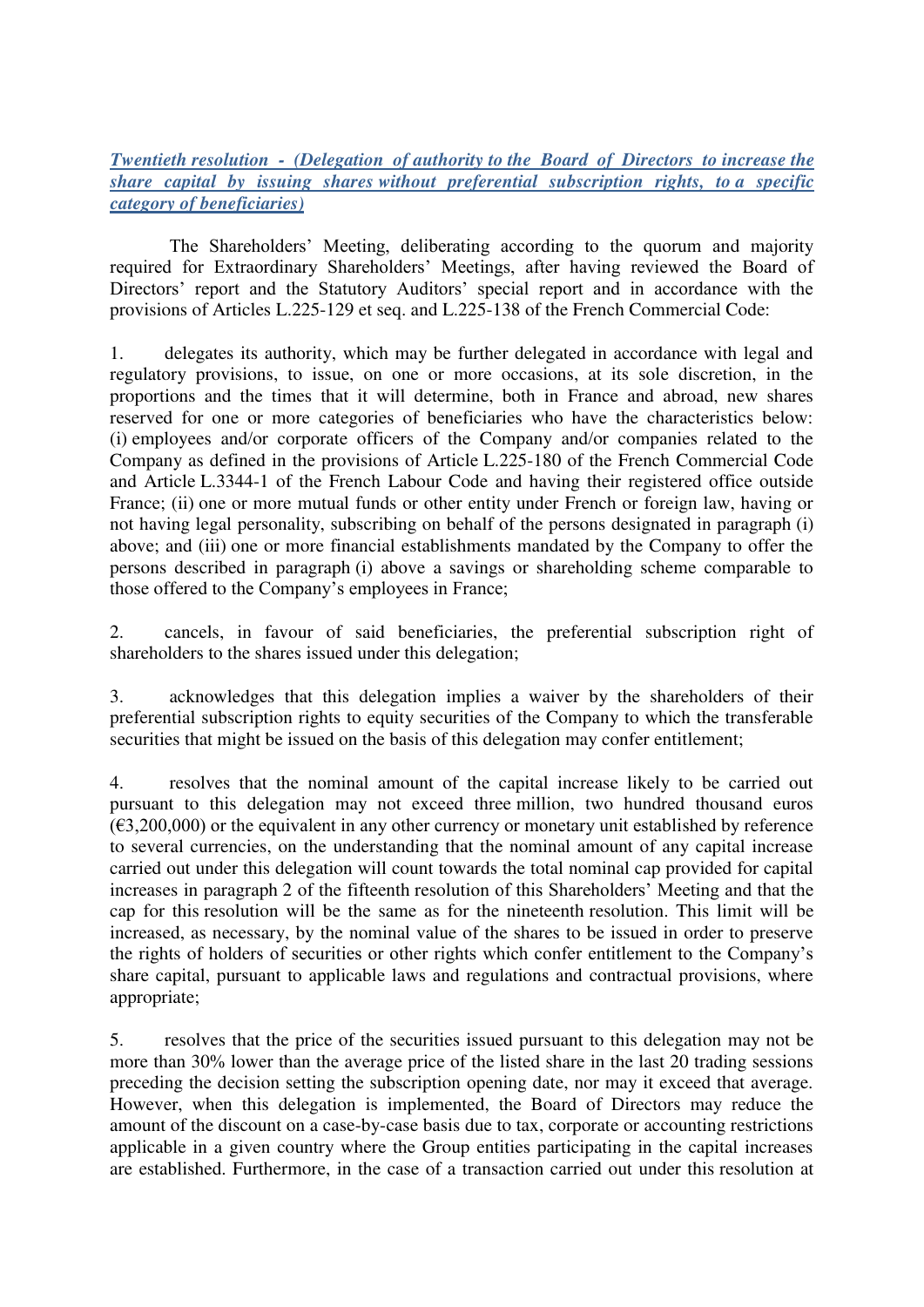the same time as a transaction carried out pursuant to the nineteenth resolution of this Shareholders' Meeting, the subscription price of the shares issued under this resolution may be identical to the subscription price of the shares issued on the basis of the nineteenth resolution of this Shareholders' Meeting;

6. resolves that the Board of Directors shall have all powers, which it may in turn delegate in accordance with legal and regulatory conditions, to implement this delegation, within the limits and under the conditions specified above, in particular, in order to:

i. set the list of beneficiaries, within the categories of beneficiaries defined above, of each issue and the number of shares to be subscribed by each of them, pursuant to this delegation of authority,

ii. set the amounts of these issues and determine the subscription prices and dates, methods for each issue and the conditions for subscription, payment and delivery of the shares issued under this delegation of authority, as well as the date, even if retroactive, from which the new shares will be entitled to dividends,

iii. set the period granted to subscribers for full payment of their securities,

iv. duly note, or have another party note the completion of the capital increase in the amount of the shares to be effectively subscribed,

v. at its sole initiative, allocate the costs of the increase(s) in share capital to the premiums relating to these increases, and deduct from this amount the sums needed to bring the legal reserve to one tenth of the new capital after each increase,

vi. generally, take any and all measures and perform any and all formalities that are necessary for issuing and listing the shares, and following the capital increases and related amendments of the Articles of Association pursuant to this delegation;

7. resolves that unless it has the prior authorisation of the Shareholders' Meeting, the Board of Directors may not use this delegation of authority once a third party has filed a public offer for the Company's shares, and until the end of the offer period;

8. resolves that this delegation, which cancels and replaces the authorisation granted by the fourteenth resolution of the Shareholders' Meeting of May 16, 2019, be granted for a period of eighteen (18) months as from this Shareholders' Meeting.

### *Twenty-first resolution - (Amendment of article 13 of the articles of association)*

The General Meeting, voting under the quorum and majority conditions required for extraordinary general meetings, resolves to amend the first sentence of paragraph 3 of Article 13 of the Articles of Association as follows: "The age limit for holding the office of Chairman shall be 70 years."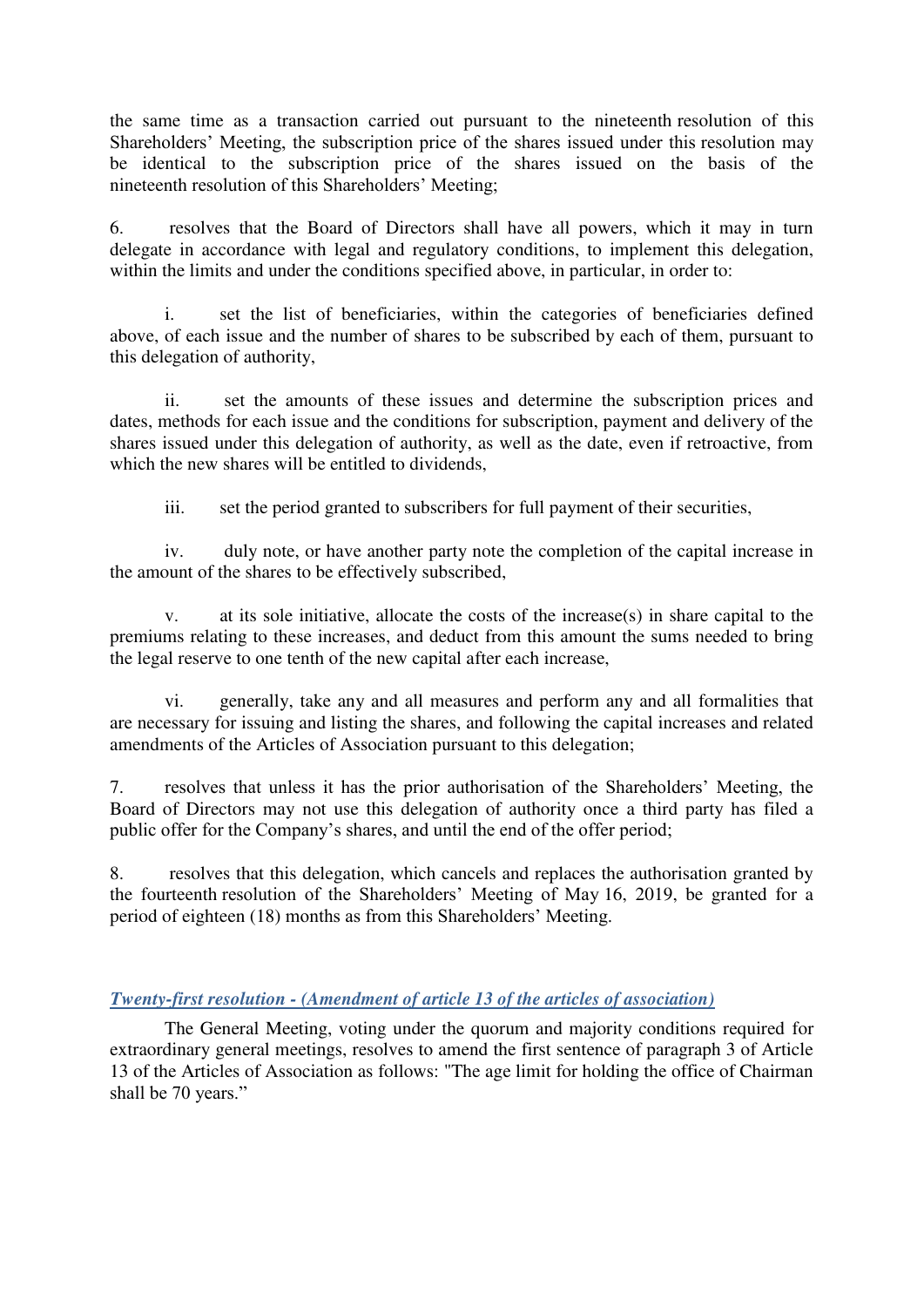### *Twenty-second resolution - (Powers to fulfil formalities)*

The Shareholders' Meeting, deliberating according to the quorum and majority required for Ordinary and Extraordinary Shareholders' Meetings, gives full powers to the bearer of copies or extracts of these minutes to fulfil all formalities required by law.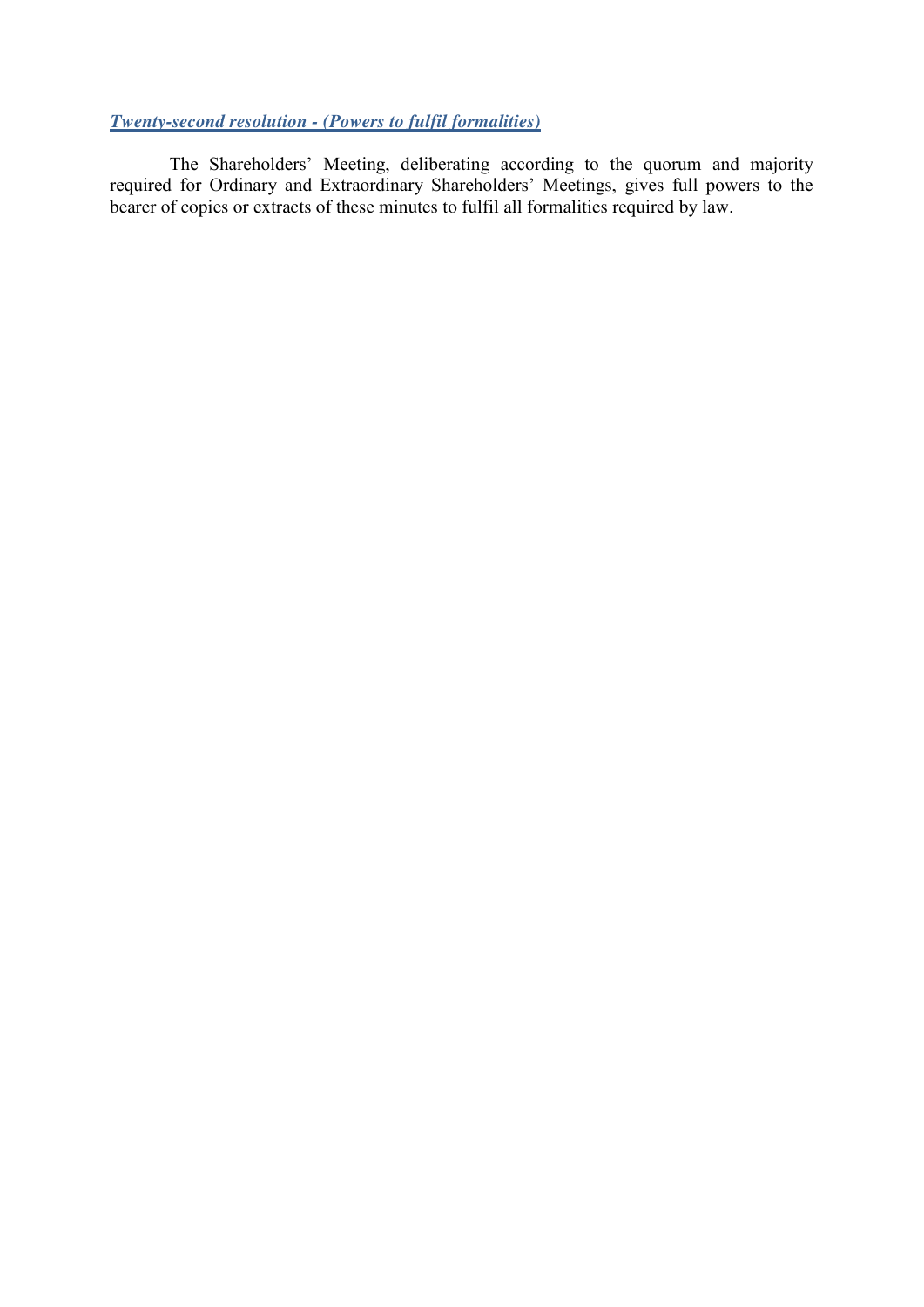

Extract from the Universal Registration Document 2019 Group management report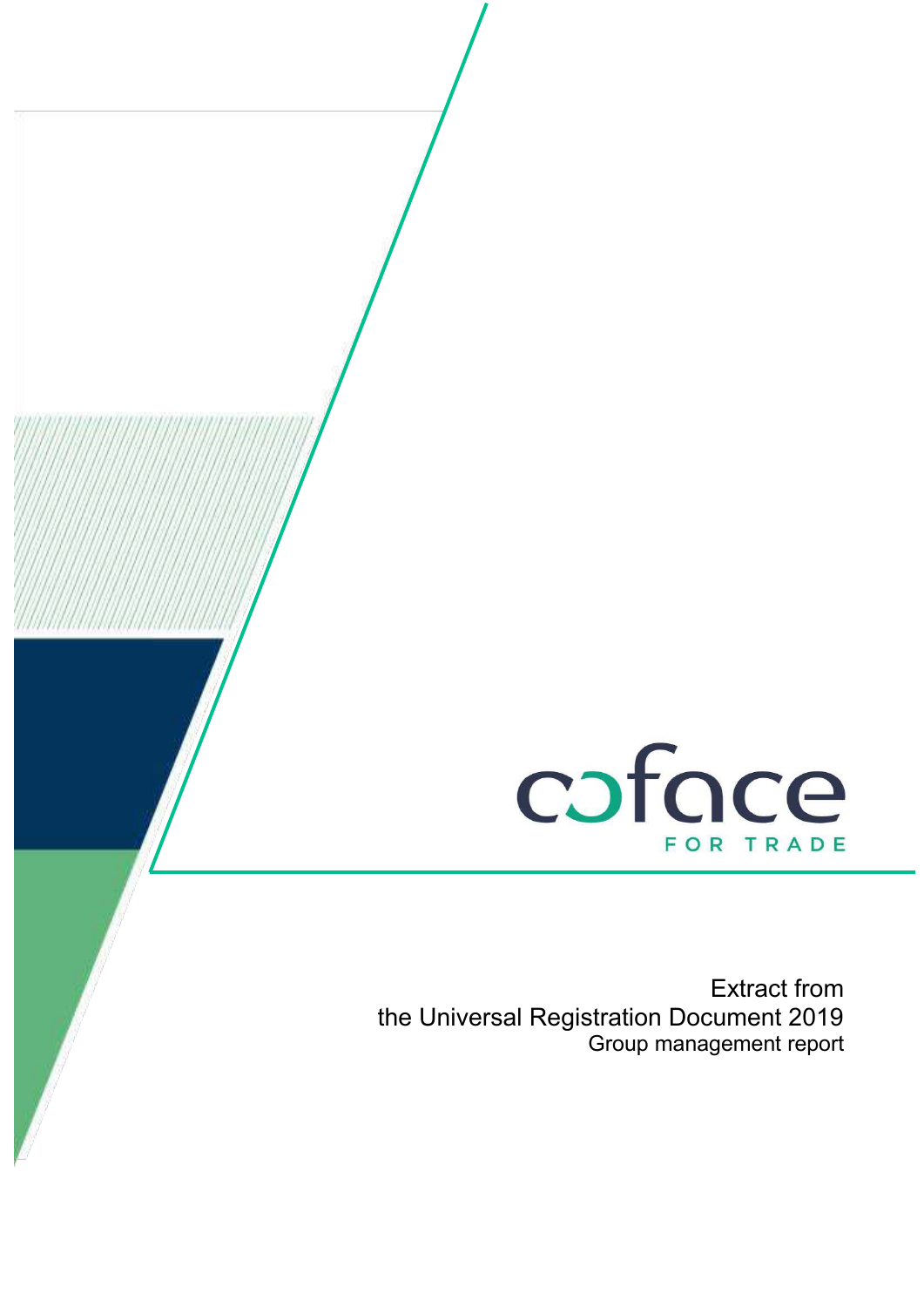#### **ECONOMIC ENVIRONMENT (1)**  $3.1$

In 2019, the global economy achieved 2.5% growth, according to Coface<sup>(2)</sup>, a performance significantly lower than that of 2018 (3.2%). The slowdown concerned both the advanced economies (1.7%, down 0.5% compared with 2018) and the emerging economies (3.5%, down 0.8% compared with 2018). At the same time, global trade declined by 0.3% in volume year-on-year in the third quarter, the lowest rate since the crash of 2008-2009.

Eurozone growth slowed in 2019 (1.2%) after an excellent 2018 (1.9%) already down sharply from 2017 (2.5%). Despite an even more accommodating monetary policy, the uncertainties surrounding Brexit, the US-China trade war, political changes in Spain and Italy, as well as the major difficulties in the automotive sector weighed on growth. Growth in Germany (downgraded to A2 by Coface in 2019) stalled (0.6%, down 0.9% compared with 2018), notably due to the downturn in the automotive sector. Activity also slowed in France but to a considerably lesser extent (1.2%, down 0.5%), in the wake of a weaker increase in spending and savings rates consumer despite. paradoxically, an increase in confidence and disposable income. The downturn in Spain and Portugal was similar to that of France but from a higher starting point: good performances slowed slightly in Spain (2%, down 0.6%), and in Portugal (1.8%, down 0.6% compared with 2018), but remain significantly higher than those observed in Italy (0%, down 0.9%). All sectors of the Italian economy struggled, leaving the country bottom of the heap in Europe. Faced with the country's political problems, consumers were particularly defiant, which led them to increase their savings despite concerns about the banks. At the same time, Greece experienced its third consecutive year of recovery (1.8%, down 0.1% compared with 2018).

In the United Kingdom, with 1.3% growth (down 0.1% compared with 2018), activity levels remained below the long-term average. The main cause lies in the major uncertainty surrounding Brexit, which weighed on<br>investment. The pound fluctuated with announcements relating to Brexit, showing depreciation of just 5% and 3% respectively against the euro and the dollar. Only consumer

#### GDP growth (as a %): 2018, 2019 and 2020 (source Coface)

spending flourished thanks to the growth in real incomes. Growth in the United States fell 0.6 percentage points to 2.3%, primarily in relation to the decline in the manufacturing sector. Consumer spending remained high, boosted by the major growth in employment, low interest rates and the real estate-related wealth effect. The trade war with China merely served to change the origin of the goods purchased. Finally, growth in Japan remained low (unchanged at 0.8%). Exports, in particular automotive parts and equipment for the electronics sector, decreased continuously throughout the year.

The slowdown in the global economy accompanying the tariff war between the United States and China, as well as domestic political and social factors, also led to a deterioration in the economic situation among emerging countries. Once again, Latin America was the region with the least favourable indicators (-0.1%, after 1.4% in 2018). A prime example of this situation is the Argentine economy (-3% after -2.5% in 2018), which continued to pay a high price for its monetary crisis, soaring inflation. deficit and high debt. Brazil, with a newly elected president, was unable to make significant progress (0.9% after 1.1%). The Middle East and North Africa region also experienced a significant downturn (growth fell from 1.4% in 2018 to 0.4% in 2019), in the context of an economic situation already lacking momentum. Conversely, Israel and Egypt maintained very dynamic levels of activity. Growth in Eastern Europe (1.8% after 2.7%) fell, as it did in Russia (1.1% after 2.3%). The other regions experienced only small decreases in activity. Growth in Central Europe fell from 4.3% to 3.7% mainly due to Turkey (from 2.8% to -0.6%). Growth in Sub-Saharan Africa stabilised at 2.5%. Emerging Asia stood out again with the most vigorous growth (5.2%, -0.7 percentage points compared with 2018). However, the downturn in China accelerated (6.1% after 6.6%) against the backdrop of the trade war with the United States and a slowdown in consumer spending and local authority investment. The trend was even more pronounced in India (5.5% after 6.8%). The other major economies in South East Asia have maintained high growth.



(1) Group estimates

 $(2)$ The terms "Group", "Coface Group" or "Coface", unless expressly stated otherwise, refer to COFACE SA as a parent company, its subsidiaries, the branches of Compagnie française d'assurance pour le commerce extérieur, the main operational subsidiary and its holdings.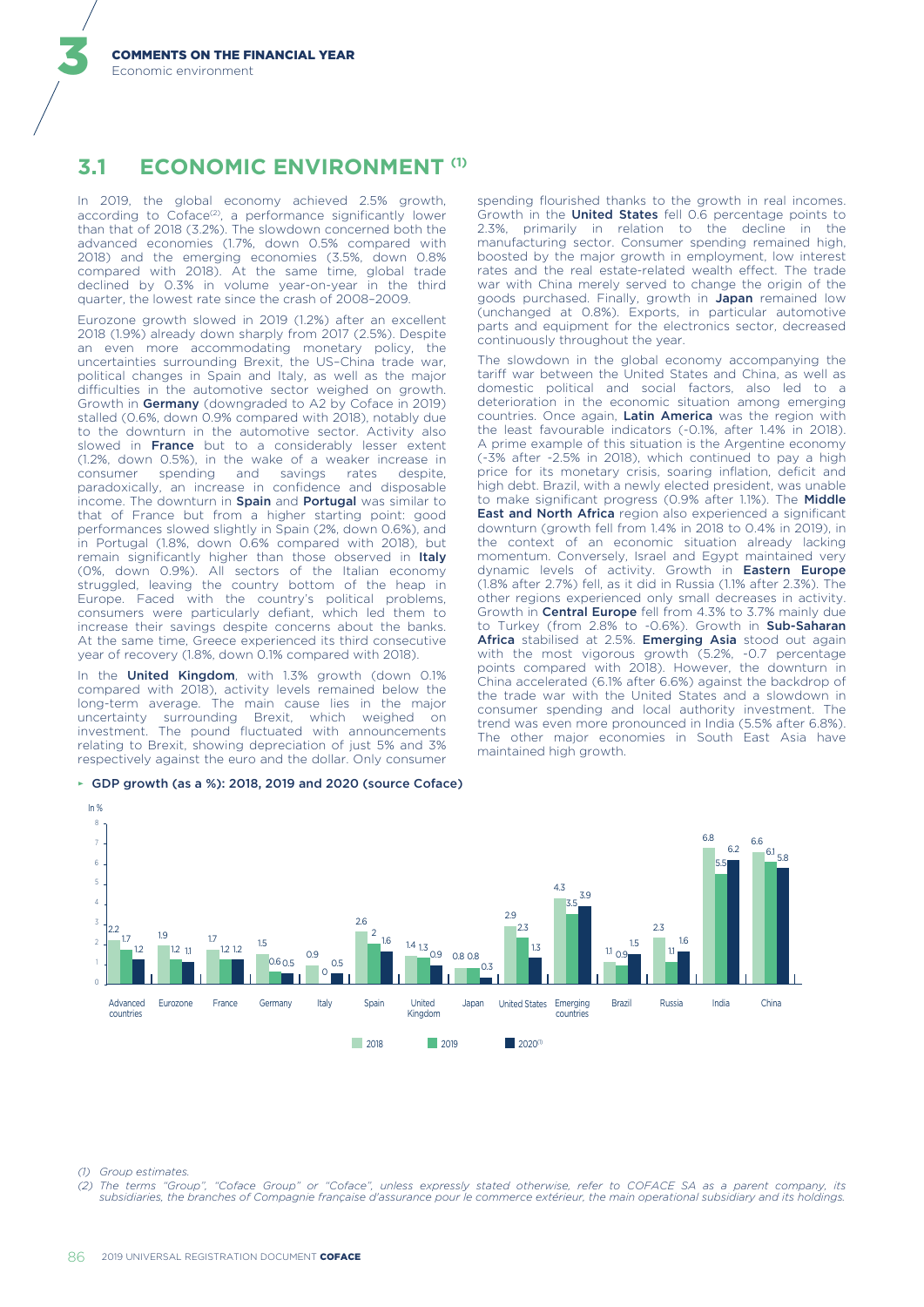#### $\overline{3}$   $\overline{2}$ **SIGNIFICANT EVENTS OF 2019**

### 3.2.1 Changes in governance

#### **Appointments to the Board of Directors** of Coface

At its meeting on March 27, 2019, the Board of Directors of COFACE SA co-opted Nathalie Bricker, Chief Financial Officer of Natixis, as a new non-independent director.

At its meeting on October 23, 2019, the Board of Directors of COFACE SA co-opted Marie Pic-Pâris, President of Banque Populaire Rives de Paris, as a non-independent director. She replaces Jean-Paul Dumortier who leaves the Board due to the expiry of his six-year term at Banque Populaire Rives de Paris.

The Board of Directors is composed of 12 members: seven are non-independent directors and five are independent directors.

#### **Appointments to the Coface Executive Committee**

On March 11. 2019. Oscar Villalonga joined Coface as CEO of the North America region. He joins the Executive Committee and reports to Xavier Durand, the Group's Chief Executive Officer (CEO).

# 3.2.2 Acquisition of SID - PKZ (Slovenia)

On April 15, 2019, Coface announced the acquisition of SID -PKZ, the market leader in credit insurance in Slovenia. The business now operates under the new brand name Coface PKZ. Founded by SID Bank in 2005, SID - PKZ recorded €14.3 million of gross written premiums in 2018. The transaction had a neutral impact on the Group's solvency ratio. The initial recognition of the assets and liabilities of Coface PKZ is finalised and negative goodwill of €4.7 million has been recognised in the income statement. The contribution of Coface PKZ (excluding the impact of negative goodwill) in the Group's net income as of December 31, 2019 is not significant.

### 3.2.3 Coface launches credit insurance offer in Greece

The country has undertaken reforms which paye the way for a promising credit insurance market. This opening of an entity in the country extends Coface's historically strong presence in the Mediterranean & Africa region, which represented 27% of the Group's revenues in 2019. The impact of the new entity on the Groups' financial statements for the year 2019 is not significant.

# 3.2.4 Coface South Africa new partnership

**Eollowing** the strategic partnership  $\cap$ sianed November 16, 2018 and approved by the South African regulatory authorities during the second quarter of 2019, Coface South Africa, the South African subsidiary of Compagnie française d'assurance pour le commerce extérieur, opened up 2.5% of its capital to the South African investment fund, the B-BBEF investment holding company. Identity Capital Partners (Pty) Ltd. Through this transaction, Coface South Africa will improve and strengthen its local footprint and compliance with B-BBEE (broad-based Black Economic Empowerment) legislation. The opening of Coface South Africa's capital could be increased up to 25% over a 10-year horizon. In addition, Coface has a call option for the shares of these minority shareholders. The impact of this transaction on the financial statements for the year is not significant.

# 3.2.5 Takeover of minority shareholders of Brazilian subsidiary SBCE (Seguradora Brasileira C.E.)

Compagnie française d'assurance pour le commerce extérieur has acquired the minority shareholders in its Brazilian subsidiary SBCE (Seguradora Brasileira C.E.). This acquisition of 24.2% of the capital was made through two local banks, each owning 12.1%. This operation is part of the

Group's desire to rationalise its presence in Brazil. The purchase of minority interests without any change in the consolidation method has no impact on the net income and no significant impact on the equity.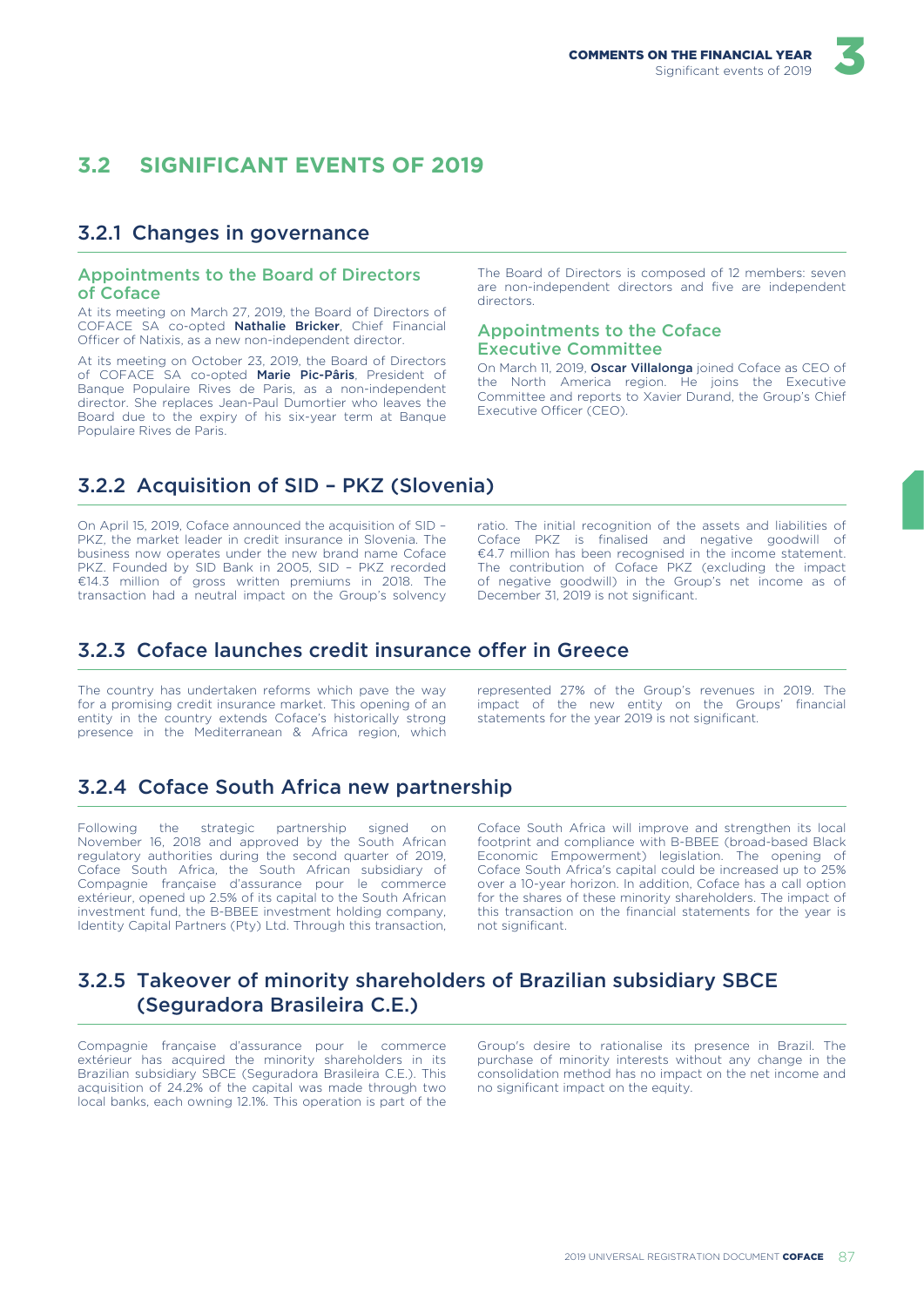# 3.2.6 Integration into the SBF 120 index

The Expert Indices Committee of Euronext has decided to include COFACE SA in the SBF 120 index and this decision was effective on Monday, June 24, 2019. The SBF 120 is one of the leading Paris stock market indices. It tracks the top 120 companies in terms of market capitalisation and

This entry follows the increased market liquidity. capitalisation and share liquidity of Coface, which reflect the strengthening of its fundamentals since the launch of its Fit to Win strategic plan.

### 3.2.7 Fitch affirms Coface AA- rating, with an outlook 'stable'

Fitch Ratings affirmed, on July 10 2019, Coface's AA- Insurer Financial Strength (IFS) rating. The outlook under this rating remains stable. The AA- IFS ratings of Coface North America Insurance Company and Coface Re, two other<br>major insurance entities of the Group, have also been affirmed with a stable outlook.

In Fitch's press release, the rating agency highlights that these affirmations "are primarily driven by Coface's very strong business profile, very strong 'capitalisation and leverage', and strong profitability".

Fitch views Coface's financial performance and earnings "as strong, underpinned by underwriting profitability and effective risk management, across the cycle".

### 3.2.8 Capital reduction by cancellation of shares

The Board of Directors of COFACE SA, in its meeting of April 24, 2019, decided to cancel the 1,867,312 shares bought under the share buyback programme, as announced on October 25, 2018, and to make a corresponding reduction in the share capital of the Company. Therefore, the share capital of COFACE SA now stands at €304,063,898 divided into 152,031,949 shares with a nominal value of €2 each.

# 3.2.9 Approval for partial internal model

On July 25, 2019, Coface submitted its partial internal model to the ACPR, the French Prudential Supervision and Resolution Authority. On December 4, 2019, COFACE SA announced that it has received authorisation from the ACPR to use the Group's partial internal model for calculating its regulatory capital requirement under the Solvency II Directive from December 31, 2019, Coface's partial internal model has been the subject of extensive .<br>discussion and review by the Group's supervisory authority since the launch of the pre-application phase in 2016. This model covers the insurance underwriting risk module. The other modules (market risk, underwriting risk, operational risk) still use the parameters of the standard formula.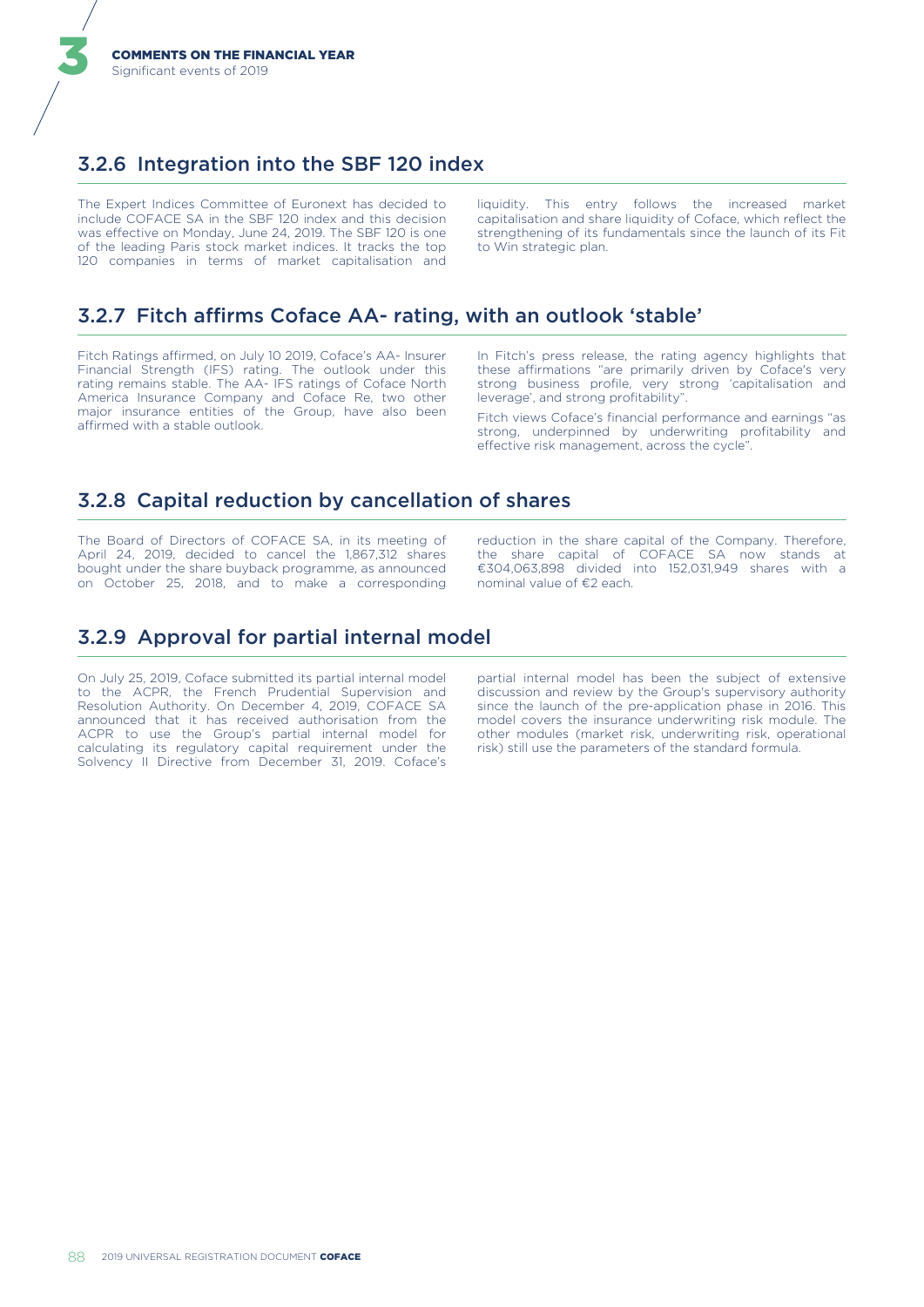#### $\overline{3}$   $\overline{3}$ **COMMENTS ON INCOME AT DECEMBER 31, 2019**

### 3.3.1 Performance of the Group

The 2019 financial year performance has enabled Coface to achieve and even exceed the objectives of its Fit to Win strategic plan. Reported consolidated revenue of  $\epsilon$ 1,481.1 million was up 5.9% at constant scope and exchange rate compared with 2018. The net combined ratio was 77.7%, outperforming the target of 83% across the cycle. This breaks down into a loss ratio up by 0.1 percentage point to 45.0% and a cost ratio down by 1.8 percentage points to 32.7% compared with 2018. The Group ended the year with net income (Group share) up 20%, at €146.7 million (compared with €122.3 million in 2018) and a return on equity of 9.1% after restatement for non-recurring items (target of  $8 + 1\%$  after optimising the capital model)

The approval of the partial internal model by the ACPR marks a decisive step in improving Coface's capital efficiency, the second pillar of its Fit to Win plan. The Group adjusted the target solvency ratio upwards to a range of between 155% and 175%. The Group's estimate is 190% as of December 31, 2019<sup>(1)</sup>. Coface will propose to shareholders the distribution of a dividend  $(2)$  of  $\epsilon$ 1 per share, *i.e.* a distribution rate above 100% (earnings per share at €0.97).

The fluctuations at constant scope and exchange rate presented for the purposes of comparability in the tables below take account of the inclusion of Coface PKZ in the Group's consolidation scope from April 1, 2019.

### 3.3.2 Revenue

The Group's consolidated revenue grew by 5.9% at constant scope and exchange rate (up 7.0% at current scope) to €1,481.1 million at December 31, 2019.

The positive exchange rate effect of 0.2 percentage points had a limited impact but masks large disparities between currencies. The strengthening of the US dollar (the portfolio's largest foreign currency) and the Asian currencies against the euro offset the almost continuous depreciation of the Argentine peso and to a lesser extent that of the Turkish lira.

The table below shows the changes in the Group's consolidated revenue by business line as - of December 31, 2018 and 2019:

|                                                                           | As at Dec. 31 |         | Change       |          |                                                         |  |
|---------------------------------------------------------------------------|---------------|---------|--------------|----------|---------------------------------------------------------|--|
| Change in consolidated revenue by business line<br>(in millions of euros) | 2019          | 2018    | $(in \in m)$ | (as a %) | (as a %: at)<br>constant scope<br>and exchange<br>rate) |  |
| Insurance                                                                 | 1,417.0       | 1.318.0 | 99.0         | 7.5%     | 6.4%                                                    |  |
| Gross earned premiums*                                                    | 1.235.6       | 1.142.6 | 93.0         | 8.1%     | 7.0%                                                    |  |
| Services**                                                                | 181.4         | 175.4   | 6.0          | 3.4%     | 2.2%                                                    |  |
| Factoring                                                                 | 64.1          | 66.7    | $-2.6$       | $-3.9\%$ | $-3.8\%$                                                |  |
| <b>CONSOLIDATED REVENUE</b>                                               | 1,481.1       | 1.384.7 | 96.4         | 7.0%     | 5.9%                                                    |  |

\*Gross earned premiums - Credit, Single Risk and Guarantees

\*\* Sum of revenue from services related to credit insurance ("Fees and commission income" and "Other insurance-related services") and services provided to<br>customers without credit insurance (access to information on corpor services - "Receivables management") - See Note 22 of the notes to the consolidated financial statements.

#### **Insurance**

Revenue from the insurance business (including surety bond and Single Risk) was up by 6.4% at constant scope and exchange rate (up 7.5% at current scope and exchange rate), rising from €1,318.0 million in 2018 to €1,417.0 million in 2019.

Gross earned premiums were up 7.0% at constant scope and exchange rate (up 8.1% at current scope and exchange rate), from €1,142.6 million in 2018 to €1,235.6 million in 2019. Emerging markets saw a return to sustained growth and new business is increasing significantly in mature countries.

The production of new contracts amounted to €133 million, up €17 million compared with 2018.

The contract retention rate (ratio between the annual value of renewed policies and the value of policies to be renewed during the year) was high in all regions and reached a record annual level of 91.6% for the Group (compared with 91.1% at December 31, 2018). The pressure on prices remained controlled with a 1.0% fall in 2019 (compared with -1.4% in 2018), reflecting good commercial discipline and repricing in the highest risk markets.

<sup>(1)</sup> This estimated solvency ratio constitutes a preliminary calculation made according to Coface's interpretation of Solvency II regulations and<br>using the Partial Internal Model. The result of the definitive calculation ma ratio is not audited.

<sup>(2)</sup> The distribution proposal is subject to the approval of the Annual General Shareholders' Assembly of 14 May 2020.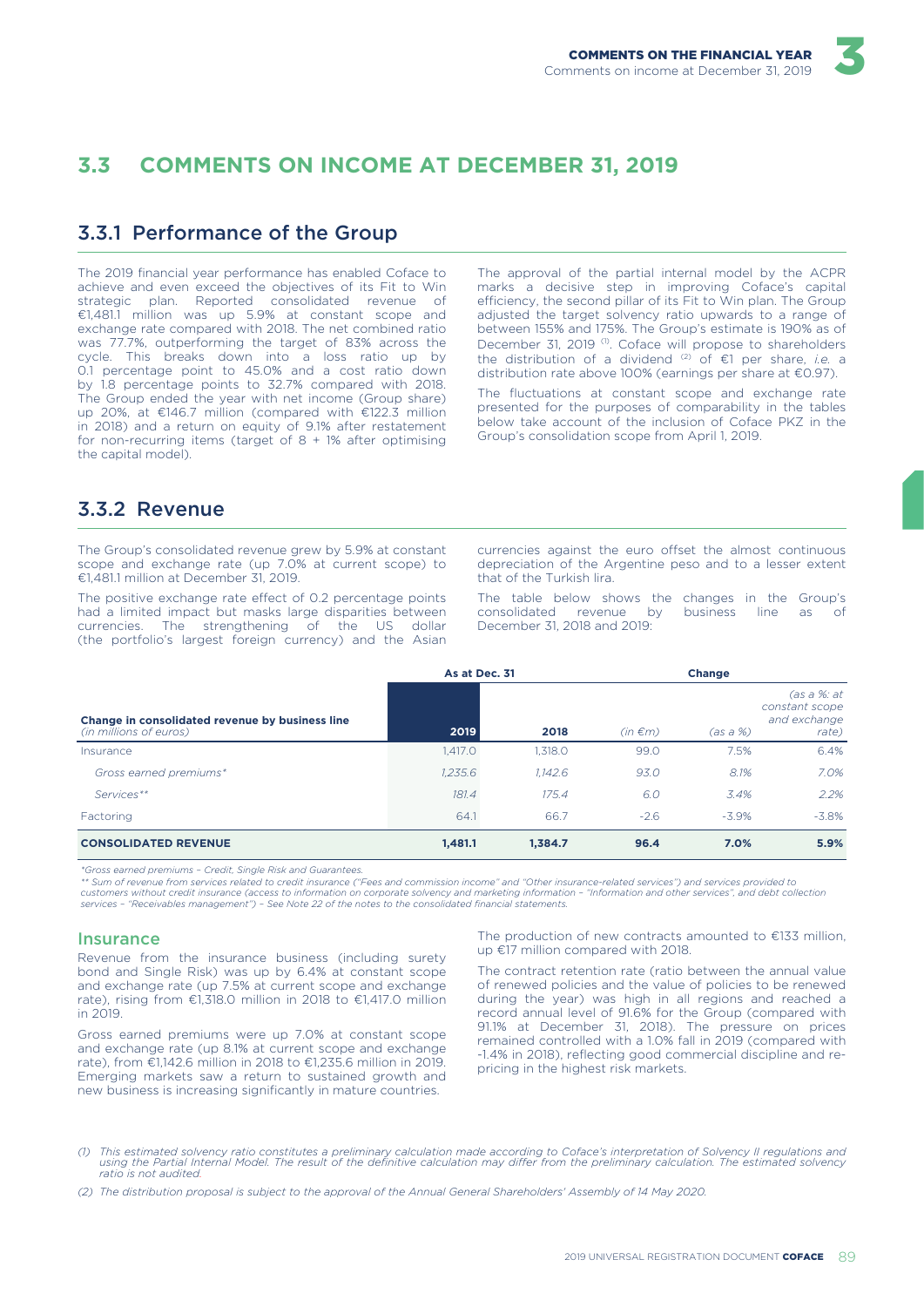Growth in the turnover of Coface's clients had a positive impact of 2.8% in 2019. Although still positive, this growth represents a major slowdown compared with the previous year (+6.1% in 2018). This slowdown was particularly marked in the second half of the year.

Revenue from the services business was up by 2.2% at constant scope and exchange rate (up 3.4% at current scope and exchange rate), rising from €175.4 million in 2018 to €181.4 million in 2019.



#### **Factoring**

Revenue from factoring (exclusively in Germany and Poland) was down 3.8% at constant exchange rates (down 3.9% at current exchange rates), from €66.7 million in 2018 to €64.1 million in 2019.

The repositioning of the portfolio in Germany continued in 2019 and a new management team was installed. The amount of factored receivables stabilised but turnover fell by 5.3%.

The factored receivables portfolio in Poland continued to grow, generating a 4.2% increase in revenue at constant exchange rate  $(+3.4\%$  at current exchange rate). The interest margin recovered from the previous year.

#### Change in revenue by region

The table below shows the trends in consolidated revenue (net of intra-group flows) within the Coface Group's seven geographic regions for the financial years ended December 31, 2018 and 2019.

|                                                                                 | As at Dec. 31 |         | Change       |          |                                                |                                                           |
|---------------------------------------------------------------------------------|---------------|---------|--------------|----------|------------------------------------------------|-----------------------------------------------------------|
| Change in consolidated revenue by region of invoicing<br>(in millions of euros) | 2019          | 2018    | $(in \in m)$ | (as a %) | (as a %: )<br>at constant<br>exchange<br>rate) | (as a %: at<br>constant<br>scope and<br>exchange<br>rate) |
| <b>Western Europe</b>                                                           | 294.6         | 284.0   | 10.7         | 3.8%     | 3.4%                                           | 3.4%                                                      |
| Northern Europe                                                                 | 307.5         | 303.1   | 4.4          | 1.5%     | 1.5%                                           | 1.5%                                                      |
| Mediterranean & Africa                                                          | 394.2         | 370.4   | 23.8         | 6.4%     | 6.7%                                           | 6.7%                                                      |
| North America                                                                   | 138.5         | 126.5   | 12.0         | 9.5%     | 4.2%                                           | 4.2%                                                      |
| Central Europe                                                                  | 148.1         | 133.8   | 14.2         | 11%      | 11%                                            | 2.4%                                                      |
| Asia-Pacific                                                                    | 117.6         | 95.4    | 22.1         | 23%      | 18%                                            | 18%                                                       |
| Latin America                                                                   | 80.7          | 71.5    | 9.1          | 13%      | 24%                                            | 24%                                                       |
| <b>CONSOLIDATED REVENUE</b>                                                     | 1.481.1       | 1,384.7 | 96.4         | 7.0%     | 6.8%                                           | 5.9%                                                      |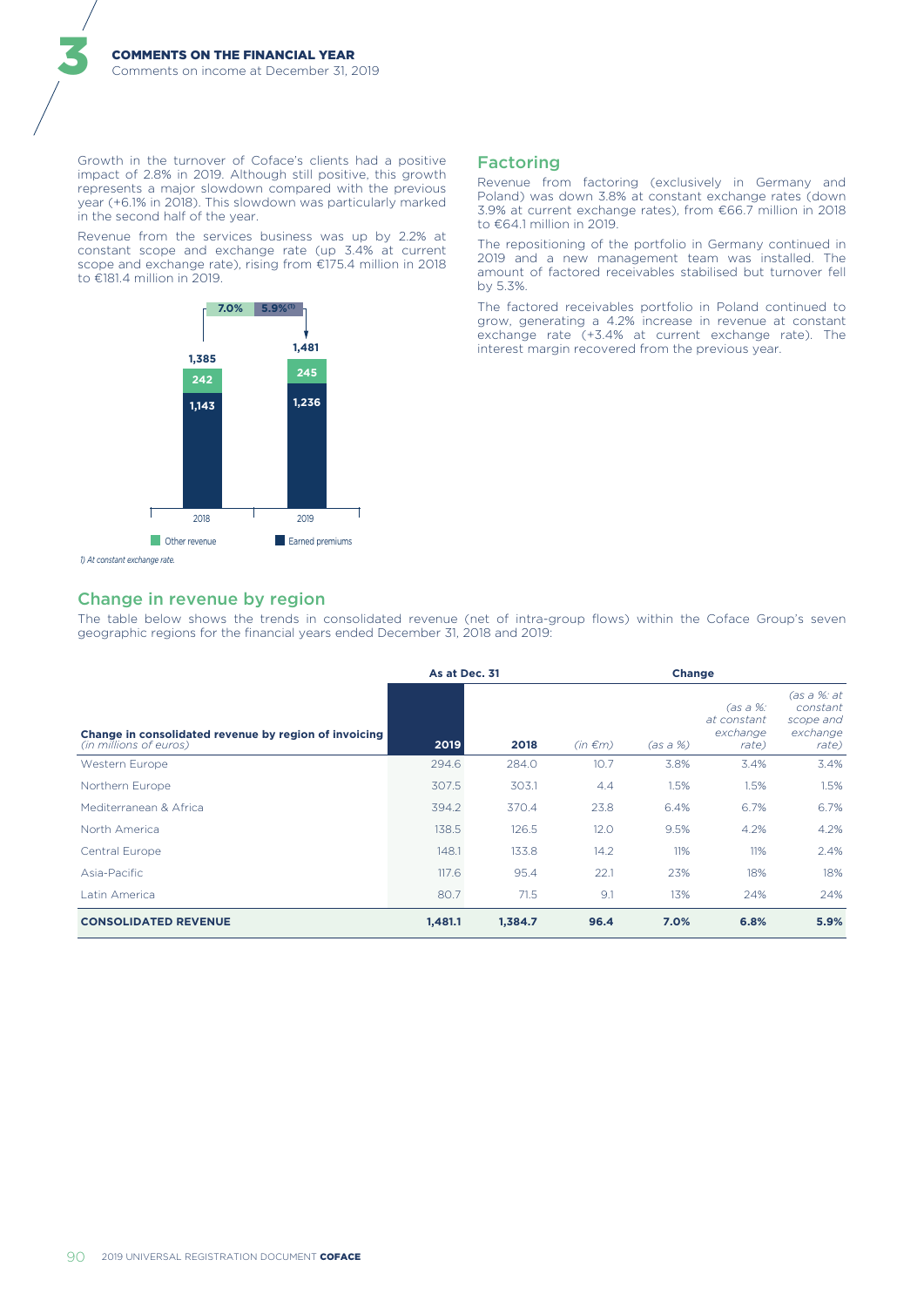

All the regions reported an increase in revenue at constant scope and exchange rate.

In Western Europe, revenue increased by 3.4% at constant exchange rates (+3.8% at current exchange rates). All business indicators progressed with the exception of the policyholder business, which contracted but remained<br>positive, particularly in France. All markets recorded growth in new production and retention was at a record level.

Revenue in Northern Europe increased by 1.5% at current and constant exchange rates. Credit insurance revenues rose amid a significant recovery in new business that offset the limited customer business. Pricing pressure eased somewhat in Germany. Factoring revenue was still down within a context of margin control.

Revenue for the Mediterranean & Africa region was up 6.7% at constant exchange rates (+6.4% at current exchange rates) thanks to positive sales momentum. The growth of new business thus offset the contract retention rate which was down slightly, particularly in Spain.

In North America, revenue increased by 4.2% at constant exchange rates (+9.5% at current exchange rates). In addition to a strong exchange rate effect, the credit insurance portfolio developed favourably thanks to a

significant increase in the retention rate and the growth of new business. However, Single Risk contract production was down

Central Europe posted a 2.4% increase in revenue at constant scope and exchange rates (+11% at current scope and exchange rates due to Coface PKZ's contribution from the second quarter onwards). An increase in new production and resilient customer business allowed the portfolio to continue to grow.

Asia-Pacific recorded an 18% increase in revenue at constant exchange rates (+23% at current exchange rates). The negative exchange rate impact was due to currencies correlated to the US dollar. The strong growth of the credit insurance portfolio in 2018 continued in 2019, bolstered by a better retention rate. 2018 was marked by high premium refunds (low claims level). Adjusted for this impact, growth would be 11%.

Latin America recorded a 24% increase in revenue at constant exchange rates (+13% at current exchange rates). The negative exchange rate impact resulted from the continued sharp depreciation of the Argentine peso. The region benefited from the signing of major international contracts. This upturn took place within a context of caution regarding risks (financial and social unrest).

# 3.3.3 Underwriting income

#### Underwriting income before reinsurance

Underwriting income before reinsurance reached €265.9 million, a 21% increase compared with end-December 2018 (€219.9 million). Revenue growth was the leading contributor to this performance at  $+€96.4$  million, which generated positive operating leverage as the increase in costs was less than half of that of revenue.

A cost ratio down by 1.5 points thus contributed to the improvement in the combined ratio before reinsurance (-2.3 percentage points), which stood at 77.8% as of December 31, 2019 (80.0% as of December 31, 2018). The loss ratio fell by 0.8 percentage points.

#### Loss experience

The Group's loss ratio before reinsurance including claims handling expenses improved by 0.8 percentage points, dropping from 44.2% in 2018 to 43.4% in 2019 despite a riskier global environment. There was a rise in the frequency of claims, although unit costs were down compared with the previous year. The Group continues to benefit from the strict management of past claims, maintaining recoveries at a higher level than the historic average. Through a selective underwriting policy, the level of loss is under control in all regions; Latin America is the only region that exceeded the 50% loss threshold

|                                             | As at Dec. 31 |         | <b>Change</b> |             |
|---------------------------------------------|---------------|---------|---------------|-------------|
| (in millions of euros and as a %)           | 2019          | 2018    | $(in \in m)$  | $(as a \%)$ |
| Claims expenses incl. claims handling costs | 536.2         | 504.5   | 31.7          | 6.3%        |
| Loss ratio before reinsurance               | 43.4%         | 44.2%   |               | $-0.8$ pt   |
| Earned premiums                             | 1.235.6       | 1.142.6 | 93.0          | 8.1%        |

The loss ratio in Western Europe was stable at 34.6% and the region still benefits from recoveries on highly reinsured optional policies

Thanks to an improvement in losses on products that combine factoring and credit insurance services, Northern Europe saw its ratio decrease by 8 percentage points to 40.9%.

The ratio for the Mediterranean & Africa region improved by 2.5 percentage points to 46.3%. Despite a more sustained frequency of claims, their unit cost was significantly under that of the previous year, particularly in Italy. This is not the case in South Africa. where the loss ratio deteriorated.

The loss ratio in North America deteriorated 6.7 percentage points to 45.8% following the positive impact of gains recorded on previous underwriting periods in 2018. A higher frequency rate and a number of larger claims also penalised this year's loss ratio.

ratio in Central Europe improved by The loss 7.3 percentage points to 42.5%, due in particular to the favourable development of past claims in Russia. It should be noted that the loss ratio was below the regional average for the entity Coface PKZ (32.2%), which entered the Group's consolidation scope in the second quarter of the vear.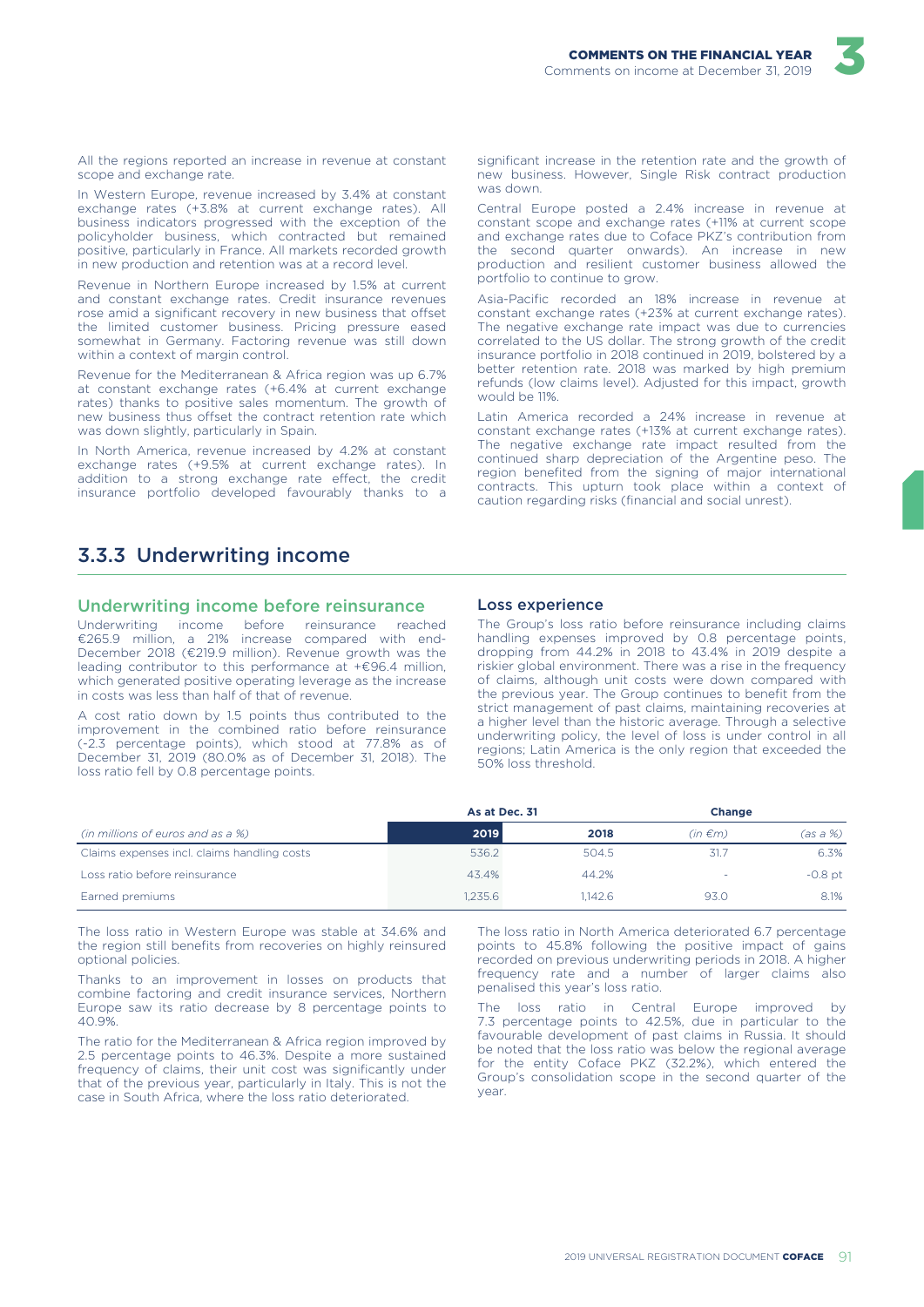After benefiting from the major recoveries on claims recorded in previous years in 2018, the loss ratio of the Asia-Pacific region understandably deteriorated to 35.9% (+12.3 percentage points) yet remained at a highly satisfactory level.

The loss ratio in Latin America climbed slightly to 60.1% (+2.2 percentage points) due to the deterioration of the loss ratio in Mexico and, to a lessor extent, Brazil. There was a tangible improvement in Argentina after a year impacted by large claims in 2018.

|                                                           | As at Dec. 31 |       | Change              |
|-----------------------------------------------------------|---------------|-------|---------------------|
| Change in loss experience by invoicing region<br>(as a %) | 2019          | 2018  | in points           |
| Western Europe                                            | 34.6%         | 34.6% | 0.0 <sub>pt</sub>   |
| Northern Europe                                           | 40.9%         | 48.9% | $-8.0$ pts          |
| Mediterranean & Africa                                    | 46.3%         | 48.8% | $-2.5$ pts          |
| North America                                             | 45.8%         | 39.1% | 6.7 pts             |
| Central Europe                                            | 42.5%         | 49.7% | $-7.3$ pts          |
| Asia-Pacific                                              | 35.9%         | 23.6% | 12.3 <sub>pts</sub> |
| Latin America                                             | 60.1%         | 57.9% | $2.2$ pts           |
| <b>LOSS RATIO BEFORE REINSURANCE</b>                      | 43.4%         | 44.2% | $-0.8$ PT           |

#### $\triangleright$  Overheads

|                                                  | As at Dec. 31 |       | <b>Change</b> |                                                     |
|--------------------------------------------------|---------------|-------|---------------|-----------------------------------------------------|
| <b>Overheads</b><br>(in millions of euros)       | 2019          | 2018  | (as a %)      | (as a %: at constant<br>scope and<br>exchange rate) |
| Internal overheads                               | 547.0         | 527.0 | 3.8%          | 2.8%                                                |
| of which claims handling expenses                | 31.2          | 28.0  | 11.0%         | 12%                                                 |
| of which internal investment management expenses | 4.0           | 4.0   | 0.8%          | 0.7%                                                |
| Commissions                                      | 165.3         | 163.2 | 1.3%          | 0.6%                                                |
| <b>TOTAL OVERHEADS</b>                           | 712.4         | 690.2 | 3.2%          | 2.3%                                                |

Total overheads, which include claims handling expenses and investment management expenses, grew by 2.3% at constant scope and exchange rate (up 3.2% at current scope and exchange rate), from €690.2 million at December 31, 2018 to €712.4 million at December 31, 2019.

Policy acquisition commissions were up 0.6% at constant scope and exchange rate (up 1.3% at current scope and exchange rate), from €163.2 million in 2018 to €165.3 million in 2019. This rise was limited with regard to the increase in earned premiums (+7.0% at constant scope and exchange rates) due to the increase in savings generated by the insourcing of agents in North America.

Internal overheads, which include claims handling expenses and investment management expenses, grew by 2.8% at constant scope and exchange rate (up 3.8% at current scope and exchange rate), from €527.0 million in 2018 to €547.0 million in 2019.

Payroll costs increased 4.4% at constant scope and exchange rate (up 5.6% at current scope and exchange rate), from €282.3 million in 2018 to €298.1 million in 2019. This increase was mainly due to the payment of compensation to agents now insourced in North America. High inflation, notably in Argentina, also drove wage increases. The improved operational performance over the last two years resulted in an increase in variable compensation and greater contributions to employee savings plans (employee profit sharing) in favour of the French teams in particular.

The 7.8% increase in IT costs at constant scope and exchange rates (+9.3% at current scope and exchange rates) from €47.9 million in 2018 to €52.3 million in 2019 was primarily due to the stepping-up of regulatory and transformation projects.

Other expenses (taxes, information costs, rent) were down 0.8% at constant scope and exchange rate (down 0.1% at current scope and exchange rate), from €196.8 million in 2018 to €196.6 million in 2019.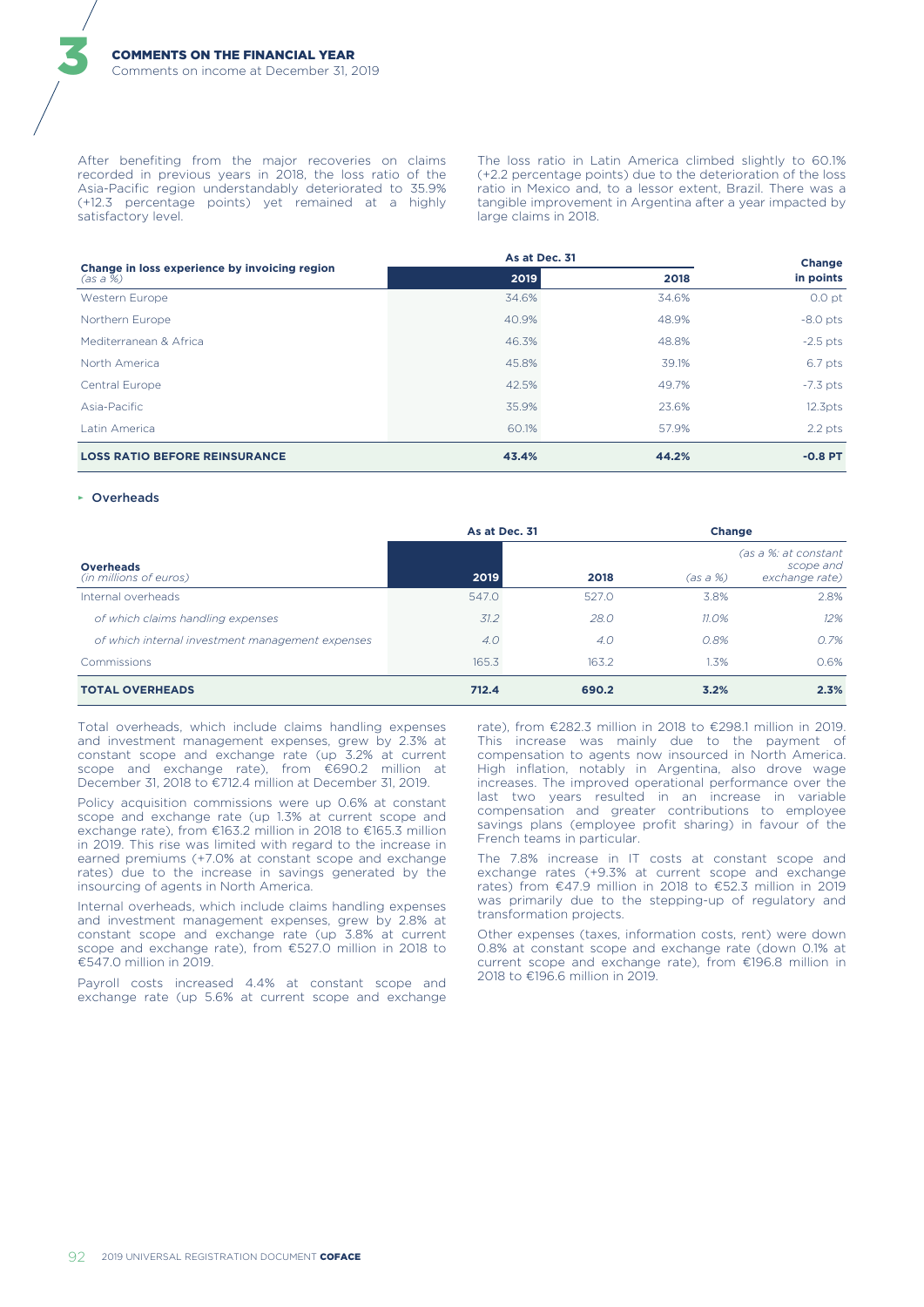

The €30 million cost savings objective over the term of the Fit to Win strategic plan was exceeded, with €48 million in savings made at end-December 2019. These savings enabled investment in Coface's in-depth transformation focused on risks (risk management and compliance). information systems and tools, processes, and service quality.

The cost ratio before reinsurance improved by<br>1.5 percentage points from 35.9% for the financial year ended December 31, 2018 to 34.4% for the financial year ended December 31, 2019, thanks to a greater increase in<br>earned premiums than in overheads. The growth in earned premiums thus had a favourable impact of 2.8 percentage points, less 0.2 percentage points for the increase in policy acquisition commissions and 1.1 percentage points for the increase in internal overheads



In Western Europe, overheads were down 6.1% at constant exchange rates (-5.8% at current exchange rates), due to good control of local costs, aided by a favourable impact of re-billed central expenses

In Northern Europe, overheads were down 3.5% at current and constant exchange rates thanks to savings that were evenly distributed between local costs (external fees, consultancy fees and rent from the subletting of a portion of the building that houses the registered office in Germany) and re-billed central expenses.

Overheads in the Mediterranean & Africa region were up 3.5% at current and constant exchange rates. This targeted increase in policy acquisition commissions supports the growth of earned premiums. Internal overhead costs were stable

In Central Europe, overheads increased by 5.4% at constant scope and exchange rates (+13% at current scope and exchange rates), with this rise attributable to IT costs.

In North America, overheads increased slightly by 1.8% at constant exchange rates (+7.0% at current exchange rates). The compensation of insourced agents increased internal overheads but generated savings in policy acquisition commissions, which now have a lower correlation with the growth in earned premiums.

In Latin America, overheads increased by 28% at constant exchange rates (+17% at current exchange rates). High inflation, particularly in Argentina, drove wage increases. The region also saw an increase in re-billed central expenses.

In Asia-Pacific, overheads rose by 9.0% at constant exchange rates (+14% at current exchange rates), a targeted increase in external commissions, while revenue was up sharply.

#### Underwriting income after reinsurance

Underwriting income after reinsurance reached<br>€187.9 million, a 19% increase compared with 2018 (€157.8 million).

The 25% rise in reinsurance costs to -€78.0 million for the year ended December 31, 2019 (-€62.1 million for the year ended December 31, 2018) resulted principally from the growth in earned premiums with, consequently, a rise in premiums ceded to reinsurers. The improvement in the loss ratio as well as the recoveries recorded on highly reinsured optional policies also limited the increase in claims ceded to reinsurers.

|                                                          | As at Dec. 31 |            | Change       |          |
|----------------------------------------------------------|---------------|------------|--------------|----------|
| (in thousands of euros and %)                            | 2019          | 2018       | $(in \in k)$ | (as a %) |
| Revenue                                                  | 1,481,088     | 1,384,735  | 96,353       | 7.0%     |
| Claims expenses                                          | $-536,247$    | $-504,509$ | $-31.738$    | 6.3%     |
| Acquisition costs                                        | $-242,675$    | $-243.236$ | 561          | $-0.2%$  |
| Administrative costs                                     | $-274,784$    | $-241,136$ | -33,648      | 14.0%    |
| Other expenses from insurance activities                 | $-70,739$     | $-82,556$  | 11,817       | $-14.0%$ |
| Expenses from banking activities, excluding cost of risk | $-13,742$     | $-13,552$  | $-190$       | 1.4%     |
| Cost of risk                                             | $-1,804$      | $-2,122$   | 319          | $-15.0%$ |
| Expenses from other activities                           | $-75,198$     | $-77,739$  | 2,541        | $-3.3%$  |
| <b>Underwriting income before reinsurance</b>            | 265,899       | 219,885    | 46,014       | 21.0%    |
| Income and expenses after ceded reinsurance              | $-77,963$     | $-62,128$  | $-15,835$    | 25.0%    |
| UNDERWRITING INCOME AFTER REINSURANCE                    | 187,936       | 157,757    | 30,179       | 19.0%    |
| Net combined ratio                                       | 77.7%         | 79.6%      |              |          |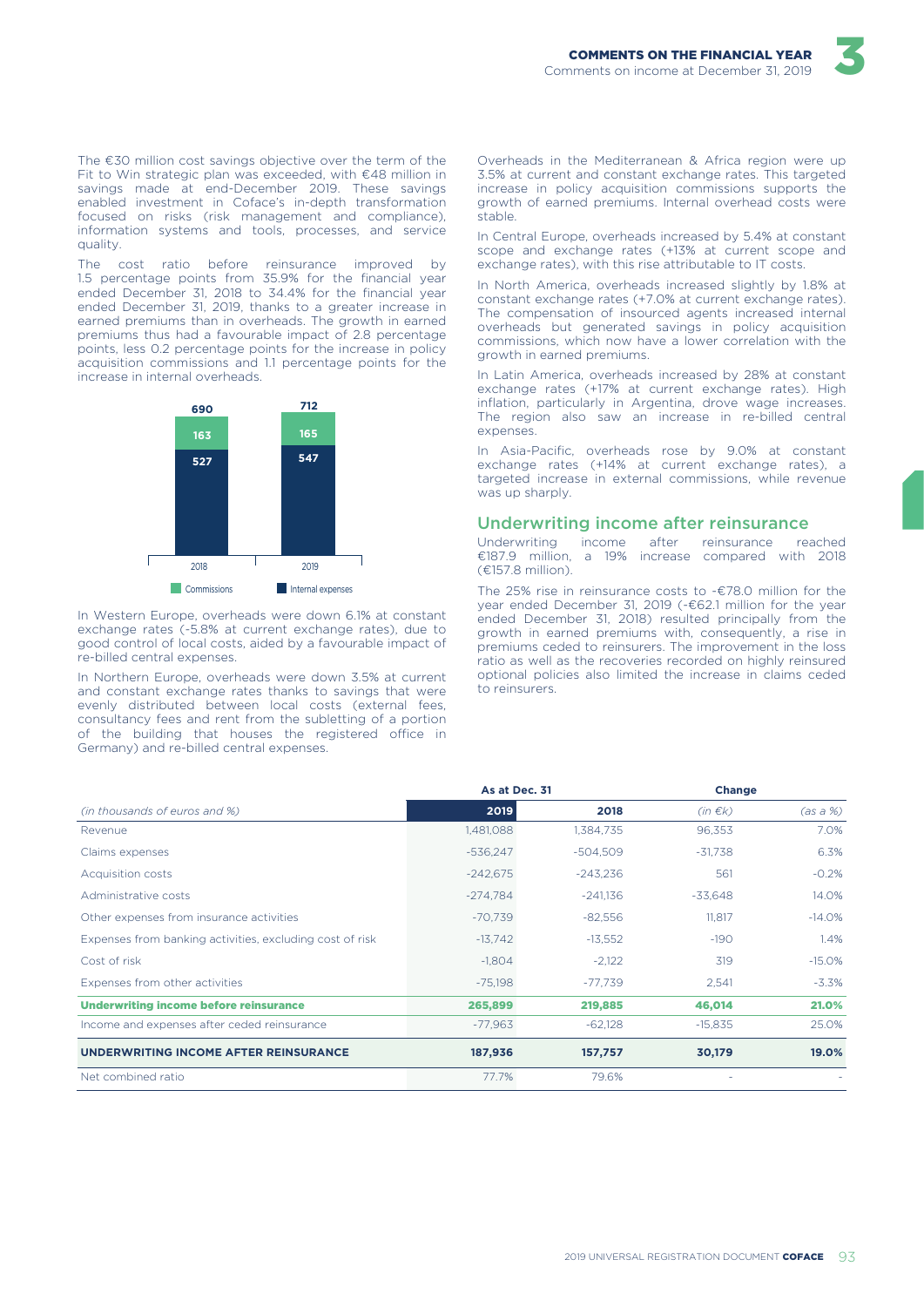### 3.3.4 Investment income, net of management expenses

#### **Financial markets**

Economic growth slowed in the United States, the eurozone and China in 2019 yet remained clearly positive. The uncertainty brought about by the US-China trade war and the lack of visibility regarding Brexit played an important role in this slowdown. At the end of the year, however, these risks abated. The central banks implemented new monetary easing measures, which were very positive for equity markets and bond yields fell sharply until the autumn before regaining some ground.

The US economy slowed gradually over the course of 2019. After a start to the year marked by the longest shutdown in history, the development of the trade wars between the United States and various other countries held centre stage. The Federal Reserve, concerned about the risks associated with these tensions, shifted its attitude to adopt a more accommodative tone before lowering its key rate three times. The economy slowed as the year went on, although the labour market remained strong and wage growth continued at a moderate pace. As a result, consumption remained high and supported growth. Inflation rose slightly, The year ended on a positive note with the announcement of an agreement on the trade front between the United States and China. Against this backdrop, US rates fell sharply to a low point at the end of August before rebounding. The US 10-year rate fell from 2.7% at the start of the vear to 1.5% in August due to the slowdown in the global economy before rebounding under the impetus of a more favourable outlook for global economic growth ending the year at levels of around 1.9%. In this context, equity markets rose significantly to reach +32% over the vear.

Economic growth in the eurozone weakened after a good start to the year, primarily due to global trade tensions as well as fears surrounding Brexit. The European Central Bank responded with accommodative new monetary measures. At the end of the fourth quarter, however, the environment improved as a result of positive developments on Brexit, the outline of a US-China trade agreement and the stabilisation or recovery of most short-term economic indicators. From

The following table shows the financial portfolio by main asset class:

#### ► Market value

As at Dec 31 (in millions of euros) 2019 2018 160 **Listed shares** 162 Unlisted shares 15 16  $2119$ 1,775 **Bonds** Loans, deposits and money market mutual funds 319 525 227 Real estate 236 2,848 2,705 **Total investment portfolio**  $142$ 129 Associated and non-consolidated companies **TOTAL** 2.991 2.834

a political perspective, in addition to Brexit the main events were a change of government in Italy, the arrival of a new European Commission and inconclusive new elections in Spain. With regard to rates, the German 10-year rate declined from 0.2% to -0.7%, at the end of August, a historic low, before ending the year at levels close to -0.2%. As for the equity market, it ended the year up 25% in Europe.

With regard to the emerging economies, GDP growth was slower in 2019, while there remained significant differences between countries. The persistence of trade tensions between the United States and China and the slowdown in global trade contributed to a weaker business environment and a reduction in investment and exports from emerging countries. Part of the economic slowdown is attributable to the lower growth of some major emerging economies such as China, India and Mexico, and to recessions in a number of others, such as Turkey and Argentina, two idiosyncratic cases. Faced with this situation, the central banks of emerging countries also adopted a more accommodative position, in an environment characterised by relatively low inflationary pressure.

#### **Financial income**

Within this low-rate economic environment, the Group, as part of the strategic allocation, has reduced its exposure to the sovereign debt of developed markets and money market products, in favour of investment grade corporate bonds and debts of mainly investment grade emerging countries. These investments are all made within a strictly defined risk framework; issuer credit quality, issue sensitivity, and the spread of risk across issuers and geographic regions are covered by clear rules defined in the various management mandates granted to the Group's dedicated asset managers.

The market value of the portfolio increased over the 2019 financial year due to the fall in interest rates, the tightening of credit spreads, and the sharp rise in equity markets, against a backdrop of support from central banks with regard to prospects of a slowdown in growth and geopolitical tensions between China and the US.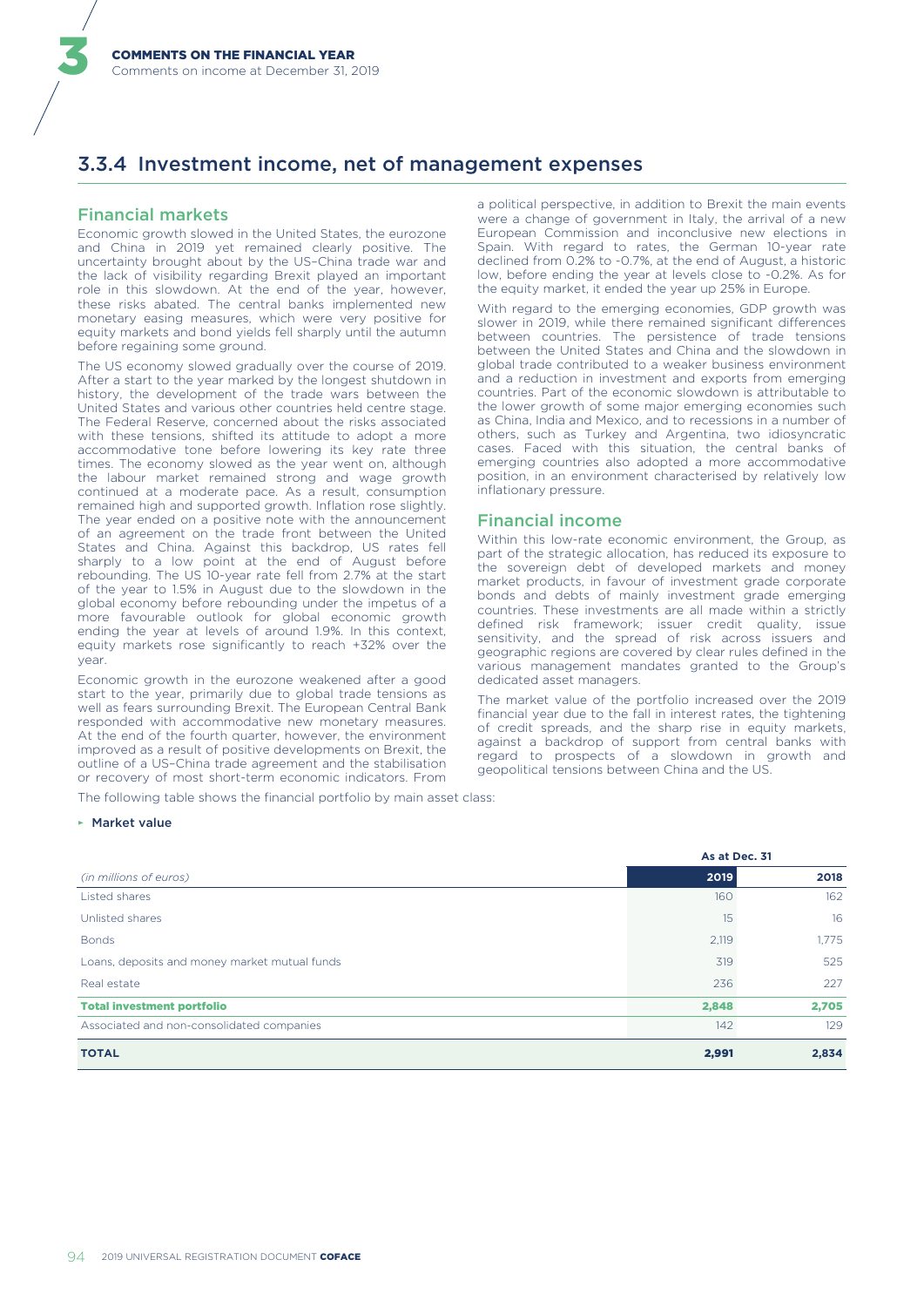The results of the investment portfolio amounted to €54.8 million, of which €10.1 million in realised gains and impairment/reversals (i.e. 2.0% of 2019 average annual outstandings and 1.6% excluding gains and impairment), to be compared to €45.4 million, of which €4.7 million of gains and impairment/reversals in 2018 (1.7% of 2018 average

#### Investment portfolio income

annual outstandings and 1.5% excluding gains and impairment). Within a favourable market environment through the fall in interest rates and the rise in equity markets, the Group managed to improve the rate of return by 30 basis points.

|                                            | As at Dec. 51 |        |
|--------------------------------------------|---------------|--------|
| (in millions of euros)                     | 2019          | 2018   |
| Equities                                   | 6.6           | 5.5    |
| Fixed income                               | 39.8          | 30.9   |
| Investment property                        | 8.4           | 9.0    |
| <b>Total investment portfolio</b>          | 54.8          | 45.4   |
| Of which realised gains and impairment     | 10.1          | 4.7    |
| Associated and non-consolidated companies  | $-4.7$        | 3.1    |
| Net foreign exchange gains and derivatives | $-5.3$        | 7.8    |
| Financial and investment charges           | $-7.8$        | $-5.2$ |
| <b>TOTAL</b>                               | 36.9          | 51.1   |

After income from equity securities, foreign exchange and derivatives income, financial expense and investment charges, the Group's financial income for 2019 was €36.9 million.

Due to the increase in revaluation reserves on the investment portfolio, which was mainly affected by the fall in rates and the rise in equity markets, the economic rate of return of financial assets stood at +5.0% in 2019 compared with -0.2% for the same period in 2018.

### 3.3.5 Operating income/(loss)

|                                                                                                             | As at Dec. 31 |        | Change       |          |                                                        |  |
|-------------------------------------------------------------------------------------------------------------|---------------|--------|--------------|----------|--------------------------------------------------------|--|
| (in millions of euros)                                                                                      | 2019          | 2018   | $(in \in m)$ | (as a %) | (as a %: at<br>constant scope<br>and exchange<br>rate) |  |
| <b>Consolidated operating income</b>                                                                        | 218.9         | 203.9  | 15.0         | 7.3%     | 6.8%                                                   |  |
| <b>Operating income including finance costs</b>                                                             | 197.5         | 186.2  | 11.3         | 6.0%     | 5.5%                                                   |  |
| Other operating income / expenses                                                                           | $-6.0$        | $-5.0$ | $-1.0$       | 21%      | 19%                                                    |  |
| <b>OPERATING INCOME INCLUDING FINANCE COSTS AND</b><br><b>EXCLUDING OTHER OPERATING INCOME AND EXPENSES</b> | 203.5         | 191.2  | 12.3         | 6.4%     | 5.8%                                                   |  |

Consolidated operating income increased 6.8% at constant scope and exchange rate, from €203.9 million for the financial year ended December 31, 2018 to €218.9 million for the financial year ended December 31, 2019.

Current operating income, including finance costs and excluding non-recurring items (other operating income and excluding non-recurring nons (office operating income and<br>expenses), increased by 5.8% at constant scope and<br>exchange rate from €191.2 million in 2018 to €203.5 million in 2019.

The net combined ratio, including extraordinary items, fell by 1.9 percentage points, from 79.6% in 2018 to 77.7% in 2019, including a decline of 0.1 percentage points in net loss ratio and a decline of 1.8 percentage points in cost ratio.

Other operating income and expenses amounted to a negative €6.0 million and mainly included:

◆ for other operating income:

- a gain on disposal of the office building in Milan for €2.3 million (classified as business premises);
- $\bullet$  for other operating expenses:
	- · provisions for restructuring in the amount of €5.3 million,
	- €1.3 million of expenses net of reversals of provisions related to the Fit to Win strategic plan.

All regions contributed positively to operating income.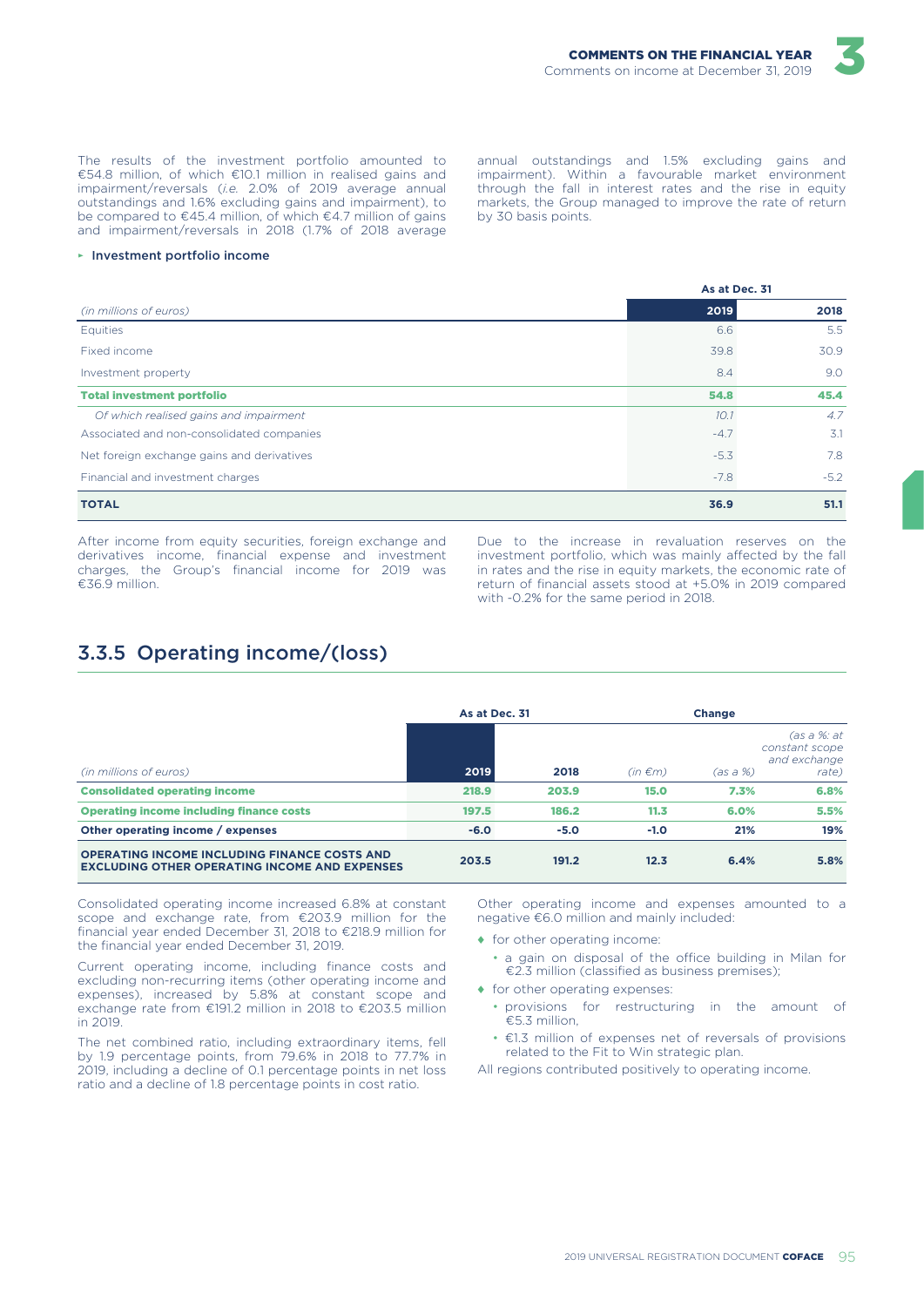| Change in operating income consolidated                                           |       | As at Dec. 31 |        |                                           |
|-----------------------------------------------------------------------------------|-------|---------------|--------|-------------------------------------------|
| by invoicing region<br>(in millions of euros)                                     | 2019  | 2018          | Change | Share of annual total<br>at Dec. 31, 2019 |
| Western Europe                                                                    | 31.3  | 34.9          | $-3.7$ | 12%                                       |
| Northern Europe                                                                   | 74.3  | 53.0          | 21.3   | 29%                                       |
| Mediterranean & Africa                                                            | 79.0  | 71.3          | 7.7    | 31%                                       |
| North America                                                                     | 16.3  | 13.0          | 3.4    | 6%                                        |
| Central Europe                                                                    | 30.4  | 28.7          | 1.7    | 12%                                       |
| Asia-Pacific                                                                      | 21.4  | 26.1          | $-4.7$ | 8%                                        |
| Latin America                                                                     | 2.3   | 9.7           | $-7.4$ | 1%                                        |
| <b>TOTAL (EXCLUDING INTERREGIONAL FLOWS)</b><br>AND HOLDING COST NOT RE-INVOICED) | 255.0 | 236.6         | 18.4   | 100%                                      |

### 3.3.6 Net income (attributable to owners of the parent)

The effective tax rate of the Coface Group fell from 34.4% in 2018 to 28.1% in 2019, down by 6.3 percentage points in particular due to a better absorption of loss carryforwards on a number of emerging markets.

Net income (Group share) for the year stood at €146.7 million, a 20% increase compared with the financial year ended December 31, 2018 (€122.3 million).

# 3.3.7 Parent company net income

COFACE SA's net income amounted to €132.7 million in 2019 compared with €122.6 million in 2018. COFACE SA benefited from payments by its subsidiaries, Compagnie française d'assurance pour le commerce extérieur and Coface RE, respectively of a  $E$ 125.1 million dividend  $E$ 133.4 million dividend in 2018) and of a  $E$ 15.7 million dividend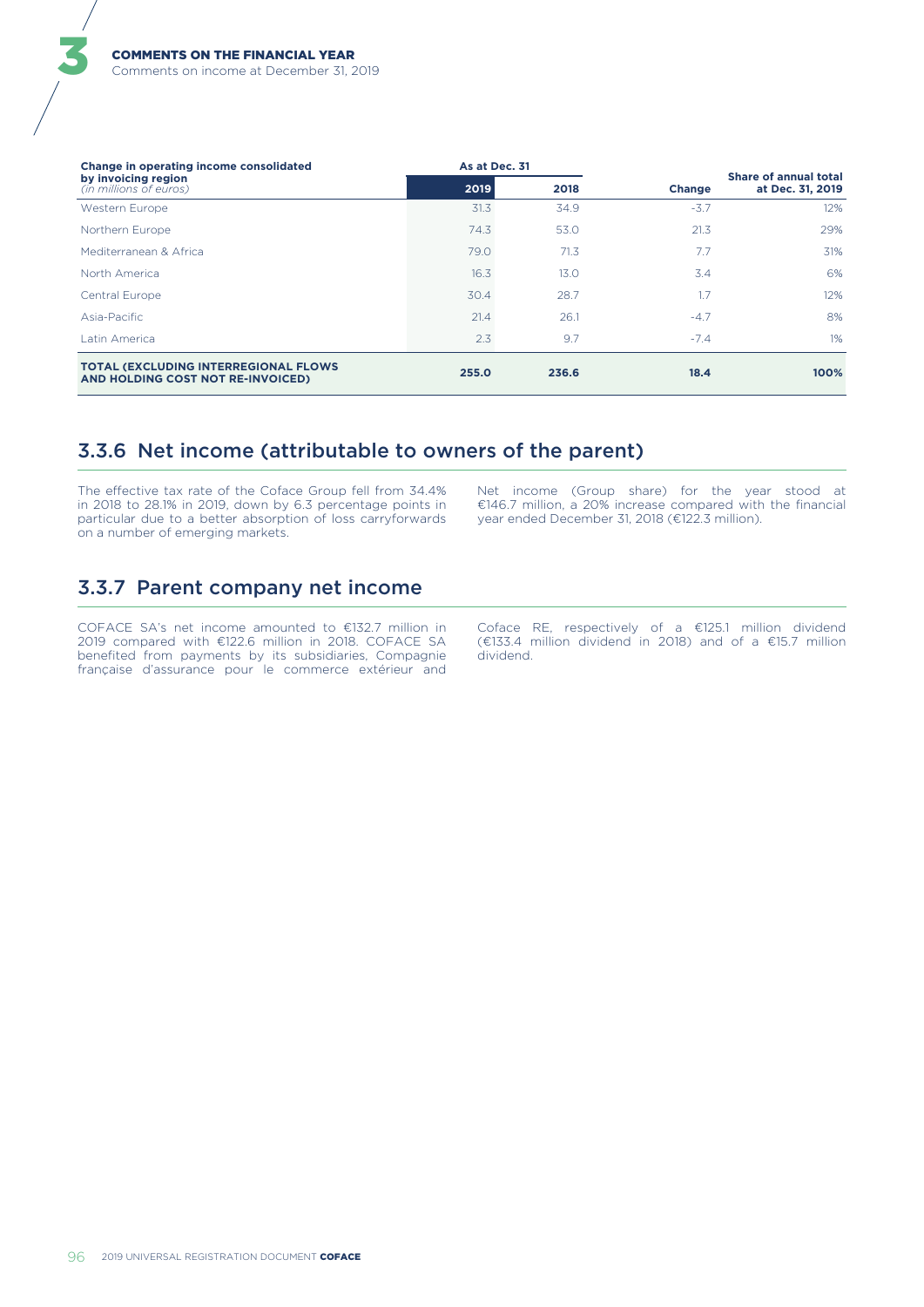#### **GROUP CASH AND CAPITAL RESOURCES**  $\overline{3}$   $\overline{4}$

Information in this section is derived from the statement of cash flows in the consolidated financial statements and from Note 9 "Cash and cash equivalents" in the Company's consolidated financial statements.

|                                                     | As at Dec. 31 |          |
|-----------------------------------------------------|---------------|----------|
| (in millions of euros)                              | 2019          | 2018     |
| Net cash flows generated from operating activities  | 247.7         | 124.8    |
| Net cash flows generated from investment activities | $-77.6$       | 31.3     |
| Net cash flows generated from financing activities  | $-155.3$      | $-116.0$ |

|                                                  | As at Dec. 31 |       |
|--------------------------------------------------|---------------|-------|
| (in millions of euros)                           | 2019          | 2018  |
| Cash and cash equivalents at beginning of period | 302.4         | 264.3 |
| Cash and cash equivalents at end of period       | 320.8         | 302.4 |
| Net change in cash and cash equivalents          | 18.4          | 38.1  |

# 3.4.1 Group debt and sources of financing

The Group's debt comprises financial debt (financing liabilities) and operating debt linked to its factoring activities (composed of "Amounts due to banking sector companies" and "Debt securities").

|                                         | As at Dec. 31 |         |
|-----------------------------------------|---------------|---------|
| (in millions of euros)                  | 2019          | 2018    |
| Subordinated borrowings                 | 389.3         | 388.7   |
| <b>Sub-total financial debt</b>         | 389.3         | 388.7   |
| Amounts due to banking sector companies | 523.0         | 660.2   |
| Debt securities                         | 1.538.7       | 1.537.6 |
| <b>Sub-total operating debt</b>         | 2.061.7       | 2.197.8 |

#### **Financial debt**

For the financial year ended December 31, 2019, the Group's financing liabilities, totalling €389.3 million, exclusively include the subordinated loan.

These fixed-rate (4.125%) subordinated notes (maturing on March 27, 2024) were issued on March 27, 2014 by COFACE SA for a nominal amount of €380 million.

The issue allowed the Group to optimise its capital structure, which had previously been characterised by an extremely low debt ratio (less than 1% at end-2013), and to strengthen its regulatory equity.

These securities are irrevocably and unconditionally<br>guaranteed on a subordinated basis by Compagnie française d'assurance pour le commerce extérieur, the Group's main operating entity.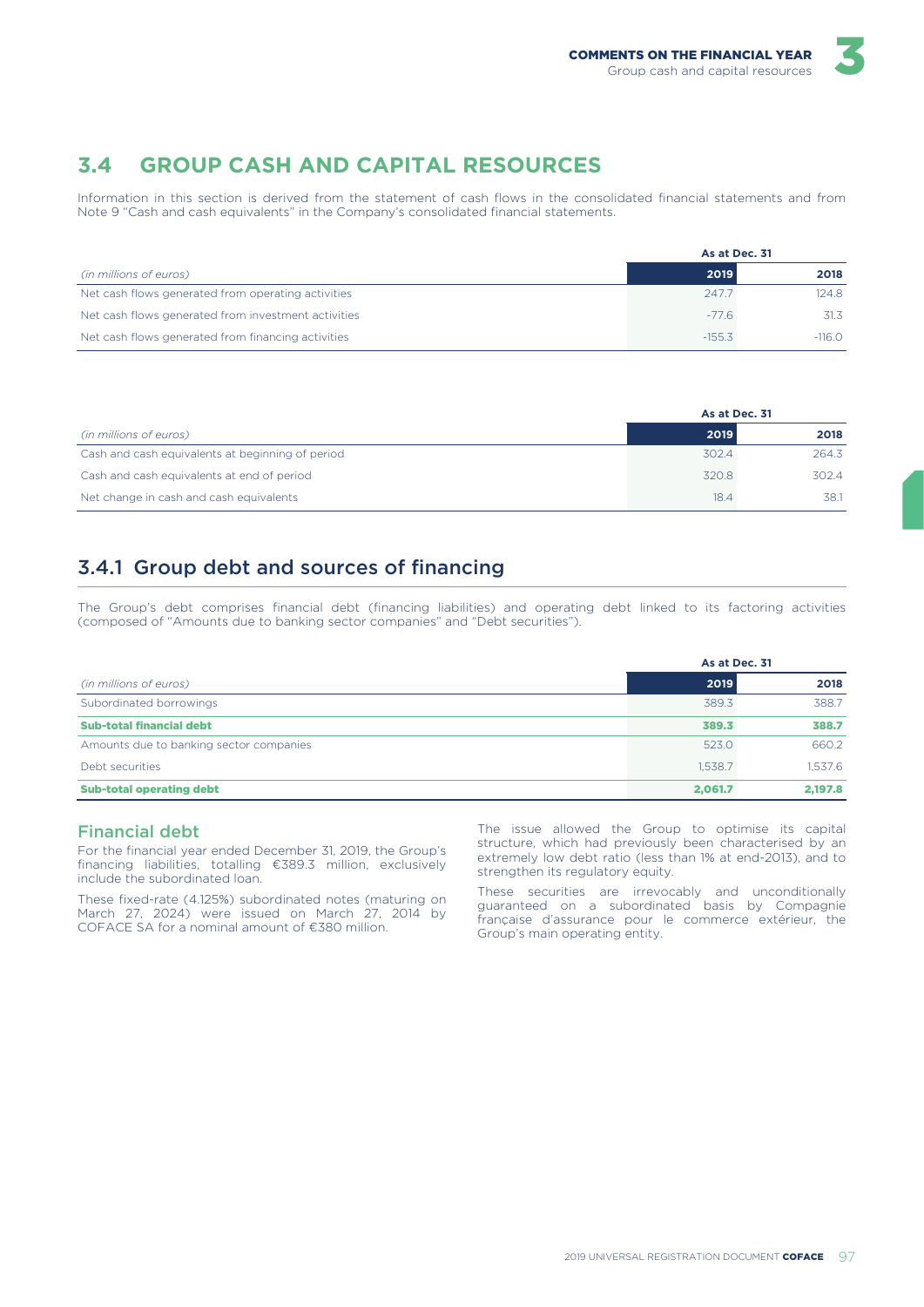#### Operating debt linked to the factoring **business**

The Group's operating debt is mainly linked to financing for its factoring activities.

This debt, which includes "Amounts due to banking sector companies" and "Debt securities" items, corresponds to sources of refinancing for the Group's factoring companies (Coface Finanz in Germany and Coface Poland Factoring in Poland)

Amounts due to banking sector companies, which correspond to drawdowns on the bilateral credit lines (see "Bilateral credit lines" below) set up with various banking partners of Coface Finanz and Coface Poland Factoring and the Group's leading local banks, amounted to €523 million for the financial year ended on December 31, 2019.

Borrowings represented by securities amounted to €1,538.7 million for the financial year ended on December 31, 2019, including:

- the Senior units issued by the Vega securitisation fund under the Coface Finanz factoring receivables securitisation programme (see paragraph below "Securitisation programme"), in the amount of  $£1100$  million: and
- ◆ commercial paper issued by COFACE SA (see paragraph below "Commercial paper programme") to finance<br>the activity of Coface Finanz in the amount of €438.7 million.

#### **Coface Group's main sources** of operational financing

To date, the Coface Group's main sources of operational financing are:

- a securitisation programme to refinance its trade factoring receivables for a maximum amount of €1,100 million:
- a commercial paper programme for a maximum amount of  $€650$  million: and
- bilateral credit lines for a maximum total amount of €897.5 million.

In February 2012, the Group took a first step towards achieving financial autonomy by implementing a factoring receivables securitisation programme dedicated to<br>financing the business of Coface Finanz (Germany) and implemented a commercial paper programme dedicated to factoring financing.

In 2014, a structural addition was introduced into the securitisation programme which allowed the maximum amount of the programme to be increased to €1,195 million (recall that the initial amount was €1,100 million). At the end of 2015, the securitisation programme was renewed ahead of schedule, for an unchanged maximum amount.

In 2017, the Group continued to set up new bilateral lines in Germany and Poland. At the end of 2017, the securitisation programme was entirely renewed ahead of schedule, for a period of five years and for an unchanged amount. Concerning the commercial paper issue programme, the Group restructured the credit lines likely to be drawn should the commercial paper market shut down. Since July 28, 2017, the Group has had a syndicated loan maturing in three years with two one-year extension options for a

maximum amount of €700 million. This loan replaces the bilateral credit lines covering the maximum amount of the €600 million commercial paper programme on the one hand, and includes an additional liquidity line of €100 million available to factoring entities if needed.

On June 8, 2018. Coface Poland Factoring and a group of partner banks set up a €300 million multi-currency syndicated loan. This syndicated loan partly replaces existing bilateral credit lines. The loan has a two-year maturity with the option of a one-year extension, at the lenders' discretion. The maximum amount of the<br>commercial paper programme was increased to €650 million with the option to issue commercial paper in euros, dollars and pound sterling. The additional Grouplevel liquidity line available to factoring entities, if needed, was thus increased to  $£50$  million

In 2019, the securitisation programme was reduced to €1,100 million in July and then renewed early in December. The following extensions were exercised during the year:

- ◆ third year of the €300 million multi-currency syndicated Ioan for Coface Poland Factoring;
- ◆ fifth year of the €700 million syndicated loan for COFACE SA.

At December 31, 2019, the amount of the Coface Group's debt linked to its factoring activities amounted to €2.061.7 million.

#### (a) Securitisation programme

In connection with the refinancing of its factoring activities, in February 2012 the Group implemented a securitisation programme for its factoring trade receivables for a maximum total amount of  $\epsilon$ 1,100 million, guaranteed by Compagnie française d'assurance pour le commerce<br>extérieur. The maximum amount of the programme increased by €95 million, thanks to a structural addition set up in July 2014. The ceding entity was Coface Finanz, the German wholly-owned subsidiary of Compagnie française d'assurance pour le commerce extérieur. The purchaser of the receivables is a French securitisation mutual fund, Vega, governed by the stipulations of the French Monetary and Financial Code. The Group gained initial funding from this ceded reinsurance, with 35% of the programme due in one year and the remaining 65% in three years. On February 3, 2014, the Group reached an agreement with the banks in charge of the funding to renew the funding due in one year and extend the three-year portion of the funding, which was accordingly raised to 75% of the programme size. Thanks to the additional financing that was introduced in July 2014, the share of financing at three years reached 77%. The securitisation programme was completely renewed early in December 2017, i.e. for a maximum amount of €1,195 million and financing units of 23% and 77%. respectively, on maturities of one and three years.

In July 2019, the securitisation programme was reduced to a maximum amount of €1,100 million and was subsequently renewed early in December 2019. The financing units were changed to 25% and 75% respectively on maturities of one and three years. The main monitoring indicators for the programme include the default ratio, the delinquency ratio and the dilution ratio. The priority units issued by the Vega securitisation mutual fund were subscribed and refinanced by four vehicles issued in consideration for the short-term securities. The subordinated units were underwritten by Coface Poland Factoring.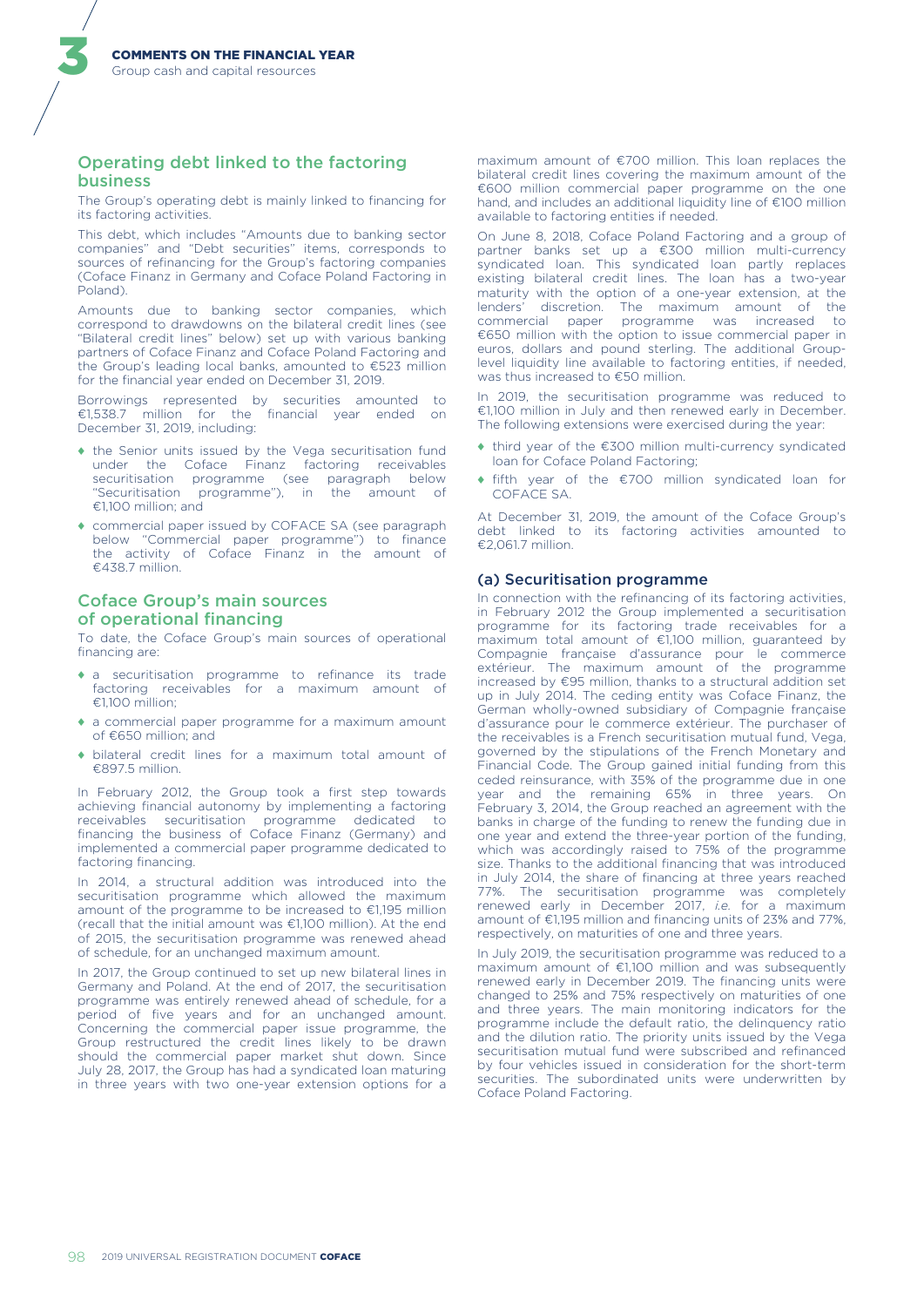

At December 31, 2019, €1,100 million had been used under this programme.

This securitisation programme includes a number of usual early payment cases associated with such a programme, concerning the financial position of Coface Finanz (the ceding company) and other Group entities (including certain indicators regarding the quality of the ceded receivables), and linked to the occurrence of various events, such as:

- payment default of Coface Finanz or of Compagnie française d'assurance pour le commerce extérieur for any sum due under the securitisation mutual fund;
- ◆ the cross default of any Group entity pertaining to debt above €100 million;
- closure of the asset-backed commercial paper market for a consecutive period of 180 days;
- winding-up proceedings against Coface Finanz, Coface Poland Factoring, the Company or Compagnie française d'assurance pour le commerce extérieur;

The three covenants set by the securitisation programme include:

- the discontinuance of or substantial change to the activities practised by Coface Finanz or by Compagnie française d'assurance pour le commerce extérieur;
- a downgrading of the financial rating of Compagnie française d'assurance pour le commerce extérieur below BBB- for the main funding (maximum amount of €1,100 million) and to below A for additional funding (maximum amount of  $\epsilon$ 70 million); as well as in case of
- non-compliance with one of the covenants linked to the quality of the portfolio of ceded factoring receivables.

The securitisation programme does not contain a change of control clause for the Company, but contains restrictions regarding the change of control in Compagnie française d'assurance pour le commerce extérieur and the factoring companies resulting in their exit from the Group.

| Covenant          | <b>Definition</b>                                                                                   | <b>Trigger threshold</b> |
|-------------------|-----------------------------------------------------------------------------------------------------|--------------------------|
| Default ratio     | Three-month moving average of the rate of unpaid receivables beyond<br>60 days after their due date | $> 2.24\%$               |
| Delinguency ratio | Three-month moving average of the rate of unpaid receivables beyond<br>30 days after their due date | > 5.21%                  |
| Dilution ratio    | Three-month moving average of the dilution ratio                                                    | $> 9.71\%$               |

At December 31, 2019, the Group had complied with all of these covenants.

#### (b) Bilateral credit lines

In connection with the refinancing of its factoring business, the Group also introduced, mainly through its subsidiaries, a<br>certain number of bilateral credit lines and bank overdrafts for a total maximum amount of €897.5 million:

- bilateral credit lines and bank overdrafts concluded with six German banks (the "German credit lines") and two  $Poisson$  banks (the "Polish bank overdrafts") for a<br>maximum amount of  $E247.5$  million. These bilateral credit lines and bank overdrafts were concluded for a maximum period of one to two years. Some German credit lines contain the usual clauses, such as: borrower compliance with a specified net asset level: borrower change of control clause; and benefit for the lender of the strictest financial covenant granted by the borrower to other financial institutions. The Polish overdraft facilities standard commitments.  $\Delta$ t contain the December 31, 2019, €11.5 million had been drawn down under the German credit lines and Polish bank overdrafts;
- bilateral credit lines concluded with the Group's eight relationship banks:
	- four lines for a maximum total amount of €175 million for Coface Finanz (with maturities ranging between one and three years), of which €119 million had been drawn down as of December 31, 2019,
	- $\cdot$  two lines for a maximum total amount of  $E175$  million for Coface Poland Factoring (with maturities ranging<br>between one and two years), of which €162.6 million had been drawn down as of December 31, 2019,
	- · a syndicated loan facility for a total amount of €300 million for Coface Poland Factoring, of which  $\epsilon$ 230.1 million had been drawn down as of December 31, 2019.

#### (c) Commercial paper programme

The Group has a commercial paper issuance programme that was extended in October 2015 and increased in June 2018 to reach a maximum amount of €650 million. Under this programme, the Company frequently issues securities with due dates ranging generally between one<br>and six months. At December 31, 2019, securities issued under the commercial paper programme totalled €438.7 million. The programme was rated P-2 by Moody's and F1 by Fitch.

Should the commercial paper market shut down, since July 28, 2017 the Group has had a currently unused syndicated loan, granted for a period of three years with two one-year extension options and covering the maximum amount of the commercial paper issue programme (€650 million). This loan replaces the former bilateral credit lines in force in the event of market shutdown. The agreement regulating this syndicated loan contains the usual restrictive clauses (such as a negative pledge clause, prohibition from assigning the assets outside the Group above a specified threshold or restrictions related to the discontinuance or any substantial change in the Group's business activities) and early repayment clauses (payment default, cross default, non-compliance with representations, warranties and commitments, significant adverse change<br>affecting the Company and its capacity to meet its obligations under these bilateral credit lines, insolvency and winding-up proceedings), in line with market practices. The fifth year of the €700 million syndicated loan for COFACE SA was exercised.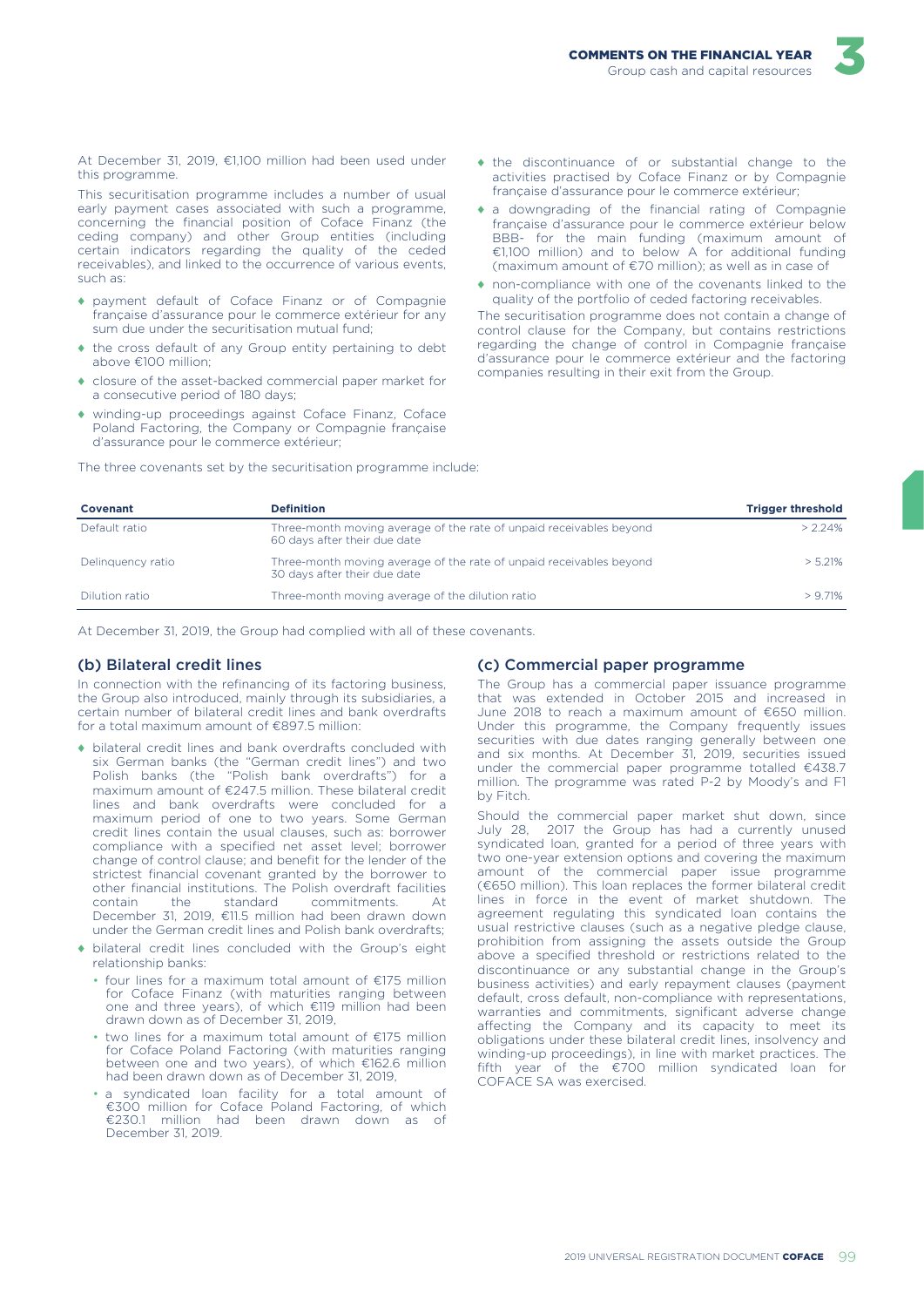### 3.4.2 Solvency of the Group (1)

The Group measures its financial strength based on the capital requirement (amount of equity required to cover its managed risks) according to the Solvency II regulation for its insurance business and according to banking regulations for the Group's financing companies. The change in capital requirement depends on numerous factors and parameters linked to changes in the loss ratio, underwriting volumes, risk volatility, the sequencing of loss settlement and the asset types invested in the Company's balance sheet.

On December 4, 2019, the Group received the authorisation of the ACPR to use its partial internal model to calculate its regulatory capital requirement under Solvency II as from December 31, 2019. The implementation of the partial internal model allows the Group to better align its regulatory capital requirement with the actual risks of the portfolio and its credit insurance business.

For insurance activities, pursuant to the Solvency II regulation which became effective on January 1, 2016, the Group proceeded with the calculation of the solvency capital requirement (SCR) on December 31, 2019, using the partial internal model introduced by European Directive No. 2009/138/EC. The Group's SCR evaluates the risks linked to pricing, underwriting, establishment of provisions, as well as market risks and operating risks. It takes account of frequency risks and severity risks. This calculation is calibrated to cover the risk of loss corresponding to a 99.5% quantile at a one-year horizon. At December 31, 2019, the estimated capital required for the two Group businesses amounted to €1,150 million, compared with €1,238 million euros<sup>(2)</sup> at the end of 2018.

At December 31, 2019, the required capital for the factoring business was estimated at €213 million by applying a rate of 10.5% to the risk-weighted assets, or RWA. The Group has reported its capital requirements using the standard approach since December 31, 2019. It should be noted that the local regulators for Germany and Poland (the two countries in which the Group operates its factoring business) have not defined specific mandatory capital requirements for factoring companies.

The amount of the capital requirement for the insurance business and the capital requirement for the factoring business is comparable with the available capital, which totalled €2,187 million as of December 31 2019.

As of December 31, 2019, the capital requirement solvency ratio (ratio between the Group's available capital and its<br>capital requirement for insurance and factoring) is estimated at 190%, compared to 169% at the end of 2018.

The table below presents the items for calculating the Group's capital requirement coverage ratio<sup>(3)</sup>:

| (in millions of euros)                                                                           | As at Dec. 31,<br>2019 | As at Dec. 31,<br>2018* |
|--------------------------------------------------------------------------------------------------|------------------------|-------------------------|
| Total equity                                                                                     | 1,925                  | 1,807                   |
| - Goodwill and other intangible assets (net of deferred taxes)                                   | $-199$                 | $-198$                  |
| + Revaluation of provisions using the best estimate method (net of deferred taxes)               | 374                    | 325                     |
| - Consolidation under the equity method of non-consolidated subsidiaries (net of deferred taxes) | $-116$                 | $-87$                   |
| +/- Other adjustments*                                                                           | $-69$                  | $-49$                   |
| - Dividend payments                                                                              | $-147$                 | $-122$                  |
| + Subordinated debt (valued at market value)                                                     | 419                    | 416                     |
| = Solvency II available own funds (A)                                                            | 2,187                  | 2,091                   |
| Capital required - Insurance (B)                                                                 | 937                    | 987                     |
| Capital requirement - Factoring (C)                                                              | 213                    | 251                     |
| Capital required $(D) = (B) + (C)$                                                               | 1,150                  | 1,238                   |
| SOLVENCY RATIO (E) = $(A)/(D)$                                                                   | 190%                   | 169%                    |

\* Mainly linked to the revaluation of certain balance sheet items, including the adjustment following the equity availability test.

#### (1) Information relating to solvency is not audited.

(2) The capital required as at December 31, 2018 was calculated in accordance with the standard formula for the insurance business and taking into account the early adoption of the standardised approach to credit risk under the Capital Requirements Directive (CRD) IV regulation for the factoring business.

(3) This estimated solvency ratio constitutes a preliminary calculation made according to Coface's interpretation of Solvency II regulations and<br>using the Partial Internal Model. The result of the definitive calculation ma ratio is not audited.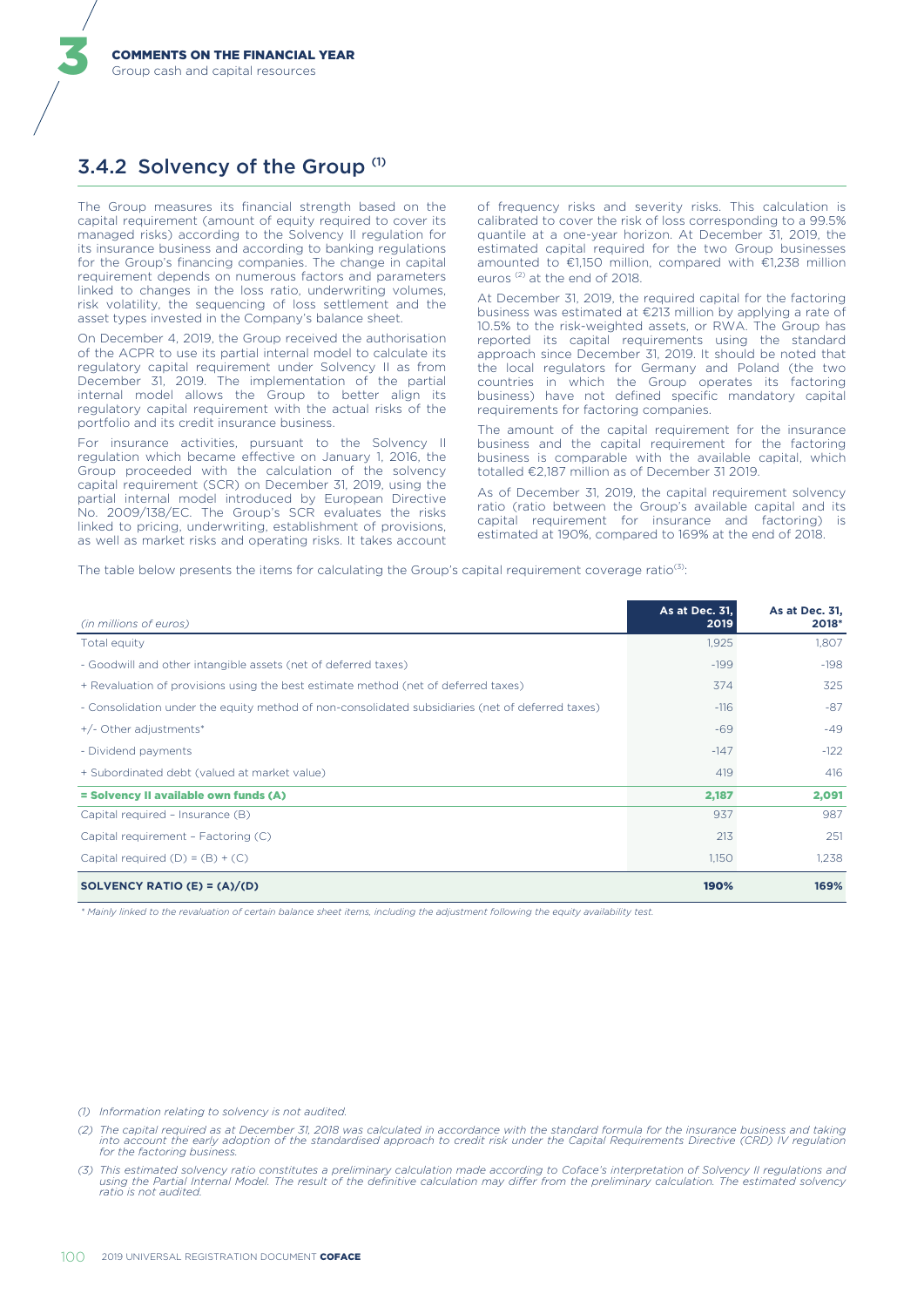

# 3.4.3 Return on equity

The return on equity ratio is used to measure the return on the Group's invested capital. Return on average tangible equity (or RoATE) is the ratio between net attributable income (attributable to owners of the parent) and the average of attributable accounting equity (attributable to<br>owners of the parent) restated for intangible items (intangible asset values).

The table below presents the elements used to calculate the Group's RoATE over the 2018-2019 period:

|                                                                      | As at Dec. 31 |                       |       |
|----------------------------------------------------------------------|---------------|-----------------------|-------|
| (in millions of euros)                                               | 2019          | $2019$ <sup>(1)</sup> | 2018  |
| Accounting equity (attributable to owners of the parent) - A         | 1.924         | 1.927 <sup>(2)</sup>  | 1.806 |
| Intangible assets - B                                                | 221           | 221                   | 221   |
| Equity, net of intangible assets $- C (A - B)$                       | 1.704         | 1.706                 | 1.586 |
| Average equity, net of intangible assets - D ( $[C_n + C_n - 1]/2$ ) | 1.645         | 1.646                 | 1.585 |
| Net income (attributable to owners of the parent) $- E$              | 146.7         | 149.3                 | 122.3 |
| $ROATE - E/D$                                                        | 8.9%          | 9.1%                  | 7.7%  |

(1) Calculation restated for non-recurring items.

(2) Recalculated on the basis of net income excluding non-recurring items.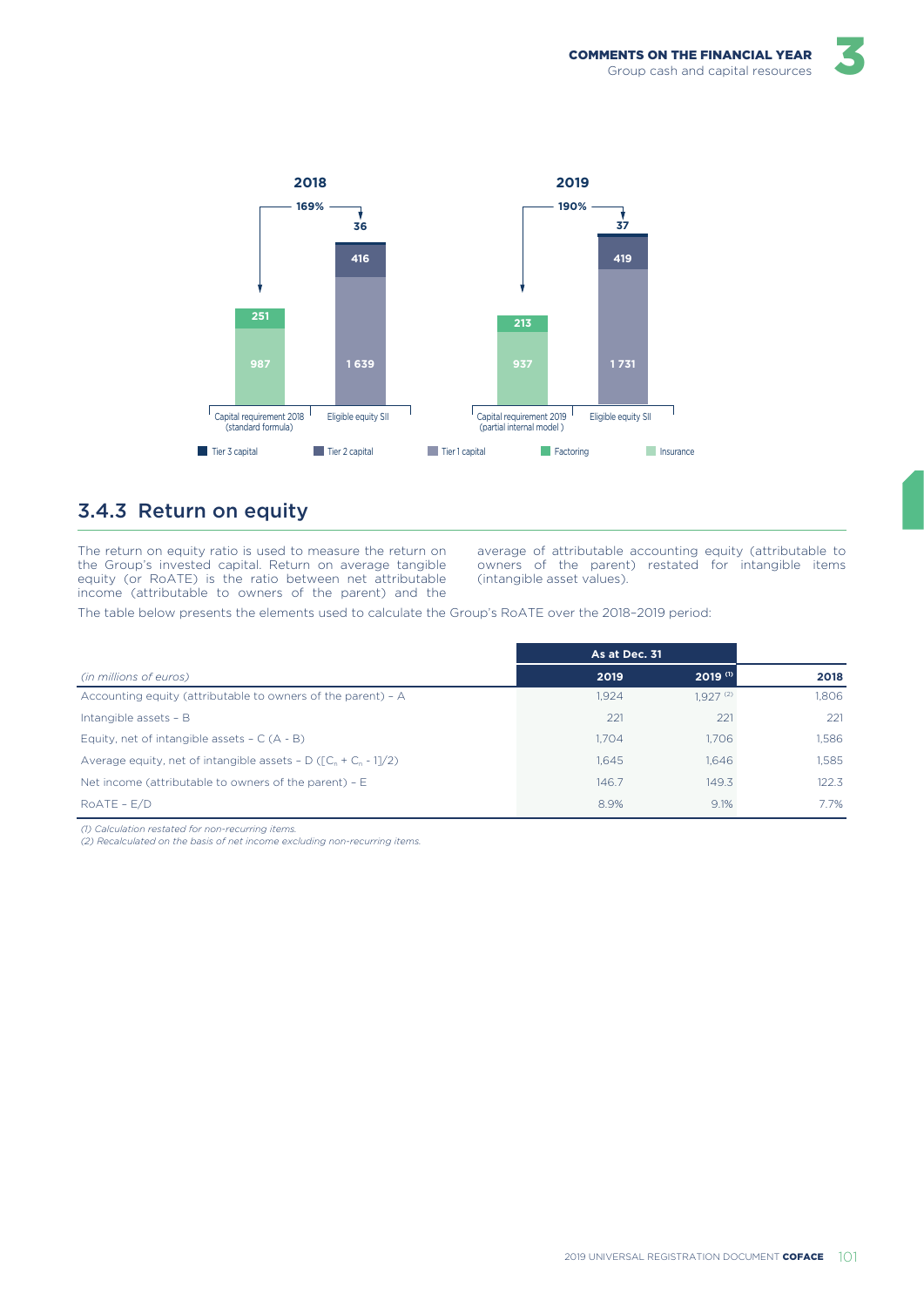### 3.4.4 Off-balance sheet commitments

Most of the Group's off-balance sheet commitments concern certain credit lines, guarantees received (pledged securities received from reinsurers corresponding to deposits made by reinsurers under commitments binding them to the Coface Group) and transactions on financial markets.

The table below presents the details of the Group's off-balance sheet commitments for the 2018-2019 period:

| (in thousands of euros)                              | As at Dec. 31, 2019 | <b>Related to</b><br>financing | <b>Related to</b><br>activity |
|------------------------------------------------------|---------------------|--------------------------------|-------------------------------|
| <b>Commitments given</b>                             | 1,055,216           | 1,037,195                      | 18,021                        |
| Endorsements and letters of credit                   | 1,037,195           | 1,037,195                      |                               |
| Property guarantees                                  | 7,500               |                                | 7,500                         |
| Financial commitments in respect of equity interests | 10,521              |                                | 10,521                        |
| <b>Commitments received</b>                          | 1,503,863           | 1,018,308                      | 485,555                       |
| Endorsements and letters of credit                   | 140,576             |                                | 140,576                       |
| Guarantees                                           | 342,479             |                                | 342,479                       |
| Credit lines linked to commercial paper              | 700,000             | 700,000                        |                               |
| Credit lines linked to factoring                     | 318,308             | 318,308                        |                               |
| Contingent capital                                   | O                   |                                | $\Omega$                      |
| Financial commitments in respect of equity interests | 2,500               |                                | 2,500                         |
| <b>Guarantees received</b>                           | 382,200             |                                | 382,200                       |
| Securities lodged as collateral by reinsurers        | 382,200             |                                | 382,000                       |
| <b>Financial market transactions</b>                 | 281,097             |                                | 281,097                       |

| (in thousands of euros)                              | As at Dec. 31, 2018 | <b>Related to</b><br>financing | <b>Related to</b><br>activity |
|------------------------------------------------------|---------------------|--------------------------------|-------------------------------|
| <b>Commitments given</b>                             | 1,098,565           | 1,075,637                      | 22,928                        |
| Endorsements and letters of credit                   | 1,075,637           | 1,075,637                      |                               |
| Property guarantees                                  | 7,500               |                                | 7,500                         |
| Financial commitments in respect of equity interests | 15,428              |                                | 15,428                        |
| <b>Commitments received</b>                          | 1,443,393           | 1,026,777                      | 416,616                       |
| Endorsements and letters of credit                   | 140,063             |                                | 140,063                       |
| Guarantees                                           | 174,053             |                                | 174,053                       |
| Credit lines linked to commercial paper              | 700,000             | 700,000                        |                               |
| Credit lines linked to factoring                     | 326,777             | 326,777                        |                               |
| Contingent capital                                   | 100,000             |                                | 100,000                       |
| Financial commitments in respect of equity interests | 2,500               |                                | 2,500                         |
| <b>Guarantees received</b>                           | 356,927             |                                | 356,927                       |
| Securities lodged as collateral by reinsurers        | 356,927             |                                | 356,927                       |
| <b>Financial market transactions</b>                 | 250,081             |                                | 250,081                       |

Guarantees and letters of credit totalling<br>€1,037,195 thousand for the financial year ended December 31, 2019 correspond mainly to:

- ◆ a joint guarantee of €380,000 thousand in favour of investors in COFACE SA subordinated notes (10-year maturity);
- ◆ various joint guarantees totalling €657,195 thousand given by the Group, in particular to banks financing the factoring business.

Collateral concerns Coface Re for €346,600 thousand and Compagnie française pour le commerce extérieur for €35,600 thousand.

The syndicated loan for a maximum amount of €700 million for the financial year ended December 31, 2019 includes the coverage of the Group's commercial paper issuance programme for €650 million and an additional liquidity line of €50 million available to factoring entities if needed (see Section 3.4.1 "Group debt and sources of financing").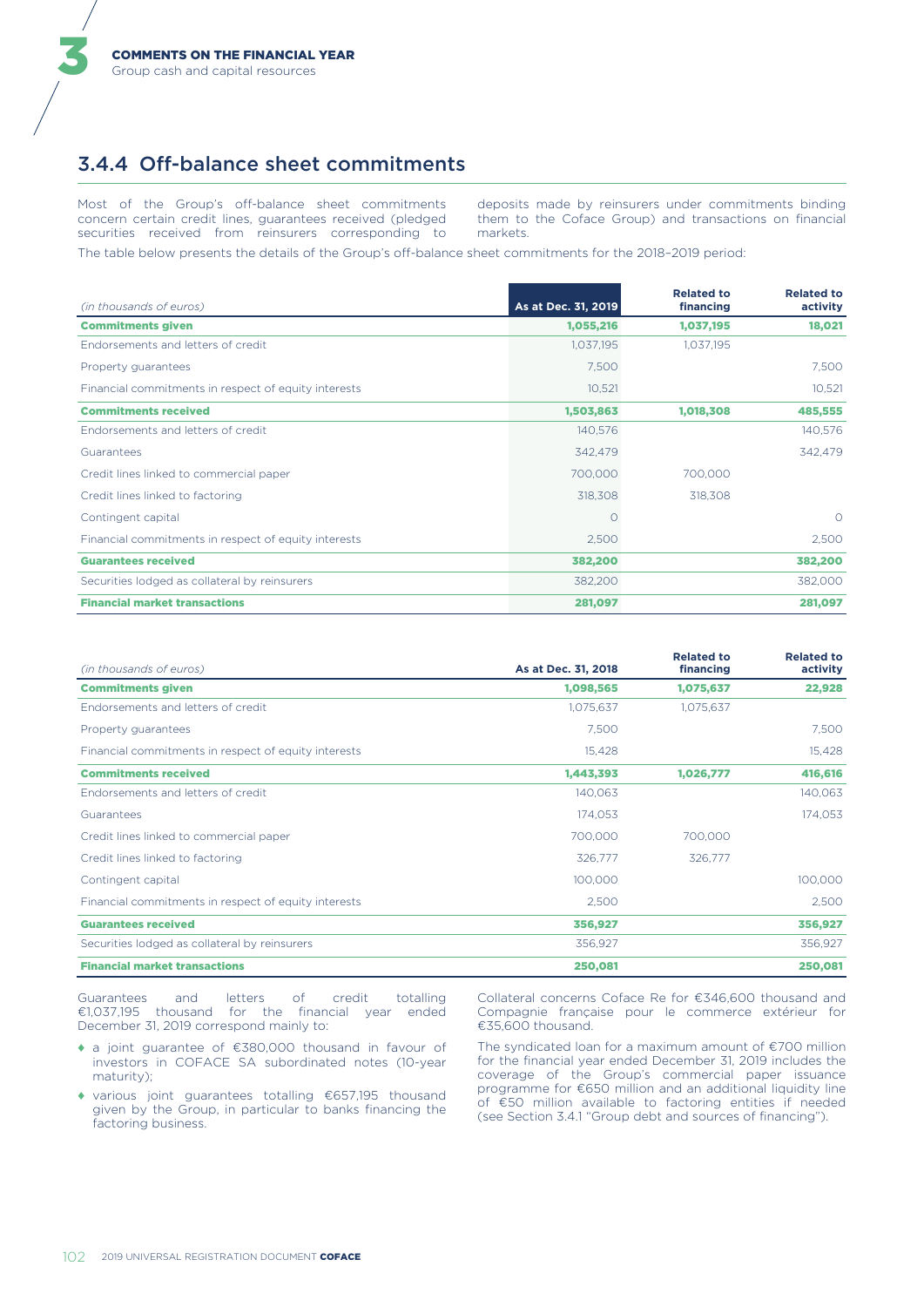# 3.5 POST-CLOSING EVENTS AT DECEMBER 31, 2019

(ACCORDING TO ITEM 20.9 OF ANNEX I TO EC REGULATION 809/2004)

### 3.5.1 Agreement to acquire GIEK Kredittforsikring

On February 5, 2020, Coface signed a binding agreement with the Norwegian Ministry of Trade, Industry and Fisheries to acquire GIEK Kredittforsikring in full. Created in 2001, GIEK Kredittforsikring underwrites and manages the shortterm export credit insurance portfolio previously underwritten by the Norwegian export credit guarantee agency, GIEK. In 2018, the company recorded a total of around €9 million (NOK 92 million) of gross written premiums on a portfolio mostly consisting of export policies. The company is well known in the market for the quality of its customer service and for the relevance of its pricing model. It also benefits from a solid market presence with Norwegian exporters. The acquisition of GIEK Kredittforsikring by Coface is subject to usual regulatory approvals

# 3.5.2 Anticipated impacts of the COVID-19 pandemic

The COVID-19 pandemic represents a triple shock for the world economy: a supply shock, a demand shock, and an oil counter-shock. The negative effects of these shocks will only be partially offset by the actions of central banks (liquidity injections, asset purchases) and governments (stimulus plans, charge deferrals). In addition, some governments (Germany, France) are setting up specific support mechanisms specific to the credit insurance sector that cover very large perimeters and amounts.

In this very uncertain environment, Coface is developing evolving economic scenarios including forecasts of growth and world trade. These two parameters are very fluid and difficult to predict. Coface is therefore not in a position to give a reliable estimate at this stage. The extent of this economic slowdown will depend on the duration of containment measures. In addition, a sudden slowdown in economic growth is generally associated with an increase in business defaults

The anticipated impacts of current events are threefold for Coface financials:

- Turnover: the activity of Coface customers, on which the amount of insurance premiums is indexed, will likely experience a marked decrease, accentuating a downward trend already noted in 2019. In addition, the containment measures currently in place weigh on Coface's<br>commercial activity. These phenomena are only partially offset by rate increases, while an increase in the number of policy cancellations is expected due to the probable failures of a certain number of customers, or reductions in limits. With regards to factoring, the fall in the volume of business financed in Germany will likely also weigh on turnover
- Claims experience: Coface anticipates in its central scenario a very significant rise in business failures worldwide with differentiated effects according to business sectors and countries. Coface has taken numerous preventive measures since the start of the year, targeted by country, sector and customer. Limit reduction measures are therefore on the rise. Coface has not yet recorded a significant increase in the number of claims overall, but their number is increasing in certain countries, starting from very low points (France, Spain). Coface recorded a large claim in Northern Europe at the beginning of the year, but this was unrelated to the COVID-19 crisis.
- Solvency: the fall in the value of investments led to a drop of 8 points in the solvency ratio due to the effect of the fall in unrealized capital gains. This figure is in line with the sensitivities previously communicated by Coface. The group has also significantly increased the share of liquidity in its investment portfolio, which now represents 22% of assets compared to 7% at the end of 2019.

Therefore, the Board of Directors of COFACE SA, in its meeting of 1 April 2020, has decided to propose to the Combined General Meeting of 14 May 2020 to pay no dividend for the financial year ending 31 December 2019.

The containment measures applied in the various countries in which Coface operate have resulted in massive use of remote working, without disrupting group processes, thus proving Coface's resilience.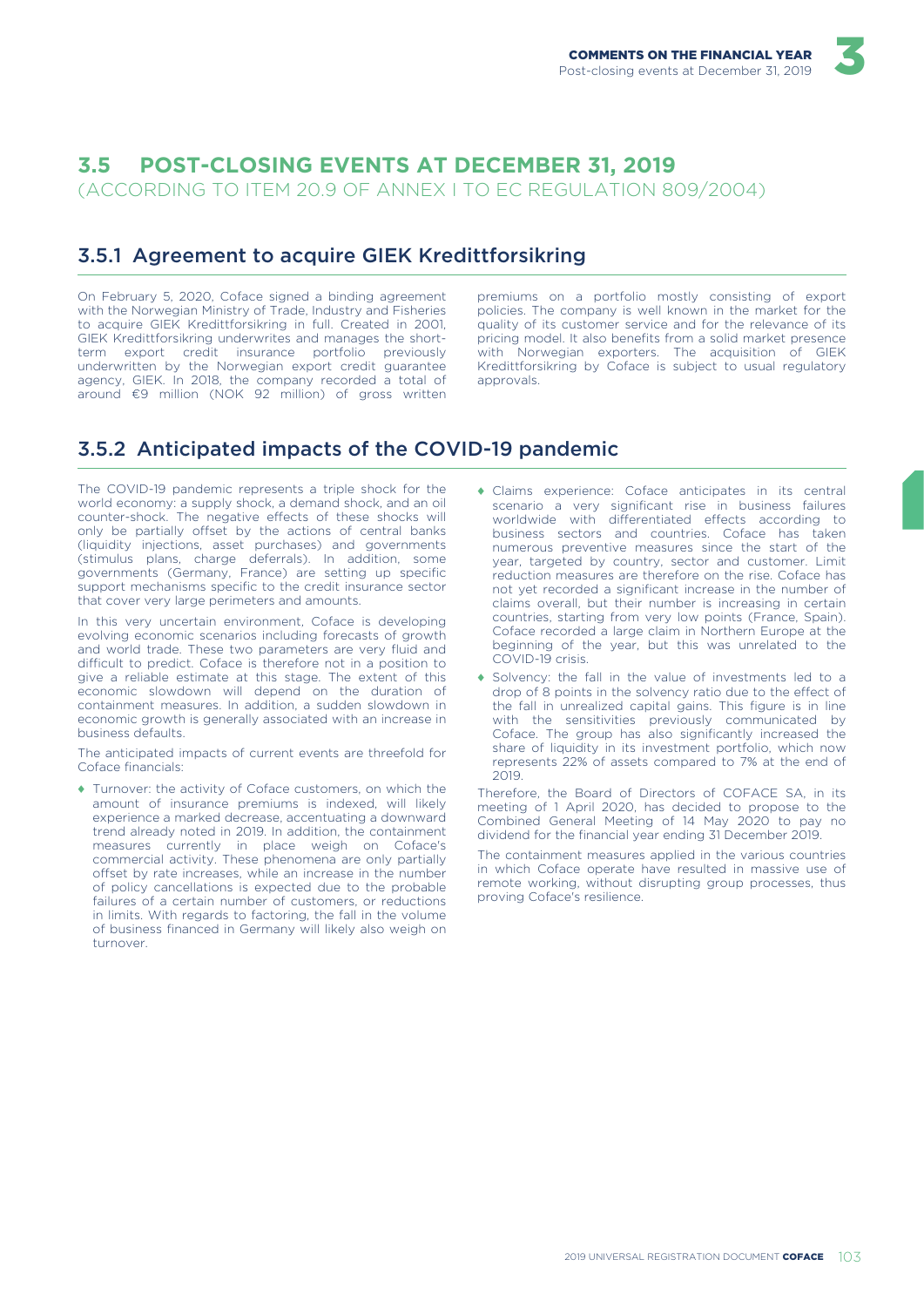#### 36 **OUTI OOK**

### 3.6.1 Economic environment (1)

In 2020, global growth is expected to grow at a rate close to that of 2019 (2.4%, -0.1 percentage point compared with 2019), although this incorporates two opposing trends: another slowdown for advanced countries (from 1.7% to 1.2%) and a slight acceleration (from 3.5% to 3.9%) for emerging markets

In 2020, among advanced economies, the United States will see a marked slowdown in its growth (1.3%, down 1 percentage point compared with 2019). The elimination of the effects of corporation tax reduction (2018) and electoral uncertainty will hamper corporate investment. With a fractionally milder slowdown, activity would be slightly less dynamic in the United Kingdom (0.9% compared to 1.3% in 2019). The uncertainty surrounding future trade links with the European Union will continue to weigh on investment. The planned reduction in from 19% to 17% in corporation tax will be cancelled in order to finance the additional funding allocated to the national health service. In Japan (0.3% compared with 0.8%), consumer spending will suffer<br>from an increase in VAT from 8% to 10%. However, budgetary loosening and the still very accommodating monetary policy will cushion the blow.

Growth in the eurozone is expected to remain at a low level [1.1% compared with 1.2%). In Germany (0.5% compared with 0.6%), the automotive industry and related sectors should halt their decline and perhaps even mount a slight recovery. The uncertainty about the future relationship with the United Kingdom and the evolution in trade relations around the world will continue to weigh on investment, while the slowdown expected by major partners will impact exports. Only construction and consumption, driven by the dynamism of employment and wages, as well as low-cost credit, will support activity. In Italy, a fragile government, huge public debt, persistent difficulties in the automotive and metal industries, as well as caution on the part of the banks, with some in questionable health, will prevent a return to real growth (0.5% after stagnation). Growth in Spain will be slower (1.6% compared to 2%), and the

Spanish automotive sector too will struggle to reverse its decline. In France, growth is expected to hold out (1.2%, identical to 2019). Faced with high capacity utilisation rates, companies will continue to invest.

Emerging countries are expected to experience slightly more buoyant growth in 2020 than in 2019. Inflation has fallen, which has enabled the central bank to reduce its interest rates, and public banks have increased credit. The low level of debt will enable an accommodative budgetary policy to be maintained. In Russia (1.6% after 1.1%), the major projects announced by the president in 2018 should in principle be launched. Were this not the case, performance would be lower, particularly as credit no longer compensates for the weak revenue growth. The steady growth in Central Europe will eventually be hit by the poor health of Western Europe, in particular Germany and the automotive sector, despite the dynamism of domestic demand driven by wages, employment and European funds. In Saudi Arabia (2.2% after 0.2%), public spending will compensate for the fall in oil revenues corresponding to the implementation of the OPEC+ agreement and unfavourable prices. Brazil (1.5% after 0.9%) should finally emerge from its slump and consumption will take off as interest rates fall. Conversely, the recession, albeit more moderate (-2% after -3%), will continue in Argentina, where soaring inflation erodes purchasing power, and uncertainty about the new government's policy and the prospect of renegotiating<br>public debt is paralysing investment. In Chile (1%, unchanged), the budgetary stimulus plan adopted following the social explosion will not restore confidence. In India (6.2% after 5.5%), the effects of the withdrawal of high-value bank notes and the introduction of a retail sales tax should dissipate. In China, growth is expected to fall below 6% (5.8%) despite the signing of the first phase of a trade agreement with the United States in early 2020. High tariffs (approximately 20%) will continue to weigh on foreign trade. Otherwise, most countries in South East Asia will retain strong growth.

# 3.6.2 Outlook for the Group

The end of 2019 was marked by hopes for the signing of a trade agreement between the United States and China, and by the general election in the United Kingdom, which made it possible to specify the date on which it would leave the European Union. The leading indicators also stabilised at relatively low levels, particularly in the manufacturing sectors. Financial conditions remain accommodative under the action of the central banks.

However, the persistence of major global imbalances and the rise in corporate debt continue to pose a significant risk of default, particularly in sectors affected by major transitions (digitisation, environment) or countries impacted by political shocks. Coface therefore confirms its economic scenario of a gradual slowdown in global growth and a further rise in the number of bankruptcies worldwide. This economic context remains evolving and volatile, particularly with regard to the impact of the coronavirus on the world economy.

(1) Group estimates

It was against this backdrop that Coface completed the Fit to Win plan and developed its new strategic plan. This new plan will build on the many successes of Fit to Win and will continue the transformation initiated over recent vears. It will strive to strengthen Coface's profitable growth dynamic and the resilience of its economic model.

Lastly, the Board of Directors renewed the mandate of Xavier Durand as Chief Executive Officer for a term of four years. This term will end at the General Meeting called to approve the 2023 financial statements. Xavier Durand and the General Executive Committee will present Coface's new strategic plan on February 25, 2020.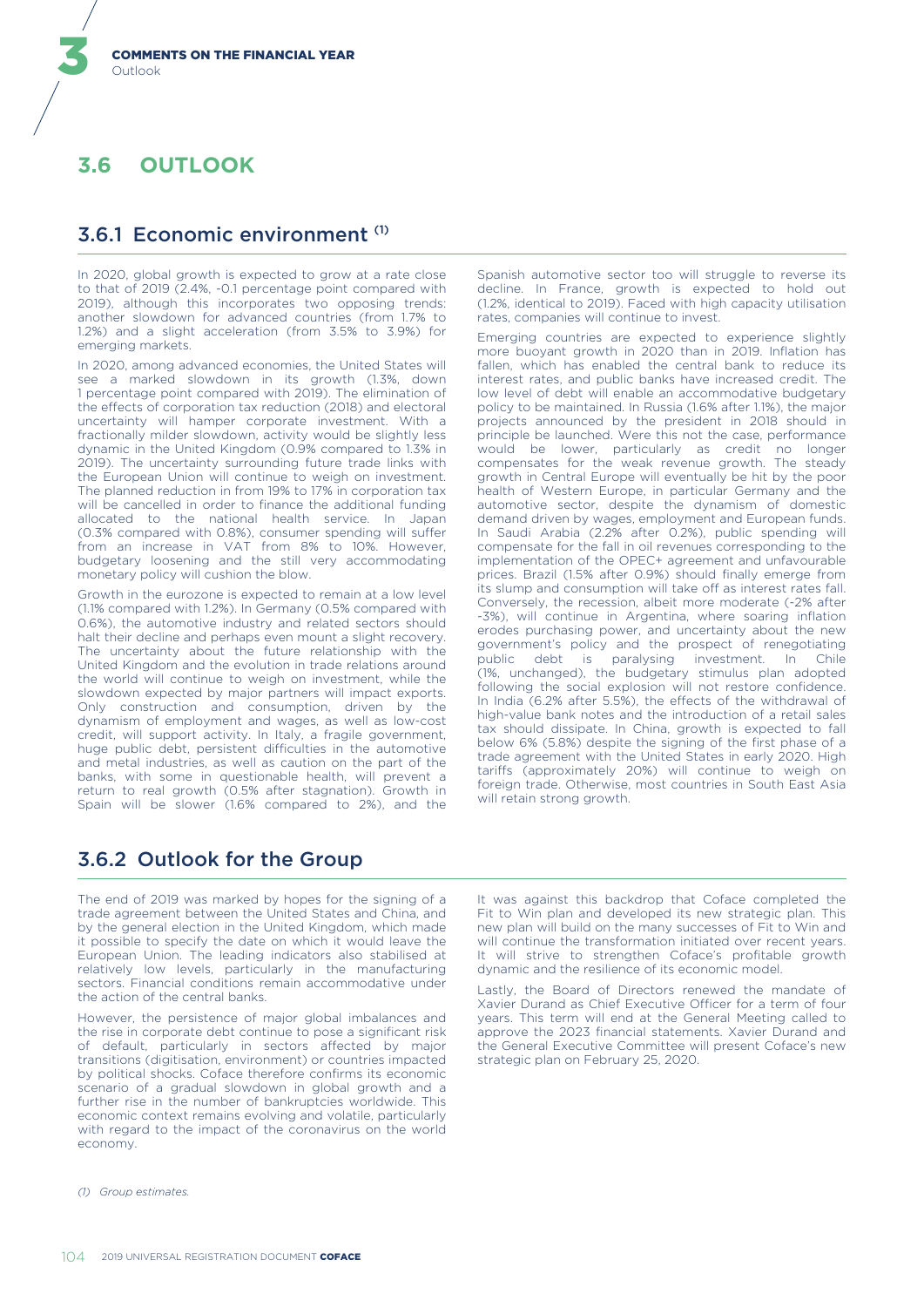#### $\overline{5}$   $\overline{7}$ **KEY FINANCIAL PERFORMANCE INDICATORS**

# 3.7.1 Financial indicators

#### **Consolidated revenue**

The composition of the Group's consolidated revenue (premiums, other revenue) is described under "Accounting principles and methods" in the notes to the consolidated financial statements

#### **Claims expenses**

"Claims expenses" correspond to claims paid under credit insurance contracts, Single Risk policies and guarantees, less changes in recoveries following recourse (amounts recovered from the debtor after paying the policyholder for the claim) during the financial year, and to the change in claims provisions during the financial year, and the handling expenses for these claims, which cover the costs of processing and managing policyholders' claims declarations, and those generated by monitoring the recovery procedures (charges and provisions for internal and external debt collection fees).

Claims paid correspond to compensation paid under the policies during the financial year, net of collections received, plus costs incurred to provide the management, regardless of the financial year during which the claim was declared or during which the event producing the claim took place, less amounts recovered during the financial year for claims previously indemnified, regardless of the year the indemnification was paid.

Claims provisions are established for claims declared but not yet settled at financial year end, as well as for claims that have not yet been declared, but which have been deemed probable by the Group, given the events that have arisen during the financial year (incurred but not reported -IBNR provisions). The amounts thus provisioned also take into consideration a forecast of the amount to be collected for these claims. These provisions are decreased each year by recoveries made following the payment of compensation or the estimate of potential losses for declared or potential claims. The difference between the amount of provisions in a given financial year (established during the first year of underwriting a policy) and the amounts revalued the following years are either a liquidation profit (revaluation downward) or loss (revaluation upward) (see Note 23 to the consolidated financial statements).

#### **Operating expenses**

"Operating expenses" correspond to the sum of the following items:

- "Policy acquisition costs", consisting of:
	- · external acquisition costs, namely commissions paid to intermediaries which introduce business (brokers or other intermediaries) and which are based on the revenue contributed by such intermediaries, and
	- · internal acquisition costs corresponding essentially to fixed costs related to payroll costs linked to policy acquisition and to the costs of the Group's sales network<sup>.</sup>
- "Administrative costs" (including Group operating costs, payroll costs, IT costs, etc., excluding profit sharing and incentive schemes). The policy acquisition costs as well as administrative costs primarily include costs linked to the credit insurance business. However, due to pooling, costs related to the Group's other businesses are also included in these items:
- "Other current operating expenses" (expenses that cannot be allocated to any of the functions defined by the chart of accounts, including in particular management expenses):
- "Expenses from banking activities" (general operating expenses, such as payroll costs, IT costs, etc., relating to factoring activities); and
- \* "Expenses from other activities" (overheads related exclusively to information and debt collection for customers without credit insurance).

As such, "Operating expenses" consist of all overheads, with the exception of internal investment management expenses for insurance - which are recognised in the "Investment income, net of management expenses (excluding finance costs)" aggregate - and claims handling expenses, with the latter included in the "Claims expenses" aggregate.

Total internal overheads (i.e. overheads excluding external analysed acquisition costs (commissions)), are independently of the method for accounting for them by function, in all of the Group's countries. This presentation enables a better understanding of the Group's economy and differs on certain points from the presentation of the income statement, which meets the presentation requirements of the accounting standards.

#### **Cost of risk**

"Cost of risk" corresponds to expenses and provisions linked to covering the ceding risk (inherent to the factoring business) and the credit risk, net of credit insurance coverage.

#### **Underwriting income**

Underwriting income is an intermediate balance of the income statement which reflects the operational performance of the Group's activities, excluding the management of business investments. It is calculated before and after recognition of the income or loss from ceded reinsurance:

- "Underwriting before income reinsurance" (or underwriting income gross of reinsurance) corresponds to the balance between consolidated revenue and the total represented by the sum of claims expenses, operating expenses and cost of risk;
- "Underwriting income after reinsurance" (or underwriting income net of reinsurance) includes, in addition to the underwriting income before reinsurance, the income or loss from ceded reinsurance, as defined below.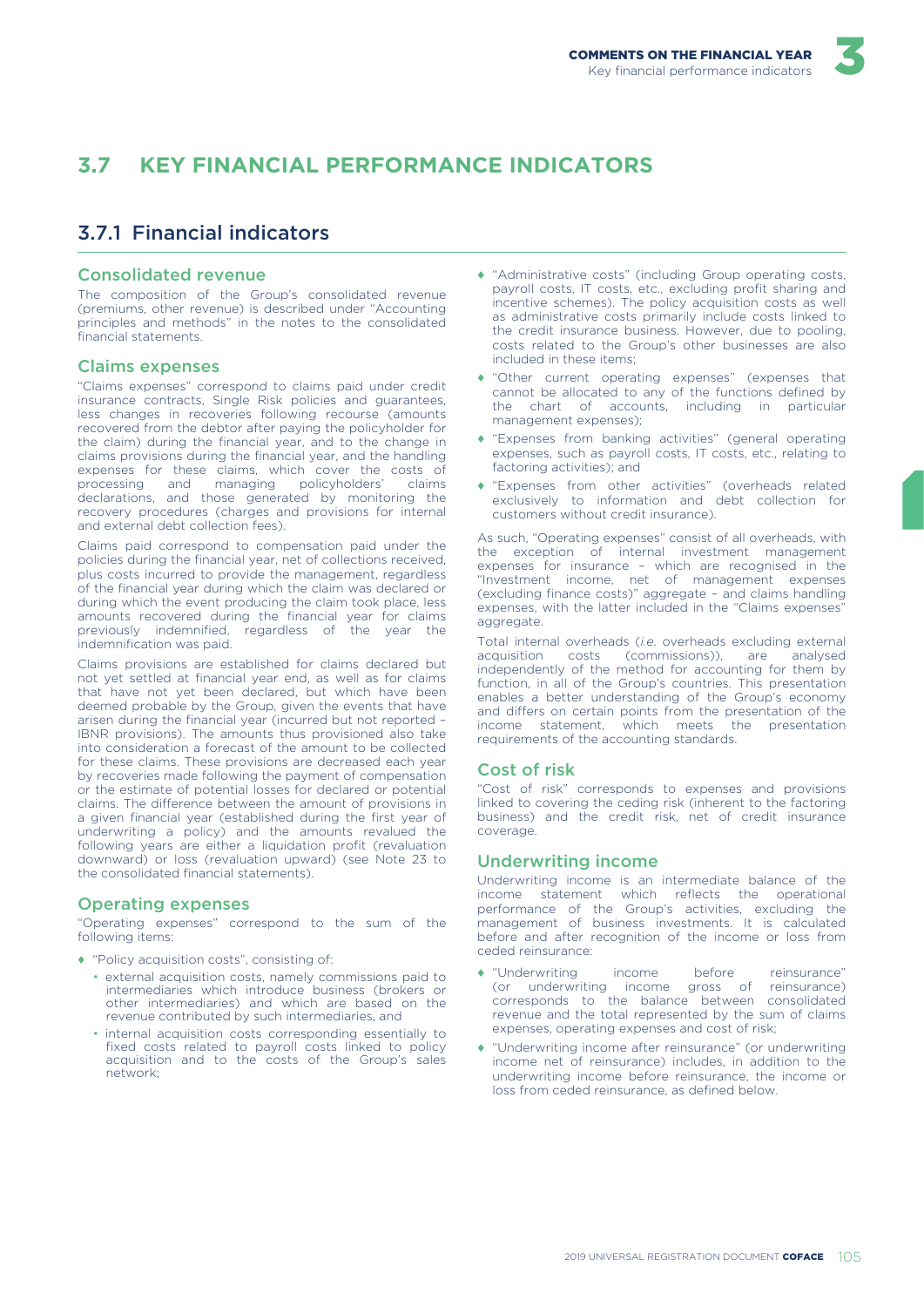#### Income (loss) from ceded reinsurance (expenses or income net of ceded reinsurance)

"Reinsurance income" (or income and expenses net of ceded reinsurance) corresponds to the sum of income from ceded reinsurance (claims ceded to reinsurers during the financial year under the Group's reinsurance treaties, net of the change in the provision for claims net of recoveries that was also ceded, plus the reinsurance commissions paid by reinsurers to the Group for proportional reinsurance), and charges from ceded reinsurance (premiums ceded to reinsurers during the financial year for reinsurance treaties of the Group, net of the change in provisions for premiums also ceded to reinsurers).

#### Investment income, net of management expenses (excluding finance costs)

"Investment income, net of management expenses<br>(excluding finance costs)" combines the result of the Group's investment portfolio (investment income, gains or losses from disposals and reversals of provisions for impairment), exchange rate differences and investment management expenses.

# 3.7.2 Operating indicators

As part of its business operations, in addition to the financial aggregates published in accordance with the International Financial Reporting Standards (IFRS), the Group uses four operational indicators to track its commercial performance. They are described below:

#### **Production of new contracts**

The production of new contracts corresponds to the annual value of credit insurance policies taken out by new customers during the period. The Group generally records a higher production of new contracts during the first quarter of a given financial year.

#### **Retention rate**

The rate corresponds to the ratio between the annual value of the policies actually renewed and that of the policies that were supposed to be renewed at the end of the preceding period. The annual value of the policies corresponds to the valuation of the credit insurance policies over a 12-month period according to an estimate of the volume of related sales and the level of the rate conditions in effect at the time the policy is taken out.

#### **Current operating income/(loss)**

"Current operating income (loss)" corresponds to the sum of "Underwriting income after reinsurance", "Net investment income excluding the cost of debt (finance costs)" and non-current items, namely "Other operating income and expenses".

In the presentation of operating income by region, the amounts are represented before revenue from interregional flows and holding costs not charged back to the regions have been eliminated.

#### **Income tax**

Tax expenses include tax payable and deferred tax that results from consolidation restatements and temporary tax differences, insofar as the tax position of the companies concerned so justifies (as more extensively described under "Accounting principles and methods" and in Note 29 of the consolidated financial statements)

#### Net income (attributable to owners of the parent)

Net income (attributable to owners of the parent) corresponds to the amount of "Net income from continuing operations" (corresponding to "Operating income", net of "Finance costs", "Share in net income of associates" and "Income tax"), "Net income from discontinued operations" and "Non-controlling interests".

#### **Price effect of credit insurance policies**

The price effect of the credit insurance policies corresponds to the difference between the annual value of the contracts, calculated based on the rate conditions in effect at the time the policy is taken out, and the annual value of the policies for the preceding period (calculated based on the rate conditions of the preceding period and excluding any volume effect related to the definitive revenue of the policyholders).

#### **Volume effect**

The method for calculating premiums on the Group's revenue produces its effects throughout the life of the policies, and not for a single financial year. When the volume of a policyholder's actual sales is higher than what was taken into consideration to determine the amount of premiums billed during the period covered by the policy, this difference produces a positive effect on the earned premiums recorded by the Group with a one-year lag. Conversely, when the volume of the policyholder's sales is less than what was used as the basis for calculating the flat rate, this difference does not produce any effect on the Group's revenue for the following financial year.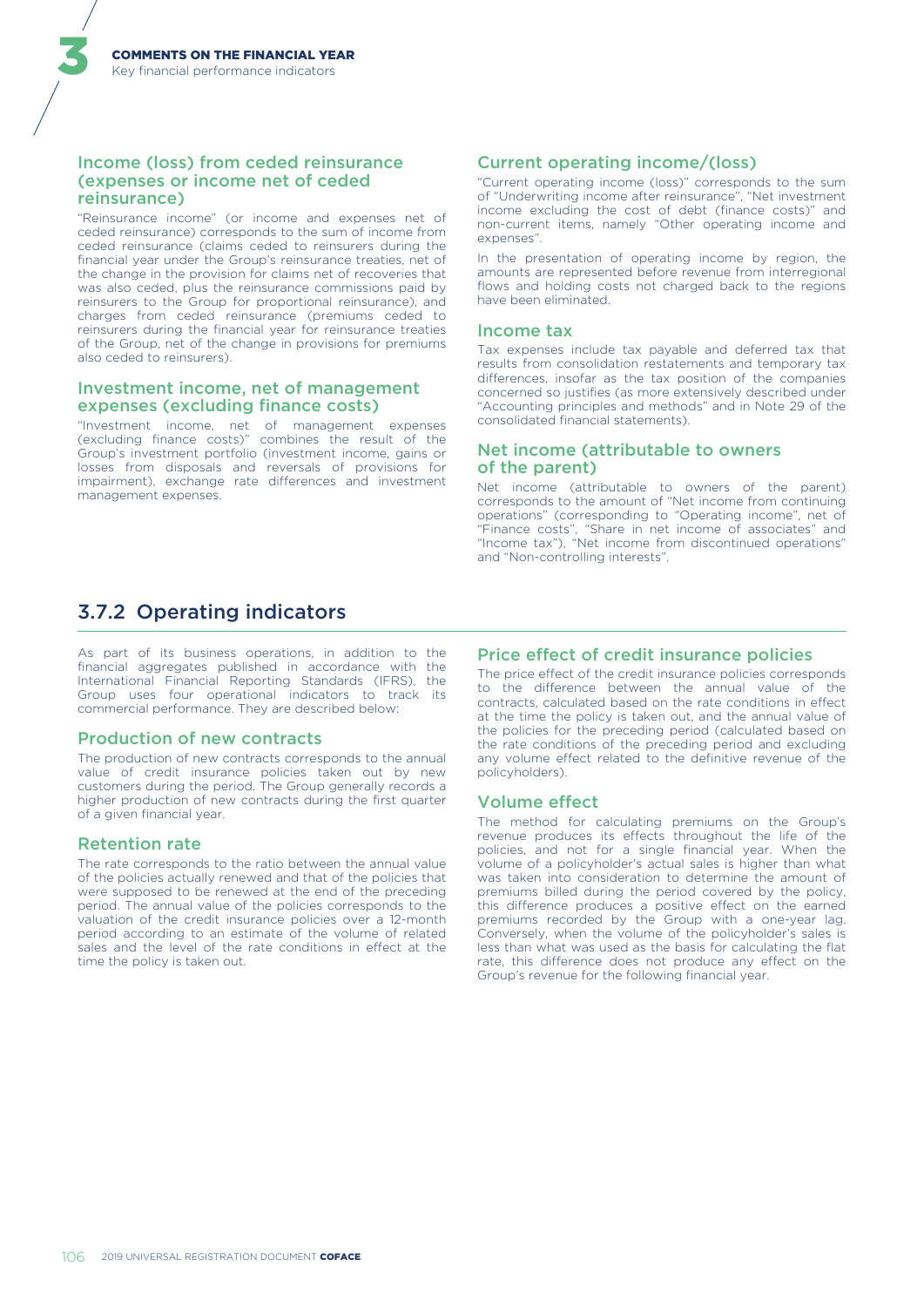# 3.7.3 Breakdown of the calculation of ratios as of December 31

| <b>Earned premiums</b><br>(in thousands of euros) | 2019       | 2018       |
|---------------------------------------------------|------------|------------|
| <b>Gross earned premiums [A]</b>                  | 1,235,597  | 1,142,608  |
| Ceded earned premiums                             | $-353.585$ | $-327.541$ |
| <b>NET EARNED PREMIUMS [D]</b>                    | 882,012    | 815,067    |

| <b>Claims expenses</b><br>(in thousands of euros) | 2019       | 2018       |
|---------------------------------------------------|------------|------------|
| <b>Claims expenses* [B]</b>                       | $-536.247$ | $-504,509$ |
| Ceded claims                                      | 126,829    | 124.537    |
| Change in claims provisions net of recoveries     | 12.622     | 12.211     |
| <b>NET CLAIMS EXPENSES [E]</b>                    | $-396.797$ | -367,762   |

\* Of which claims handling expenses.

| <b>Operational expenses</b><br>(in thousands of euros)                  | 2019       | 2018       |
|-------------------------------------------------------------------------|------------|------------|
| <b>Operating expenses</b>                                               | $-677.138$ | $-658.219$ |
| Of which employee profit sharing                                        | 7.038      | 6.219      |
| Other income (services)                                                 | 245.491    | 242.127    |
| <b>OPERATING EXPENSES, NET OF OTHER INCOME - BEFORE REINSURANCE [C]</b> | $-424.609$ | $-409.872$ |
| Commissions paid by reinsurers                                          | 136.172    | 128.666    |
| <b>OPERATING EXPENSES, NET OF OTHER INCOME - AFTER REINSURANCE [F]</b>  | $-288.437$ | $-281.207$ |

| Gross combined ratio<br>$=$ gross loss ratio | в<br>+ gross cost ratio |  |
|----------------------------------------------|-------------------------|--|
| Net combined ratio<br>$=$ net loss ratio     | Е.<br>+ net cost ratio  |  |

| <b>Ratios</b>                     | 2019  | 2018  |
|-----------------------------------|-------|-------|
| Loss ratio before reinsurance     | 43.4% | 44.2% |
| Loss ratio after reinsurance      | 45.0% | 45.1% |
| Cost ratio before reinsurance     | 34.4% | 35.9% |
| Cost ratio after reinsurance      | 32.7% | 34.5% |
| Combined ratio before reinsurance | 77.8% | 80.0% |
| Combined ratio after reinsurance  | 77.7% | 79.6% |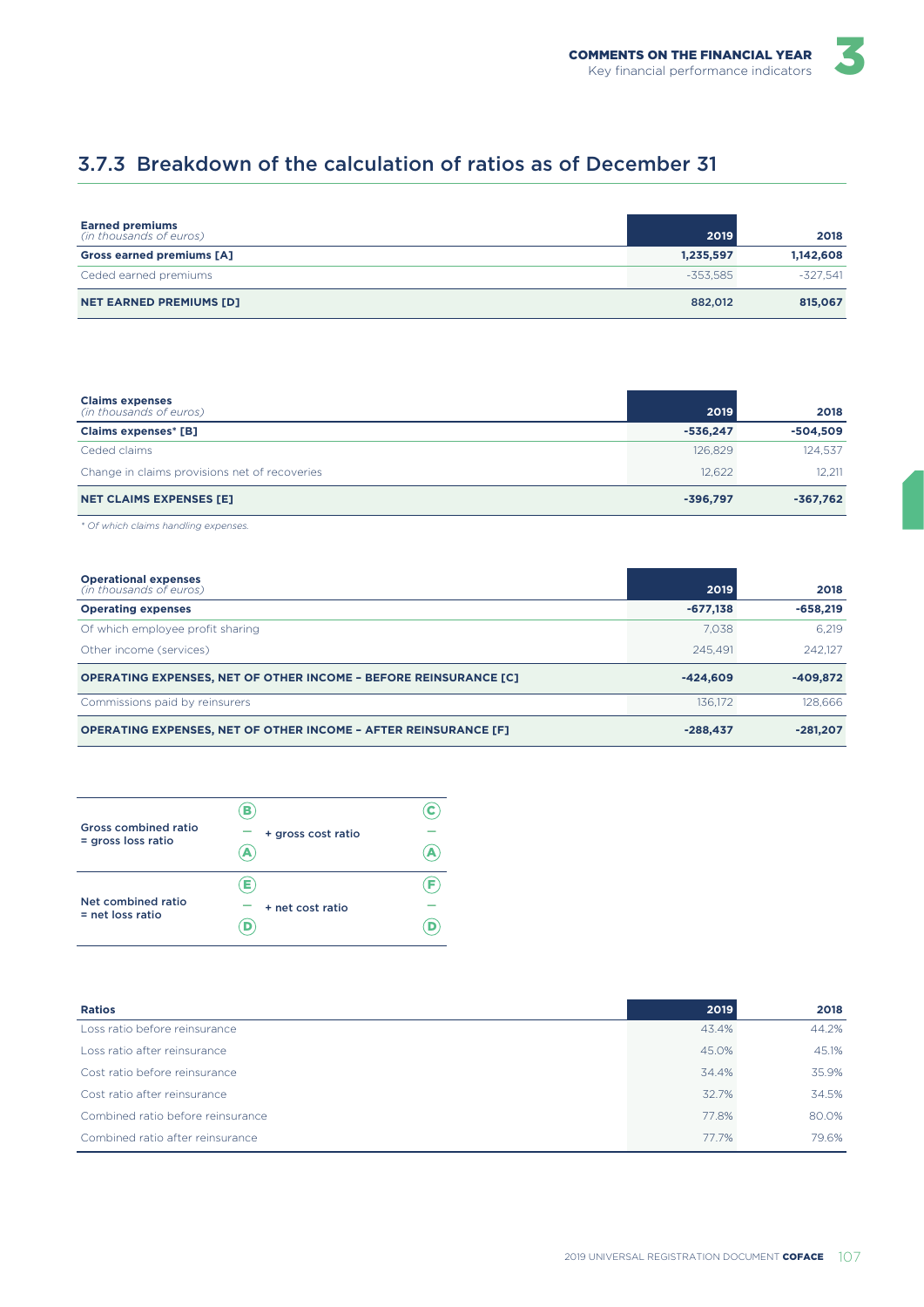# 3.7.4 Alternative performance measures (APM) as of December 31, 2019

This section takes a look at KPIs not defined by accounting standards but used by the Company for its financial communications.

This section is a follow-up to the AMF's position - IAP DOC 2015-12.

The indicators below represent indicators listed as belonging to the category of Alternative Performance Measures.

#### a) Alternative Performance Measures related to revenue and its items

| <b>Definition</b>                                                                                                                                                                                                                                                                                                                                                                                                                            | Justification                                                                                                                                                                                  |
|----------------------------------------------------------------------------------------------------------------------------------------------------------------------------------------------------------------------------------------------------------------------------------------------------------------------------------------------------------------------------------------------------------------------------------------------|------------------------------------------------------------------------------------------------------------------------------------------------------------------------------------------------|
| <b>Revenue with restated items</b>                                                                                                                                                                                                                                                                                                                                                                                                           |                                                                                                                                                                                                |
| (1) Two types of restatements on revenue:<br><b>i.</b> Calculation of revenue growth percentages in like-for-like:<br>◆ year N recalculated at the exchange rate of year N-1;<br>◆ year N-1 at the Group structure of year N.<br><b>ii.</b> Removal or addition of revenue in value $(\epsilon)$ considered as extraordinary in the<br>current year.<br>The term "extraordinary" refers to impacts on revenue which do not occur every year. | <b>i.</b> Historic method used by Coface to<br>calculate pro forma %.<br>ii. Item considered as extraordinary, i.e. which<br>will only occur in the current financial year<br>$($ year N $)$ . |
| Fee and commission income/Gross earned premiums (current - like-for-like)                                                                                                                                                                                                                                                                                                                                                                    |                                                                                                                                                                                                |
| Weight of fees and commission income over earned premiums on like-for-like basis:<br>$\blacklozenge$ year N at the exchange rate of year N-1;<br>◆ year N-1 at the Group structure of year N.<br>Fees and commission income corresponds to the revenue invoiced on additional<br>services.                                                                                                                                                   | Indicator used to monitor changes in fees<br>and commission income compared with the<br>main revenue item at constant scope.                                                                   |
| Internal overheads excluding extraordinary items                                                                                                                                                                                                                                                                                                                                                                                             |                                                                                                                                                                                                |
| (2) Restatement or Addition of items considered as extraordinary with respect to<br>internal overheads. The term "extraordinary" refers to impacts on expenses which do<br>not occur every year.                                                                                                                                                                                                                                             | Indicator used to compare changes<br>in internal overheads by excluding<br>extraordinary items.                                                                                                |

### b) Alternative Performance Measures related to operating income

| Definition                                                                                                                                                                                                                           | <b>Justification</b>                                                                          |
|--------------------------------------------------------------------------------------------------------------------------------------------------------------------------------------------------------------------------------------|-----------------------------------------------------------------------------------------------|
| Operating income excluding restated extraordinary items (including finance costs and excluding other operating income and expenses)                                                                                                  |                                                                                               |
| Restatement or Addition of items considered as extraordinary to operating income:<br>these include extraordinary income and expenses impacting either revenue (see<br>definition above, (1) or overheads (see definition above (2)). | Indicator used to compare changes<br>in operating income by excluding<br>extraordinary items. |

#### c) Alternative Performance Measures related to net income

| <b>Definition</b>                                                                                                                                                                                                                                                                                                                                                                                            | Justification                                                                        |
|--------------------------------------------------------------------------------------------------------------------------------------------------------------------------------------------------------------------------------------------------------------------------------------------------------------------------------------------------------------------------------------------------------------|--------------------------------------------------------------------------------------|
| Net income excluding extraordinary items                                                                                                                                                                                                                                                                                                                                                                     |                                                                                      |
| Restatement or Addition of items considered as extraordinary with respect to net<br>income.<br>This includes extraordinary income and expenses likely to impact either revenue (see<br>definition above (1) or overheads (see definition above (2)).<br>This aggregate is also restated for "current operating income and expenses" classified<br>after operating income in the management income statement. | Indicator used to compare changes in net<br>income by excluding extraordinary items. |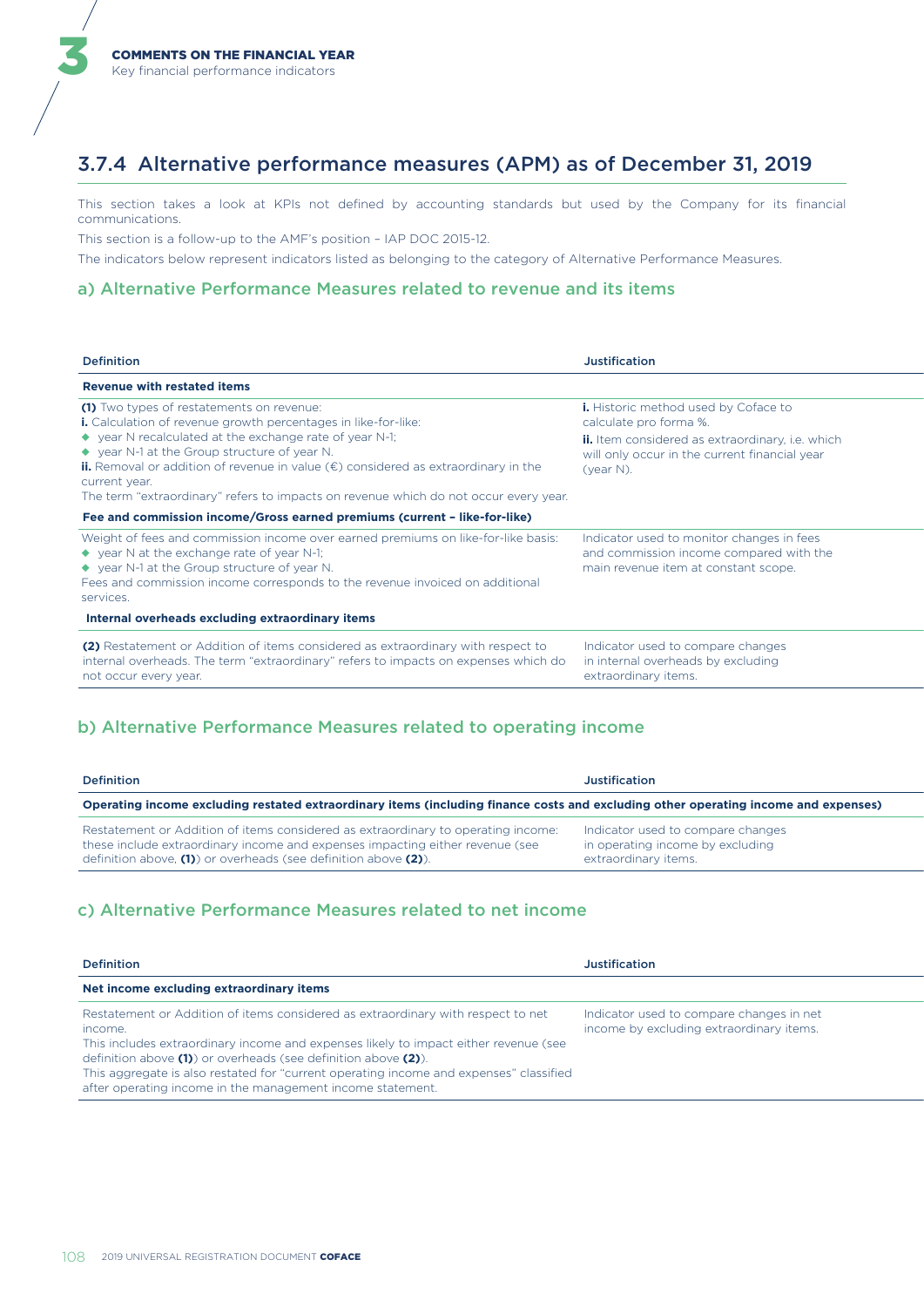

|                                                                                                                                                                                 | $\epsilon$ m - N/N-1 comparison                                                                     |                                                                                         |
|---------------------------------------------------------------------------------------------------------------------------------------------------------------------------------|-----------------------------------------------------------------------------------------------------|-----------------------------------------------------------------------------------------|
| Reconciliation with the financial statements                                                                                                                                    | 2019                                                                                                | 2018                                                                                    |
|                                                                                                                                                                                 |                                                                                                     |                                                                                         |
| i. (Rev. current $N$ - FX Impact $N-1$ )/(Rev. current $N-1$<br>+ perimeter Impact N) -1<br><b>ii.</b> Rev. current $N + (-$ Restatements/Additions<br>of extraordinary items N | $i. + 5.9%$<br>$= (1,481.1 - 2.9)/(1,384.7 + 11.2)$ Coface<br>$PKZ$ ) - 1<br>ii. $1,481.1 + (-0.0)$ | i. $N/A$<br>$1,396.0 = 1,384.7 + (11.2)$ Coface PKZ)<br>ii. $1.384.7 +/-$ 0.0           |
| Fee and commission income/Earned premiums<br>- Constant                                                                                                                         | <b>Current: 11.3%</b><br>$= 140.2/1,235.6$<br>Like-for-like: 11.3%<br>$= 139.8/1,234.0$             | <b>Current: 11.9%</b><br>$= 136.1/1,142.6$<br>Like-for-like: 11.9%<br>$= 136.8/1,153.1$ |
| Current internal overheads +/- Restatements<br>+/- Additions of extraordinary items                                                                                             | €547.0m<br>$= 547.0$<br>$+/-$ 0.0                                                                   | €527.0m<br>$= 527.0$<br>$+/-$ 0.0                                                       |

#### €m - N/N-1 comparison

| Reconciliation with the financial statements   | 2019                          | 2018                              |
|------------------------------------------------|-------------------------------|-----------------------------------|
|                                                |                               |                                   |
| Operating income +/- Restatements +/- Addition | €203.5m                       | €191.2m                           |
| of extraordinary items                         | $= 218.9 + (-21.4)$           | $= 203.9 + (-17.7)$               |
|                                                | - (- 6.0 Non-recurring items) | $-$ ( $-5.0$ Non-recurring items) |

#### €m - N/N-1 comparison

| Reconciliation with the financial statements                                                 | 2019                                                                                                                                                          | 2018                                                                                                                         |
|----------------------------------------------------------------------------------------------|---------------------------------------------------------------------------------------------------------------------------------------------------------------|------------------------------------------------------------------------------------------------------------------------------|
|                                                                                              |                                                                                                                                                               |                                                                                                                              |
| Current operating income +/- Restatements<br>+/- Additions of extraordinary items net of tax | €149.3m<br>$= 146.7 - (-6.0$ Non-recurring<br>items - 4.0 Non-recurring fees<br>+4.7 Negative goodwill PKZ)<br>- (2.8 tax on Non-recurring<br>items and fees) | €126.2m<br>$= 122.3 - (-5.0$ Non-recurring items<br>- 0.8 Non-recurring fees) - (2.0 tax<br>on Non-recurring items and fees) |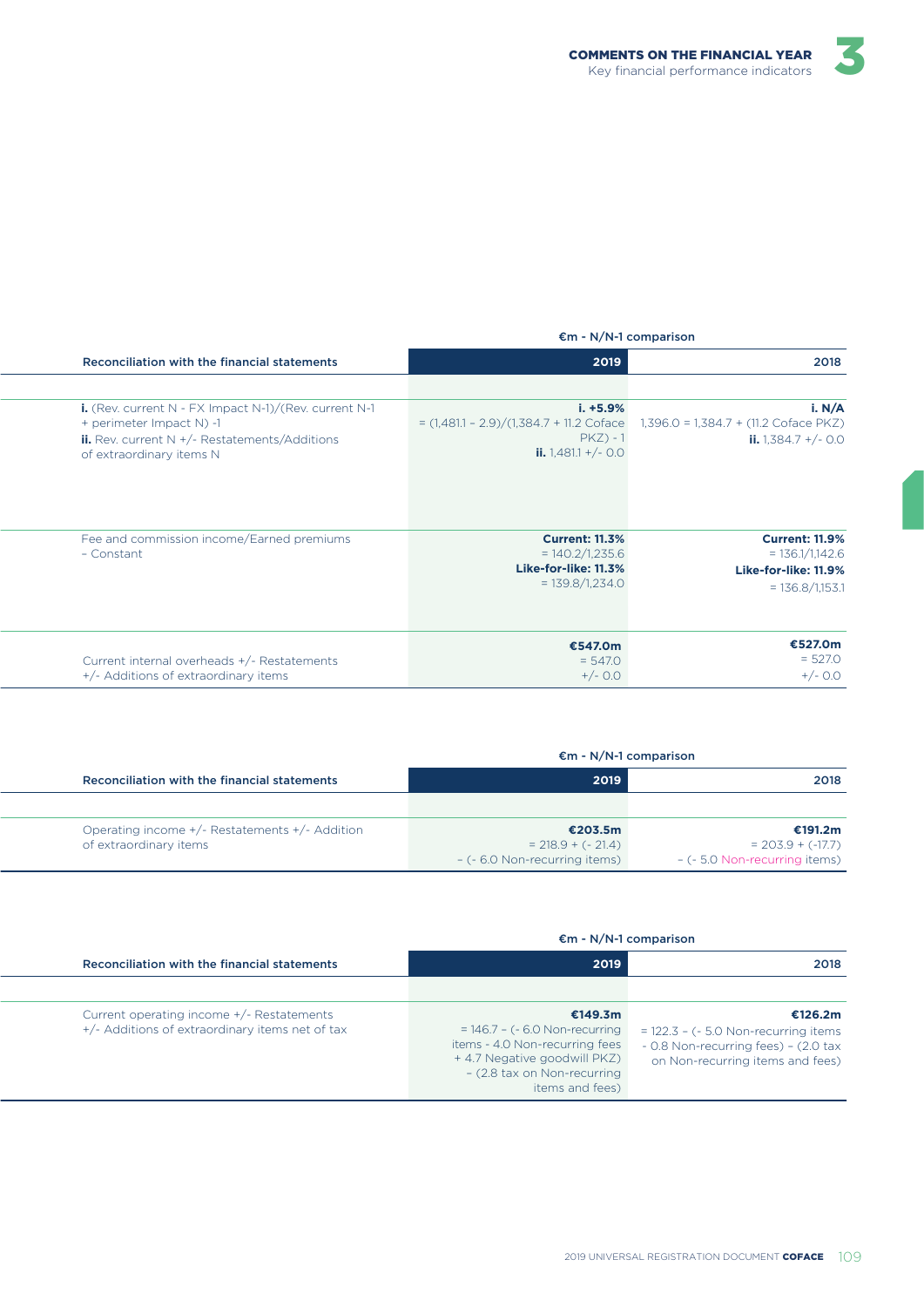ă

### d) Alternative Performance Measures related to the combined ratio

| <b>Definition</b>                                                                                                                                                                                                                                                           | <b>Justification</b>                                                                                                                                                                                 |
|-----------------------------------------------------------------------------------------------------------------------------------------------------------------------------------------------------------------------------------------------------------------------------|------------------------------------------------------------------------------------------------------------------------------------------------------------------------------------------------------|
| Loss ratio gross of reinsurance (loss ratio before reinsurance) and gross loss ratio with claims handling expenses refer to the same indicator                                                                                                                              |                                                                                                                                                                                                      |
| The ratio of claims expenses to gross earned premiums (the sum of gross earned<br>premiums and unearned premium provisions), net of premium refunds.                                                                                                                        | Indicator for monitoring the level of<br>loss borne by the Group with respect<br>to premiums, after ceded reinsurance.                                                                               |
| Loss ratio net of reinsurance (loss ratio after reinsurance)                                                                                                                                                                                                                |                                                                                                                                                                                                      |
| Ratio between claims expenses net of claims expenses ceded to reinsurers under<br>reinsurance treaties entered into by the Group, and total earned premiums net<br>of premiums ceded to reinsurers.                                                                         | Indicator for monitoring the level of<br>loss borne by the Group with respect<br>to premiums, after ceded reinsurance.                                                                               |
| <b>Cost ratio before reinsurance</b>                                                                                                                                                                                                                                        |                                                                                                                                                                                                      |
| Ratio between operating expenses (net of employee profit sharing) less other<br>income* and earned premiums.                                                                                                                                                                | Indicator for monitoring the level of<br>operating expenses (insurance contracts<br>portfolio acquisition and management)<br>borne by the Group with respect<br>to premiums.                         |
| <b>Cost ratio after reinsurance</b>                                                                                                                                                                                                                                         |                                                                                                                                                                                                      |
| Ratio between operating expenses (net of employee profit sharing) less other<br>income* net of commissions received from reinsurers under reinsurance treaties<br>entered into by the Group, and the total of earned premiums net of premiums<br>ceded to reinsurers.       | Indicator for monitoring the level of<br>operating expenses (insurance contracts<br>portfolio acquisition and management)<br>borne by the Group with respect<br>to premiums after ceded reinsurance. |
| <b>Combined ratio before/after reinsurance</b>                                                                                                                                                                                                                              |                                                                                                                                                                                                      |
| The combined ratio is the sum of the loss ratios (before/after reinsurance)<br>and cost ratios (before/after reinsurance) as defined above.                                                                                                                                 | Overall profitability indicator of the Group's<br>activities and of its technical margin before<br>and after ceded reinsurance.                                                                      |
| Net combined ratio excluding restated and extraordinary items [A]                                                                                                                                                                                                           |                                                                                                                                                                                                      |
| Restatement or Addition of items considered as extraordinary with respect to<br>combined ratio after reinsurance. This includes extraordinary income and expenses<br>impacting either revenue (see definition above, $(1)$ ) or overheads (see definition<br>above $(2)$ ). | Indicator used to compare changes<br>in combined ratios after reinsurance<br>by excluding extraordinary items.                                                                                       |
| Loss ratio excluding extraordinary items [B]                                                                                                                                                                                                                                |                                                                                                                                                                                                      |
| Restatement or Addition of items considered as extraordinary with respect<br>to loss ratio after reinsurance.                                                                                                                                                               | Indicator used to compare changes in<br>loss ratios after reinsurance by excluding<br>extraordinary items.                                                                                           |
| Net cost ratio excluding restated and extraordinary items [C]                                                                                                                                                                                                               |                                                                                                                                                                                                      |
| Restatement or Addition of items considered as extraordinary to cost ratio after<br>reinsurance: these include extraordinary income and expenses impacting either<br>revenue (see definition above, (1)) or overheads (see definition above (2)).                           | Indicator used to compare changes in<br>cost ratios after reinsurance by excluding<br>extraordinary items.                                                                                           |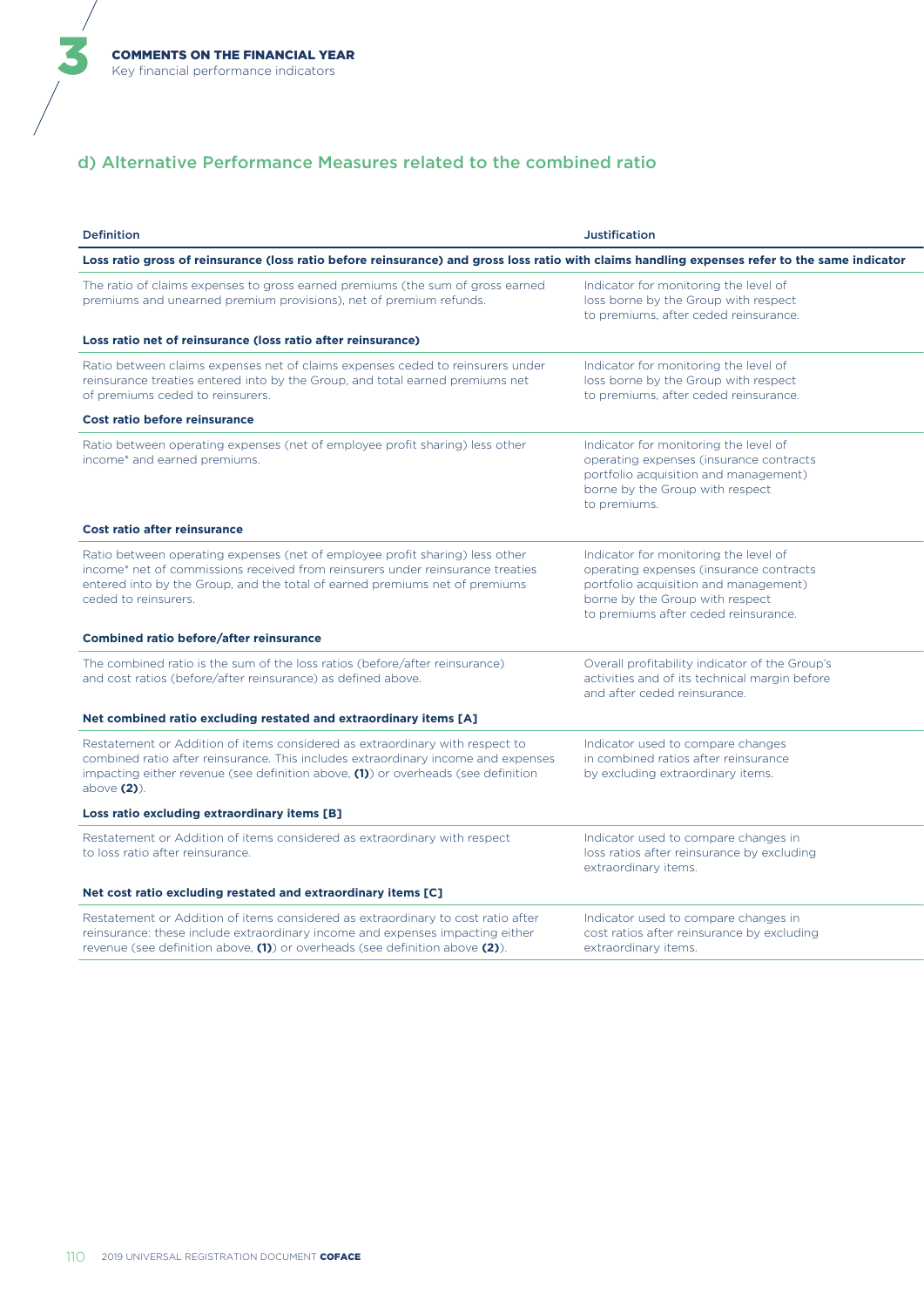| ndicators |  |
|-----------|--|
|           |  |
|           |  |
|           |  |

|                                                                                                                                                                            | $\mathsf{m}$ - N/N-1 comparison                 |                                                                   |
|----------------------------------------------------------------------------------------------------------------------------------------------------------------------------|-------------------------------------------------|-------------------------------------------------------------------|
| Reconciliation with the financial statements                                                                                                                               | 2019                                            | 2018                                                              |
|                                                                                                                                                                            |                                                 |                                                                   |
| - Claims expenses/Gross earned premiums                                                                                                                                    |                                                 | See 3.7.3 - Breakdown of the calculation of ratios at December 31 |
| - (Claims expenses + Ceded claims + Change in<br>provisions on claims net of recourse)/(Gross earned<br>premiums + Expenses from ceded reinsurance)                        |                                                 | See 3.7.3 - Breakdown of the calculation of ratios at December 31 |
| - (Operating expenses - Employee profit sharing -<br>Other income)/Gross earned premiums                                                                                   |                                                 | See 3.7.3 - Breakdown of the calculation of ratios at December 31 |
| - (Operating expenses - Employee profit sharing -<br>Other income - Commissions received from reinsurers)/<br>(Gross earned premiums + Expenses from ceded<br>reinsurance) |                                                 | See 3.7.3 - Breakdown of the calculation of ratios at December 31 |
| Loss ratio (before/after reinsurance) + Cost ratio<br>(before/after reinsurance)                                                                                           |                                                 | See 3.7.3 - Breakdown of the calculation of ratios at December 31 |
| Combined ratio after reinsurance +/- Restatements/<br>Additions of extraordinary items                                                                                     | $[A] = [B]+[C]$<br>77.7%<br>$= 45.0\% + 32.7\%$ | $[A] = [B] + [C]$<br>79.6%<br>$= 45.1% + 34.5%$                   |
| Loss ratio after reinsurance +/- Restatements/Additions<br>of extraordinary items                                                                                          | 45.0%<br>$= 45.0 % +/- 0.0 pt$                  | 45.1%<br>$= 45.1 % +/- 0.0 pt$                                    |
| Cost ratio after reinsurance +/- Restatements/Additions<br>of extraordinary items                                                                                          | 32.7%<br>$= 32.7\% + (-0.0)$ pt                 | 34.5%<br>$= 34.5\% + (-0.0)$ pt                                   |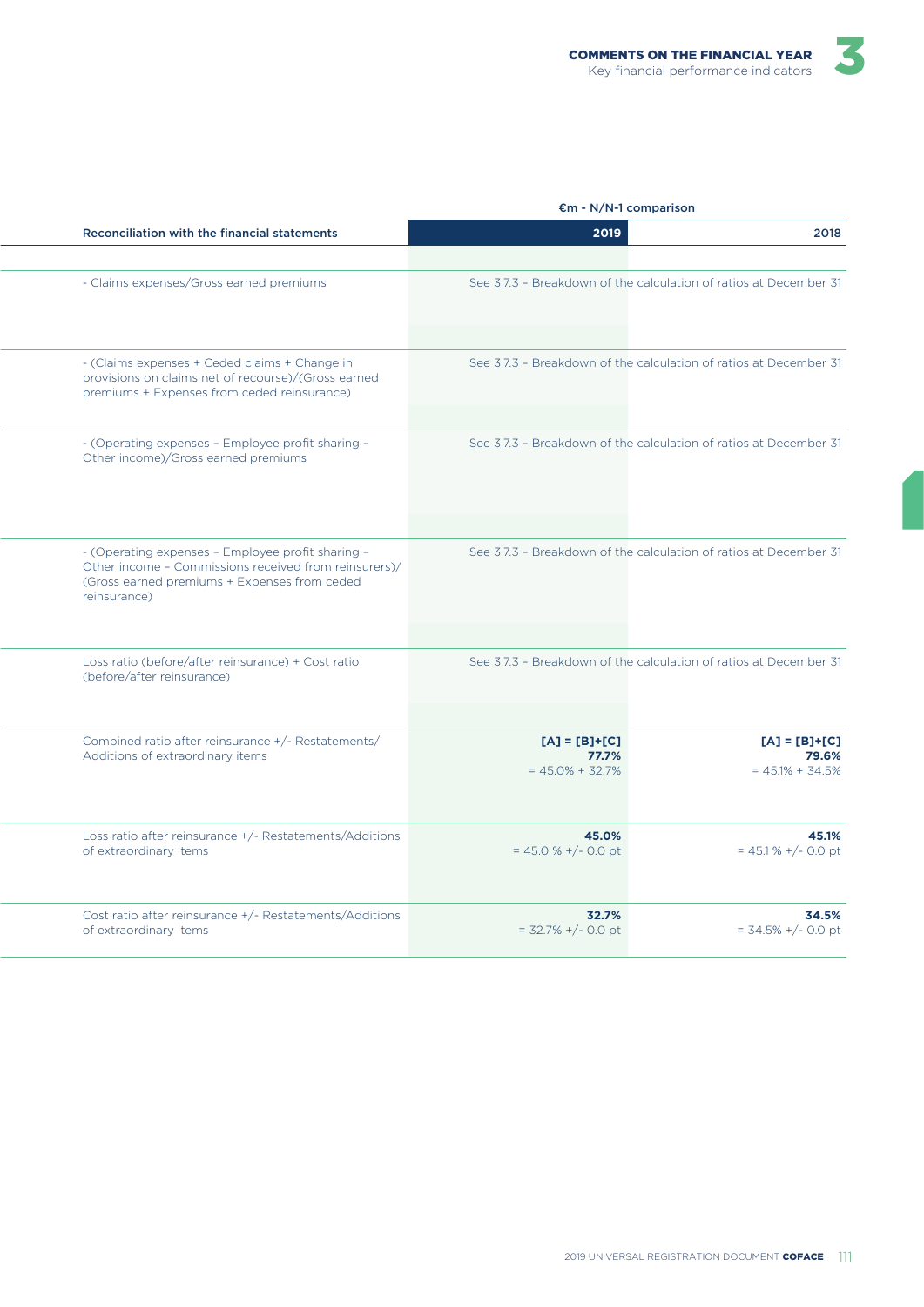ă

| <b>Definition</b>                                                                                                                                                                                                                                                                                                                                                                                                                                                                                                                           | <b>Justification</b>                                                                                    |
|---------------------------------------------------------------------------------------------------------------------------------------------------------------------------------------------------------------------------------------------------------------------------------------------------------------------------------------------------------------------------------------------------------------------------------------------------------------------------------------------------------------------------------------------|---------------------------------------------------------------------------------------------------------|
| Current year gross loss ratio - before reinsurance excluding claims handling expenses [D]                                                                                                                                                                                                                                                                                                                                                                                                                                                   |                                                                                                         |
| Ultimate claims expense (after recoveries) over earned premiums (after premium<br>refunds) for the current year. The insurance period is exclusively the current year N.                                                                                                                                                                                                                                                                                                                                                                    | Indicator used to calculate the loss ratio<br>before reinsurance excluding claims handling<br>expenses. |
| Prior year gross loss ratio - before reinsurance excluding claims handling expenses [E]                                                                                                                                                                                                                                                                                                                                                                                                                                                     |                                                                                                         |
| Corresponds to gains/losses for insurance periods prior to current year N excluded.<br>A gain or loss corresponds to an excess or deficit of claims provisions compared with<br>the loss ratio actually recorded.                                                                                                                                                                                                                                                                                                                           | Indicator used to calculate the loss ratio<br>before reinsurance excluding claims handling<br>expenses. |
| Comprehensive gross loss ratio - before reinsurance excluding claims handling expenses [F]                                                                                                                                                                                                                                                                                                                                                                                                                                                  |                                                                                                         |
| Corresponds to the accounting loss ratio for all insurance periods (current year N<br>and its prior years). This concerns the loss ratio before reinsurance excluding claims<br>handling expenses.                                                                                                                                                                                                                                                                                                                                          | Key indicator in loss monitoring.                                                                       |
| Operating expenses include overheads linked to the execution of additional services (business information and debt collection) inherent<br>to the credit insurance business. These also include overheads for service businesses carried out by the Group, such as factoring. In order<br>for the cost ratio calculated by the Group to be comparable to the cost ratio calculated by other main market players, "Other revenue",<br>namely the revenue generated by the additional businesses (non-insurance), is deducted from overheads. |                                                                                                         |
| e) Alternative Performance Measures related to equity                                                                                                                                                                                                                                                                                                                                                                                                                                                                                       |                                                                                                         |

| <b>Definition</b>                                                                                                                                                                           | <b>Justification</b>                                                                                   |
|---------------------------------------------------------------------------------------------------------------------------------------------------------------------------------------------|--------------------------------------------------------------------------------------------------------|
| RoATE - Return on average tangible equity                                                                                                                                                   |                                                                                                        |
| Net income (attributable to owners of the parent) over average tangible equity<br>(average equity for the period (attributable to owners of the parent) restated for<br>intangible assets). | The return on equity ratio is used to measure<br>the return on the Coface Group's invested<br>capital. |
| <b>ROATE excluding non-recurring items</b>                                                                                                                                                  |                                                                                                        |
| The calculation of RoATE (see definition of RoATE above) is based on net income<br>excluding non-recurring items and Average Tangible Equity (see RoATE definition                          | The calculation of return on equity ratio<br>excluding non-recurring items is used to                  |

monitor the Group's profitability between two

reporting periods.

above) excluding non-recurring items. For this calculation, interests or commissions linked to capital management instruments (such as hybrid debt, contingent equity)

are not considered as non-recurring items.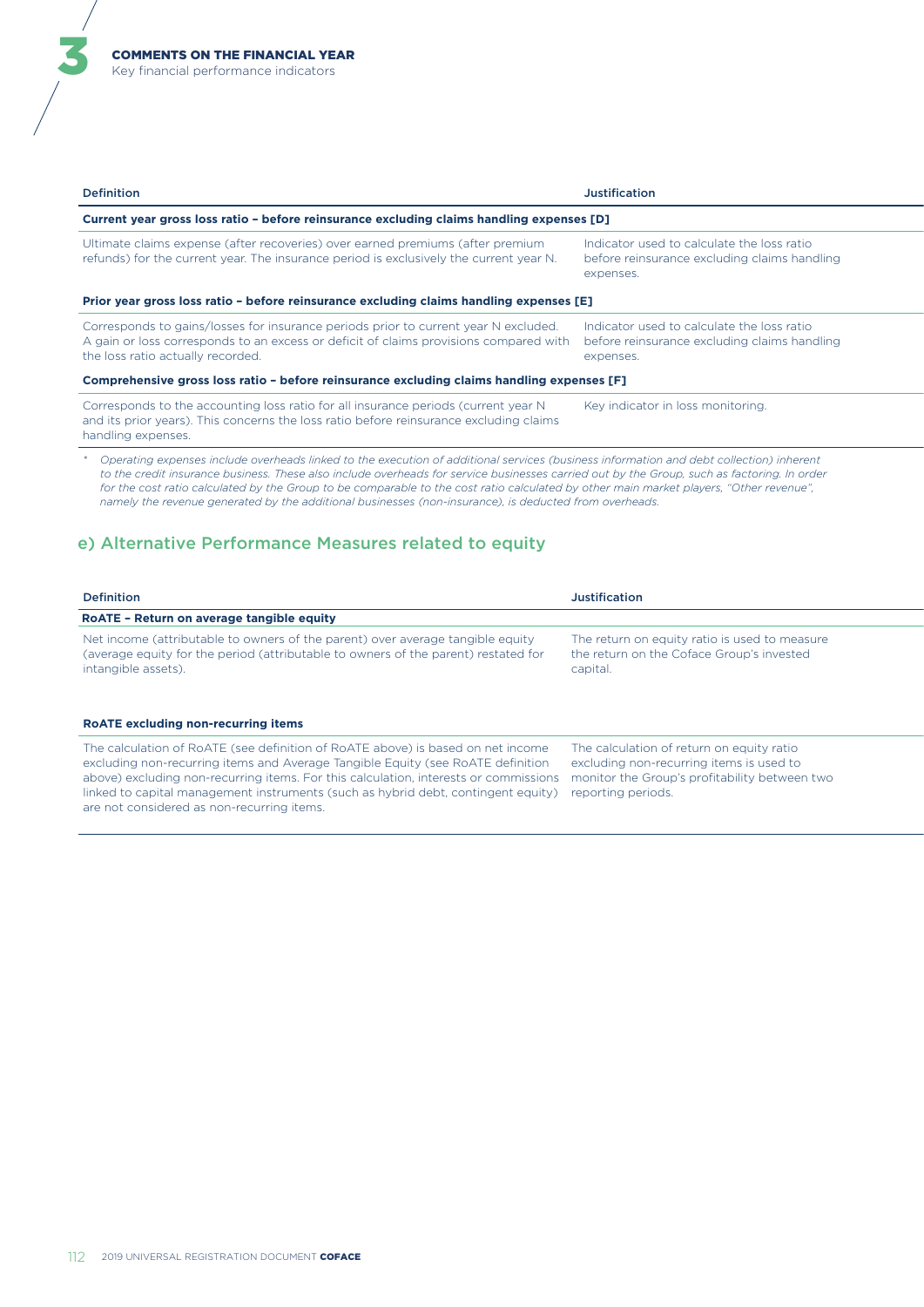#### €m - N/N-1 comparison

| 2018                                                          | 2019                                                          | Reconciliation with the financial statements                                                                                 |
|---------------------------------------------------------------|---------------------------------------------------------------|------------------------------------------------------------------------------------------------------------------------------|
|                                                               |                                                               |                                                                                                                              |
| 75.7%<br>$=$ see ultimate loss ratios<br>development triangle | 73.1%<br>$=$ see ultimate loss ratios<br>development triangle | Claims reported in the current year/Earned premiums<br>for the current year<br>See ultimate loss ratios development triangle |
| $-34.0%$<br>$= 41.7\% - 75.7\%$                               | $-32.2%$<br>$= 40.9\% - 73.1\%$                               | $[E] = [F-D]$                                                                                                                |
| 41.7%<br>$= -(-476.5/1,142.6)$                                | 40.9%<br>$= - (-505.0/1,235.6)$                               | - (Claims paid net of recourse + Change in claims<br>provisions)/Earned premiums                                             |

#### €m - N/N-1 comparison

| 2018                                                  | 2019                                           | Reconciliation with the financial statements                                                                                                                                                                                                                                                                                                    |
|-------------------------------------------------------|------------------------------------------------|-------------------------------------------------------------------------------------------------------------------------------------------------------------------------------------------------------------------------------------------------------------------------------------------------------------------------------------------------|
| 7.7%<br>$= 122.3 / [(1.586 + 1.585)/2]$               | 8.9%<br>$= 146.7/[ (1.704 + 1.586)/2]$         | Net income (attributable to owners of the parent)<br>for year N/[(Equity attributable to owners of the<br>parent N-1, restated for intangible assets N-1 + Equity<br>attributable to owners of the parent restated for<br>intangible assets N)/21                                                                                               |
| 8.0%<br>$= 126.2 / \lceil (1.589 + 1.585) / 2 \rceil$ | 9.1%<br>$= 149.3 / \Gamma(1.706 + 1.586) / 21$ | Net income (attributable to owners of the parent) for<br>year N excluding non-recurring items/[Equity attributable<br>to owners of the parent excluding non-recurring items<br>N-1, restated for intangible assets N-1 + Equity attributable<br>to owners of the parent excluding non-recurring items N<br>restated for intangible assets N)/21 |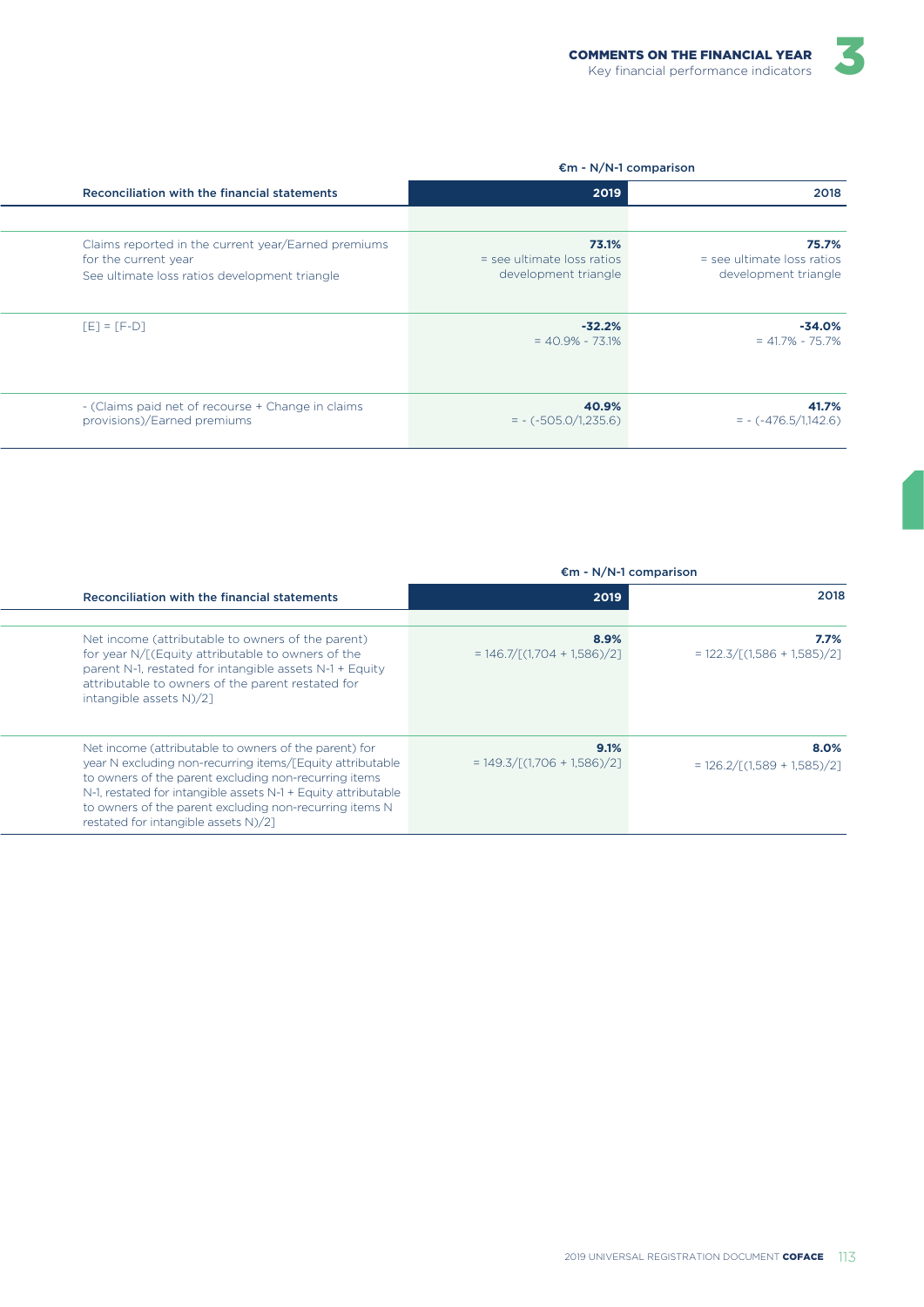ă

### f) Alternative Performance Measures related to the investment portfolio

| <b>Definition</b>                                                                                                                                                                                                                                 | <b>Justification</b>                                                                                                       |
|---------------------------------------------------------------------------------------------------------------------------------------------------------------------------------------------------------------------------------------------------|----------------------------------------------------------------------------------------------------------------------------|
| Accounting rate of return of financial assets                                                                                                                                                                                                     |                                                                                                                            |
| Investment income before income from equity securities, foreign exchange income<br>and financial expenses compared with the balance sheet total of financial assets<br>excluding equity securities.                                               | Indicator used to monitor the accounting<br>performance of the financial assets portfolio.                                 |
| Accounting rate of return of financial assets excluding income from disposals                                                                                                                                                                     |                                                                                                                            |
| Investment income before income from equity securities, foreign exchange income<br>and financial expense excluding capital gains or losses on disposals compared with<br>the balance sheet total of financial assets excluding equity securities. | Indicator used to monitor the recurring<br>accounting performance of the financial assets<br>portfolio.                    |
| <b>Economic rate of return of financial assets</b>                                                                                                                                                                                                |                                                                                                                            |
| Economic performance of the asset portfolio. Thus, the change in revaluation<br>reserves for the year over the balance sheet total of financial assets is added<br>to the accounting rate of return.                                              | Indicator used to monitor the economic<br>performance of the financial assets portfolio.                                   |
| <b>Investment portfolio income</b>                                                                                                                                                                                                                |                                                                                                                            |
| Investment portfolio income (shares/fixed-income instruments and real estate).                                                                                                                                                                    | Used to monitor the income from the only<br>investment portfolio.                                                          |
| <b>Other</b>                                                                                                                                                                                                                                      |                                                                                                                            |
| Income from derivatives excluding exchange rate, equity securities<br>and investment fees.                                                                                                                                                        | Used to monitor income from equity securities,<br>derivatives excluding exchange rate and fees<br>relating to investments. |
| g) Alternative Performance Measures linked to reinsurance<br><b>Definition</b>                                                                                                                                                                    | <b>Justification</b>                                                                                                       |
| Ceded premiums/Gross earned premiums (rate of ceded premiums)                                                                                                                                                                                     |                                                                                                                            |
| Weight of Ceded premiums compared with earned premiums. Ceded premiums<br>correspond to the share of earned premiums that Coface cedes to its reinsurers<br>under reinsurance treaties signed with them. Earned premiums correspond to the        | Indicator used to monitor changes<br>in reinsurance income.                                                                |

sum of written premiums and provisions on earned premiums not yet written.

#### **Ceded claims/total claims (rate of ceded claims)**

 Weight of ceded claims compared with total claims. Ceded claims correspond to Indicator used to monitor changes the share of Coface claims ceded to its reinsurers under reinsurance treaties signed in reinsurance income. with them.

#### **Underwriting income before/after reinsurance (underwriting income gross/net of reinsurance)**

See definition above (financial indicators).

Underwriting income before and after reinsurance is now reported directly in the income statement due to the change in the latter's presentation structure.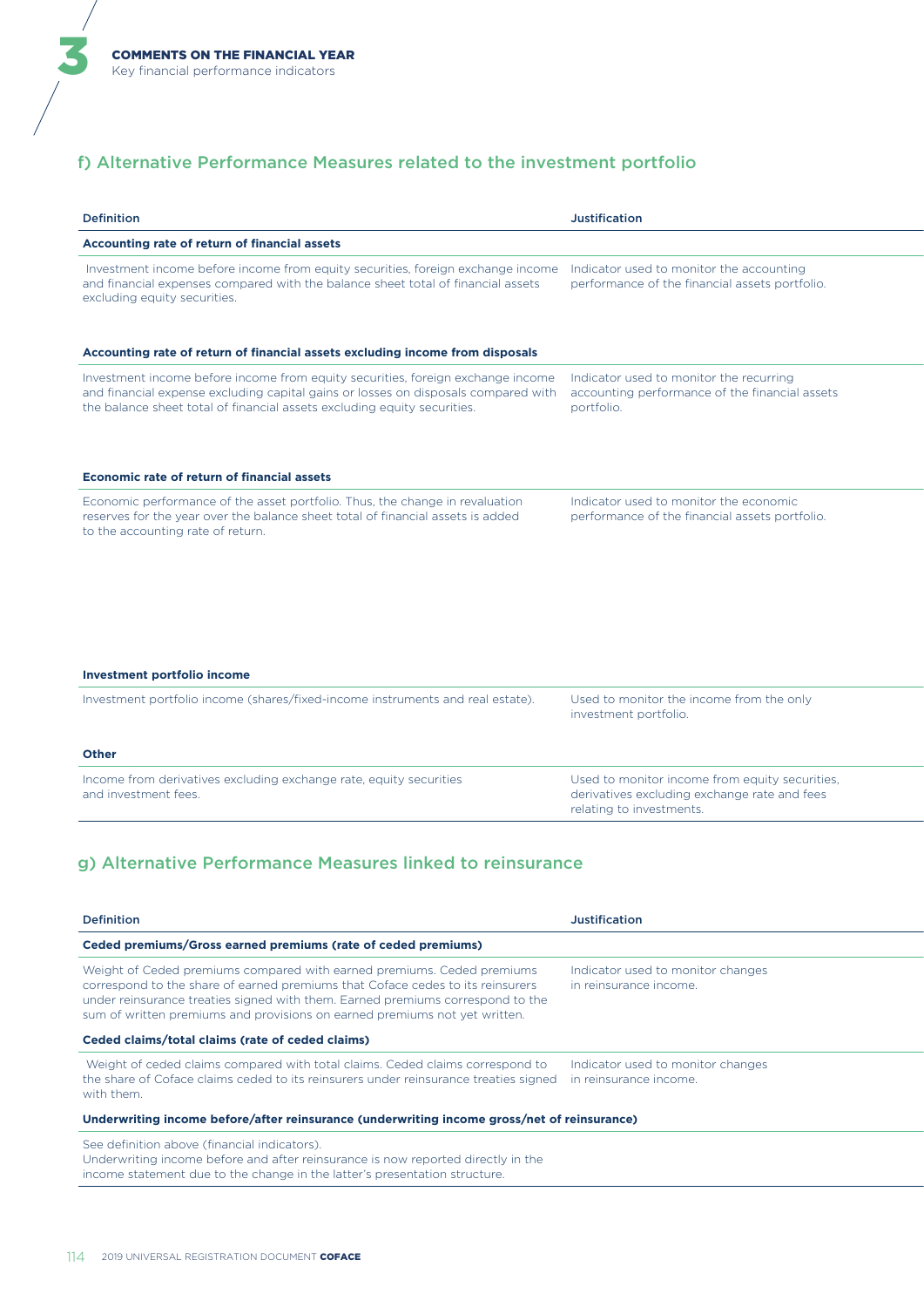|                                                                                                                                                                                                                                                                                                                                                                                                                                                                                                                                                                                               | $\mathsf{m}$ - N/N-1 comparison                                                                                  |                                                                                                                    |
|-----------------------------------------------------------------------------------------------------------------------------------------------------------------------------------------------------------------------------------------------------------------------------------------------------------------------------------------------------------------------------------------------------------------------------------------------------------------------------------------------------------------------------------------------------------------------------------------------|------------------------------------------------------------------------------------------------------------------|--------------------------------------------------------------------------------------------------------------------|
| Reconciliation with the financial statements                                                                                                                                                                                                                                                                                                                                                                                                                                                                                                                                                  | 2019                                                                                                             | 2018                                                                                                               |
|                                                                                                                                                                                                                                                                                                                                                                                                                                                                                                                                                                                               |                                                                                                                  |                                                                                                                    |
| Investment portfolio income/((market value of financial<br>assets (shares excluding equity securities, real estate,<br>fixed-income instruments) year N + market value of<br>financial assets (shares excluding equity securities, real<br>estate, fixed-income instruments) year N-1)/2)                                                                                                                                                                                                                                                                                                     | 2.0%<br>$= 54.8/((2.991 - 142))$<br>$+ (2,834 - 129))/2$                                                         | 1.7%<br>$= 45.4/((2.834 - 129))$<br>$+ (2,877 - 116))/2$                                                           |
| Investment portfolio income excluding capital gains<br>or losses/((market value of financial assets (shares<br>excluding equity securities, real estate, fixed-income<br>instruments) year N + market value of financial assets<br>(shares excluding equity securities, real estate, fixed-<br>income instruments) year N-1)/2).                                                                                                                                                                                                                                                              | 1.6%<br>$=(54.8 - 10.1)/((2.991 - 142))$<br>$+ (2,834 - 129))/2$                                                 | 1.5%<br>$=(45.4 - 4.7)/(((2.834 - 129))$<br>$+ (2,877 - 116))/2$                                                   |
| Accounting rate of return on financial assets<br>+ (revaluation reserves of financial assets (shares<br>excluding equity securities, real estate, fixed-income<br>instruments) year N- revaluation reserves of financial<br>assets (shares excluding equity securities, real estate,<br>fixed-income instruments) year N-1)/((market value<br>of financial assets (shares excluding equity securities,<br>real estate, fixed-income instruments) year N + market<br>value of financial assets (shares excluding equity<br>securities, real estate, fixed-income instruments) year<br>$N-1]/2$ | 5.0%<br>$= (54.8 + (206.1 - 119.1 - 1.8))$<br>$-(108.6 - 103.9 - 2.4))/(((2.991 - 142))$<br>$+ (2,834 - 129))/2$ | $-0.2%$<br>$= (45.4 + (108.6 - 103.9 - 2.3))$<br>$-(152.6 - 90.7 - 9.4))/(((2.834 - 129))$<br>$+ (2,877 - 116))/2$ |
| Income from shares excluding equity securities<br>+ income from fixed-income instruments<br>+ real estate income                                                                                                                                                                                                                                                                                                                                                                                                                                                                              | €54.8m<br>$= 6.6 + 39.8 + 8.4$                                                                                   | €45.4m<br>$= 5.5 + 30.9 + 9$                                                                                       |
| Income from derivatives excluding exchange rate<br>+ income from equity securities + investment fees                                                                                                                                                                                                                                                                                                                                                                                                                                                                                          | $-£19.6m$<br>$= (-5.3 - 1.8) + (-4.7) + (-7.8)$                                                                  | $-£2.5m$<br>$= (7.8 - 8.2) + 3.1 + (-5.2)$                                                                         |

|                                                                                                                               | $\epsilon$ m - N/N-1 comparison          |                                          |
|-------------------------------------------------------------------------------------------------------------------------------|------------------------------------------|------------------------------------------|
| Reconciliation with the financial statements                                                                                  | 2019                                     | 2018                                     |
|                                                                                                                               |                                          |                                          |
| - (Ceded premiums (of which, change in premiums)<br>provisions)/Earned premiums)                                              | 28.6%<br>$= -(-353.6/1,235.6)$           | 28.7%<br>$= -(-327.5/1,142.6)$           |
| - Ceded claims (including change in claims provisions<br>after recourse)/Total claims (including claims handling<br>expenses) | 26.0%<br>$= -139.5/[(-505.0) + (-31.2)]$ | 27.1%<br>$= -136.7/[(-476.5) + (-28.0)]$ |
|                                                                                                                               |                                          |                                          |

 $2019$  UNIVERSAL REGISTRATION DOCUMENT COFACE  $115$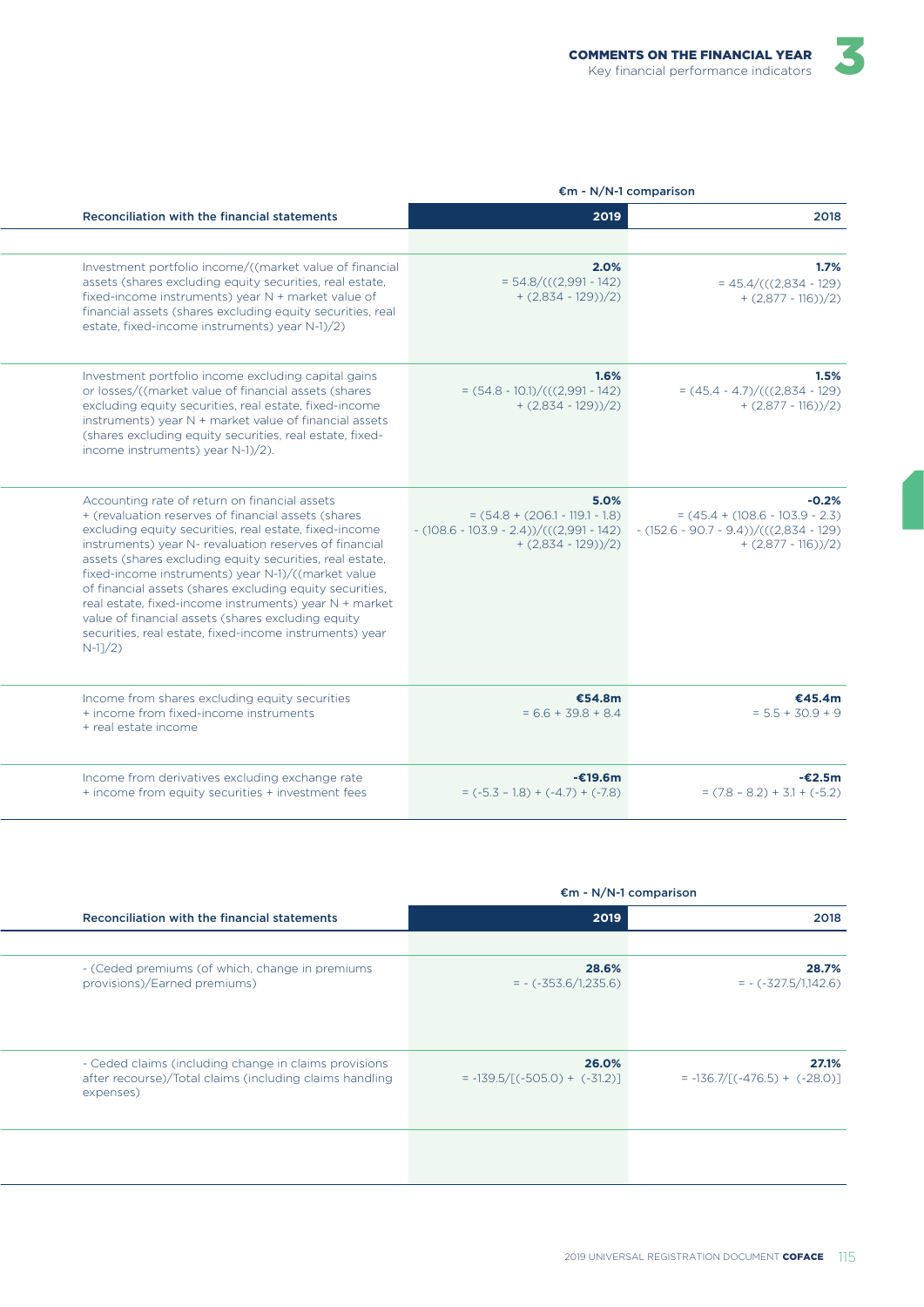#### **INVESTMENTS OUTSIDE THE INVESTMENT PORTFOLIO**  $3.8$

Information can be found in Note 6 "Buildings used in the business and other property, plant and equipment" of the Group's consolidated financial statements.